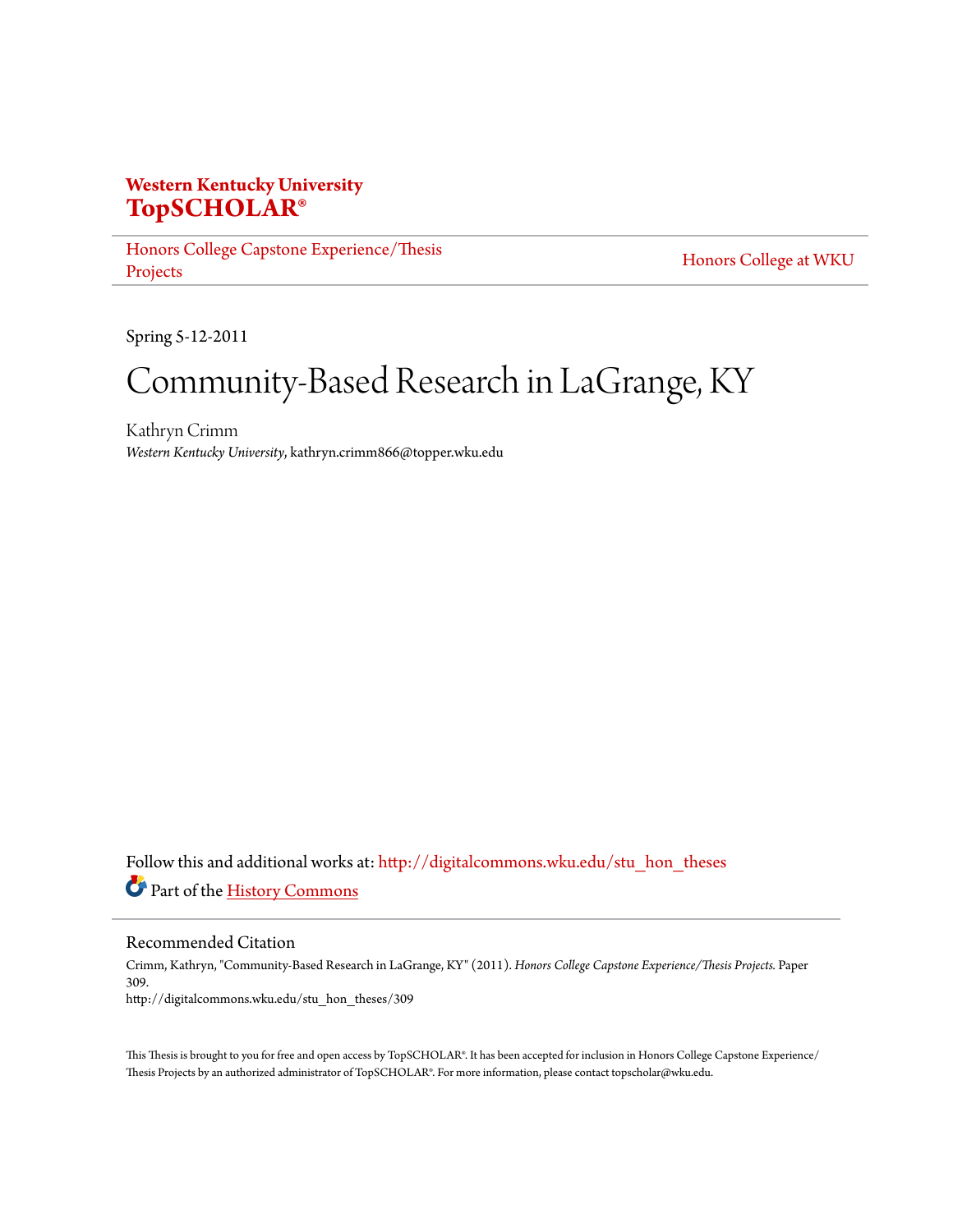## Community-Based Research in LaGrange, KY

A Capstone Experience/Thesis Project

Presented in Partial Fulfillment of the Requirements for

The Degree Bachelor of Arts with

Honors College Graduate Distinction at Western Kentucky University

**By** 

Kathryn Crimm

\*\*\*\*\*

Western Kentucky University

2011

CE/T Committee:

Professor Paul Markham

Mr. Terry Shoemaker

Mrs. Lindsey Westerfield

Approved By

-<br>a Advisor

Honors College, Institute for Citizenship and Social Responsibility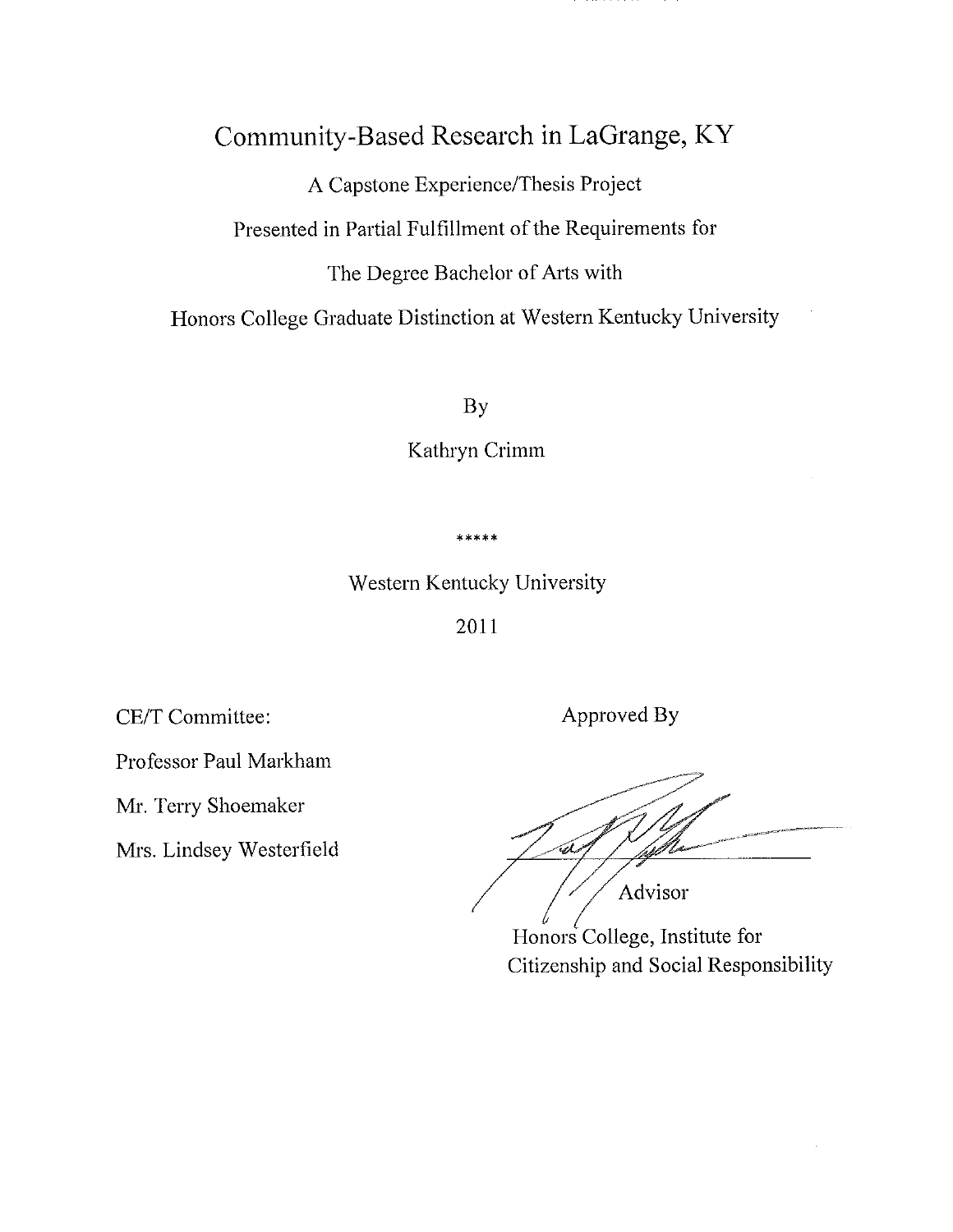## Community-Based Research in LaGrange, KY

A Capstone Experience/Thesis Project

Presented in Partial Fulfillment of the Requirements for

The Degree Bachelor of Arts with

Honors College Graduate Distinction at Western Kentucky University

By

Kathryn Crimm

\*\*\*\*\*

Western Kentucky University

2011

CE/T Committee:

Professor Paul Markham

Mr. Terry Shoemaker

Mrs. Lindsey Westerfield

Approved By

Advisor

Honors College and ICSR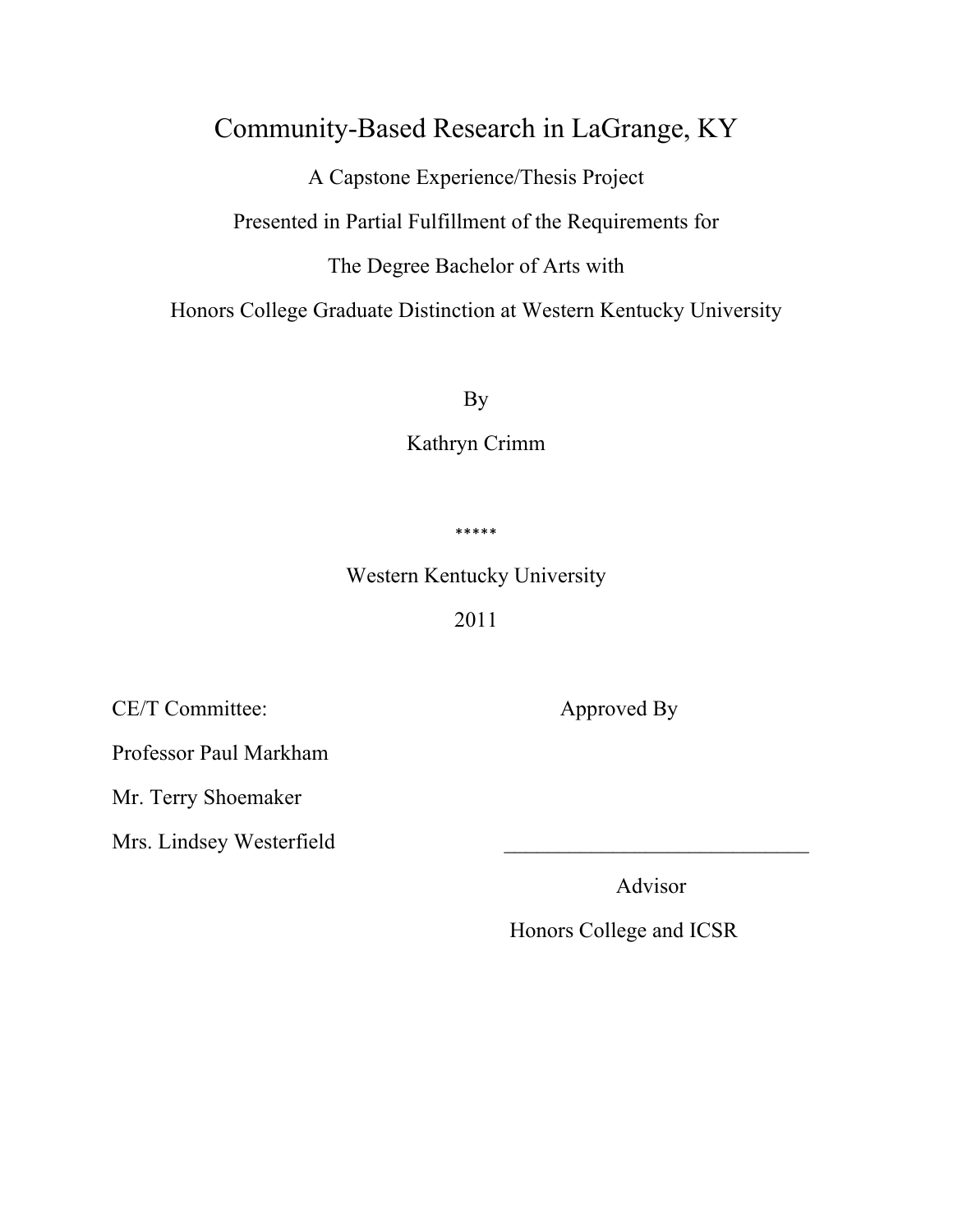Copyright By

Kathryn Crimm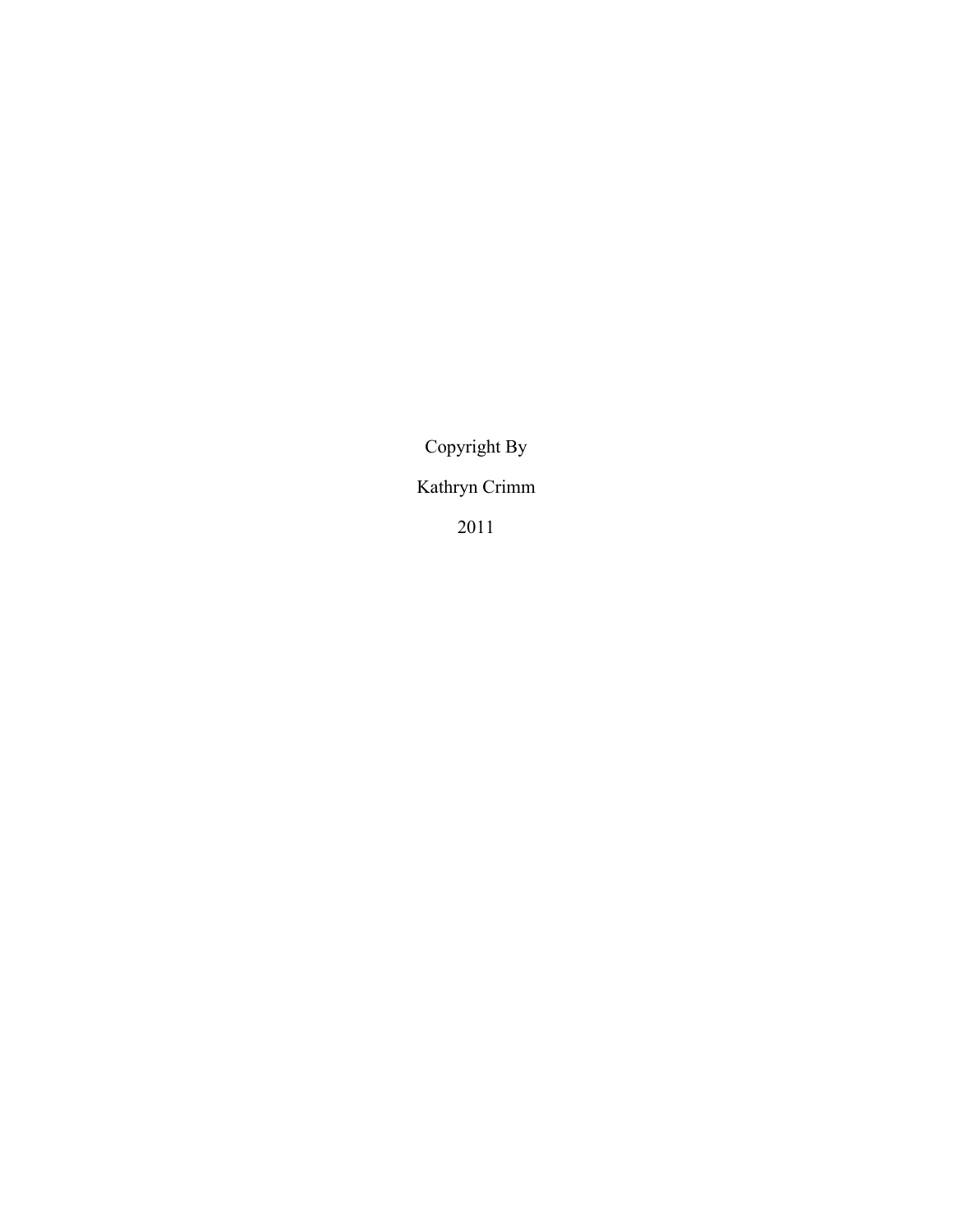#### ABSTRACT

This project focuses on the Hispanic community in LaGrange, KY. It is a community-based research project, which includes participants in as many steps of the project as possible. The Hypothesis was that the skills and knowledge-bases of the community can be used to alleviate the issues they face. An Asset-based survey was used to acquire a quantitative analysis of the skills that exist in Hispanic population of LaGrange. The asset-based survey asked participants to answer anonymous questions about their job experience, skills, and passions. An internship at Nuevo Amanacer Baptist Church aided in the research of this project. Working within the congregation provided a way to actively and consistently participate in the community. Community partners are crucial with this project. Partnerships were forged with LaGrange Elementary, Immaculate Conception Catholic Church, and Nuevo Amanacer Baptist Church. These institutions are involved with many different aspects of the Hispanic community. They work to meet holistic needs of the residents. Interviews with workers in these institutions were held to record issues that face the Hispanic population of Lagrange: language barriers, culture clash, teen pregnancy, high drop-out rate, illiteracy, and job loss. An understanding of the assets uncovered by the survey will be used to create sustainable programs by the community partners to alleviate issues that plague the Hispanic population of LaGrange, KY.

Keywords: Community-Based Research, Community Development, Asset-Based Research, Asset-Based Survey, Hispanic populations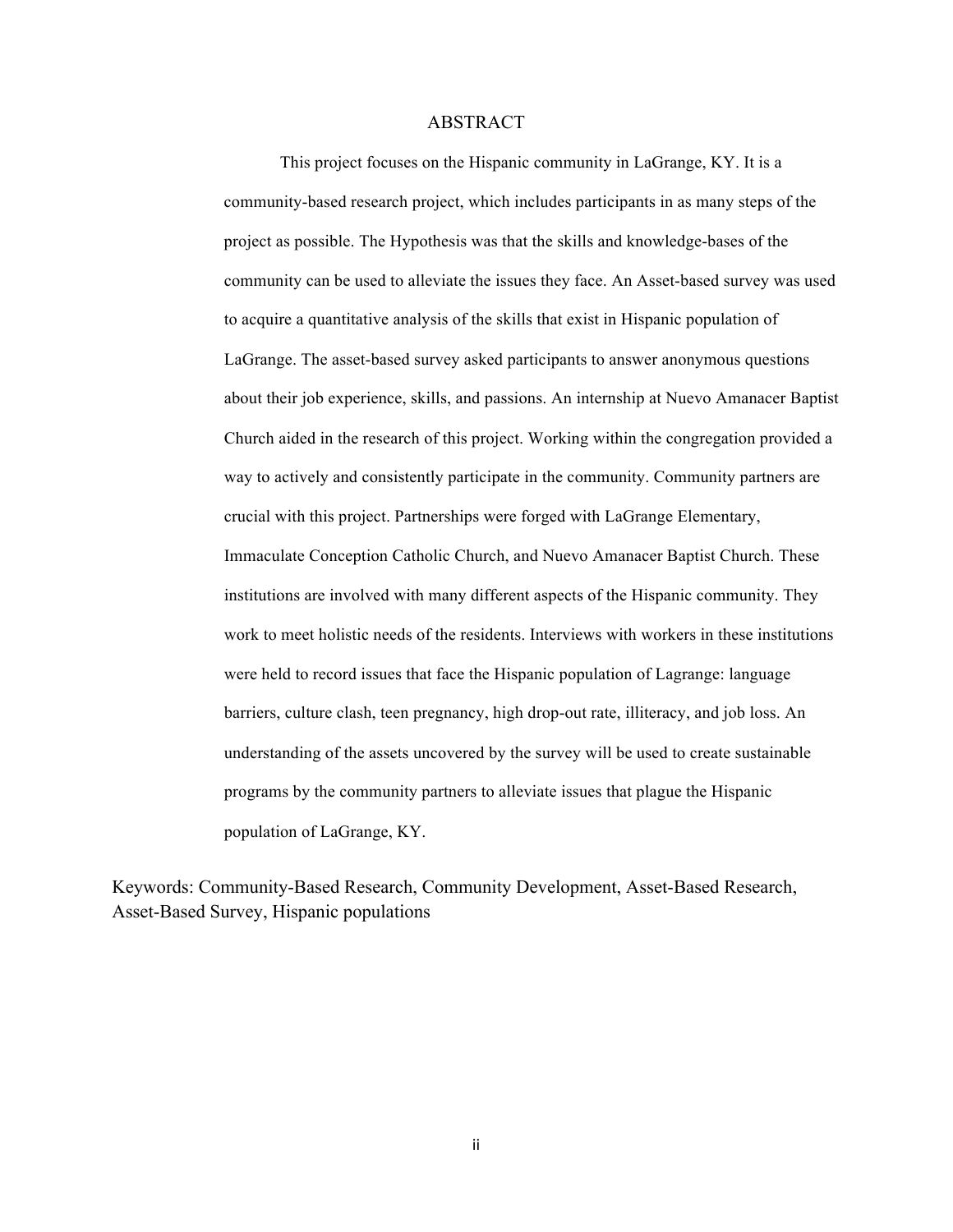#### ACKNOWLEDGMENTS

This project could not have been completed without the help of t Terry Shoemaker and Dr. Paul Markham. Thank you for your wisdom and guidance. The idea and understanding of community development for this project came from you. Thank you for being such inspiring advisors. Dr. Craig Cobain and the Honors College: Thank you for the opportunity to conduct undergraduate research.

I would also like to thank the congregation of Nuevo Amanecer. Thank you for allowing me to be a part of your family. I enjoyed learning and growing with you, and wish you all the best. For translator of the survey: Your help went far beyond understanding the Spanish language, but helped me understand the culture. Thank you for allowing me to take part in your community's life. To the staff of LaGrange Elementary, thank you for letting me observe your policies and taking part in your fall 2010 open house. The service providers interviewed: Jon Young, Dr. John Finch, Jorje Corrall, Monica Dominguez, and Frank Villalobos. Your openness and honesty made this possible.

And finally, thank you to the individuals surveyed: Your skills make all the difference in this project. Thank you for sharing them with me.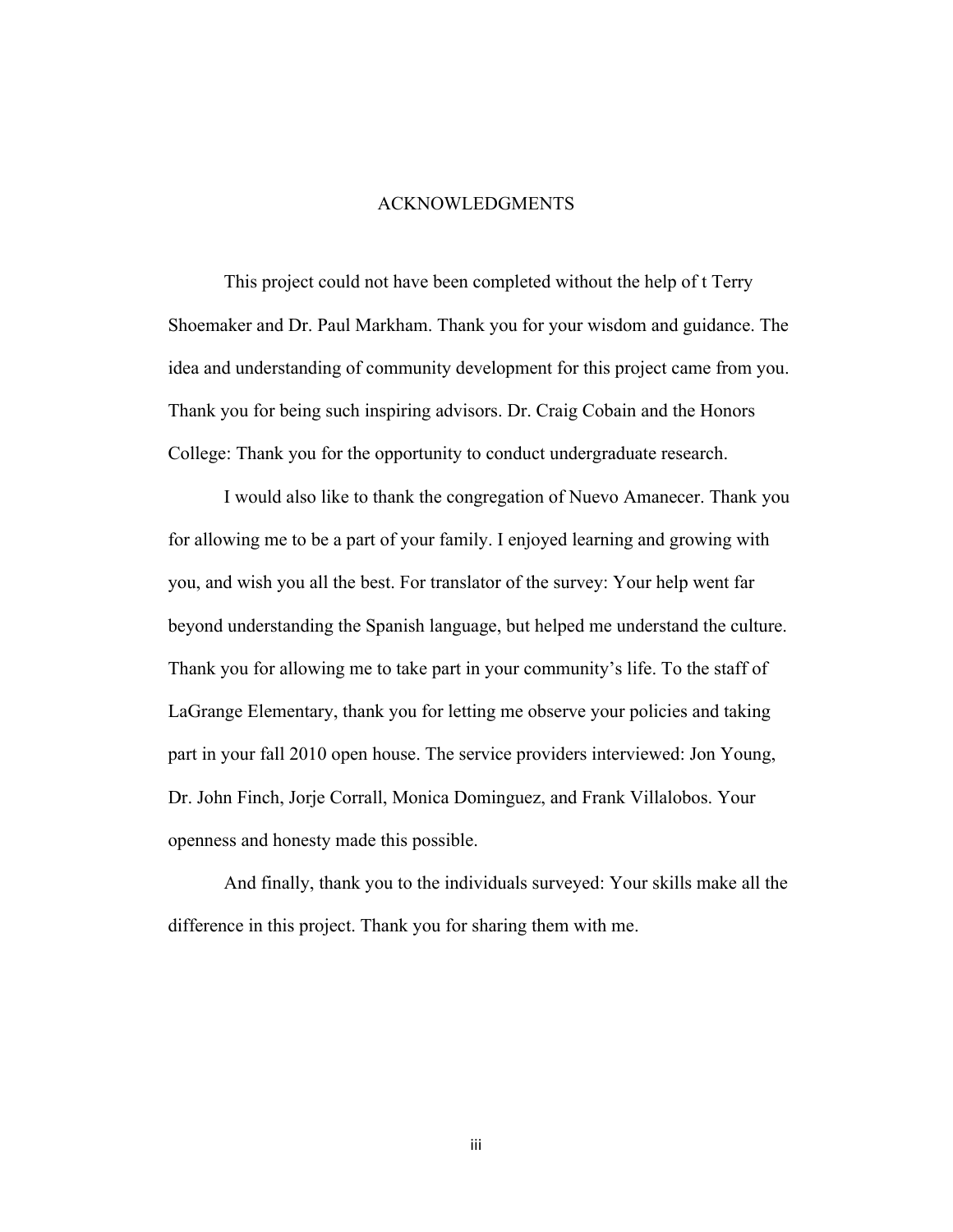#### VITA

January 3, 1990 …………………………………..Born-Atlanta, Georgia

| Kentucky |
|----------|
|          |

2011……………………………………………….Junior Harlaxton Alumni Western Kentucky University

## FIELDS OF STUDY

Major Field: History

Minor Field: Anthropology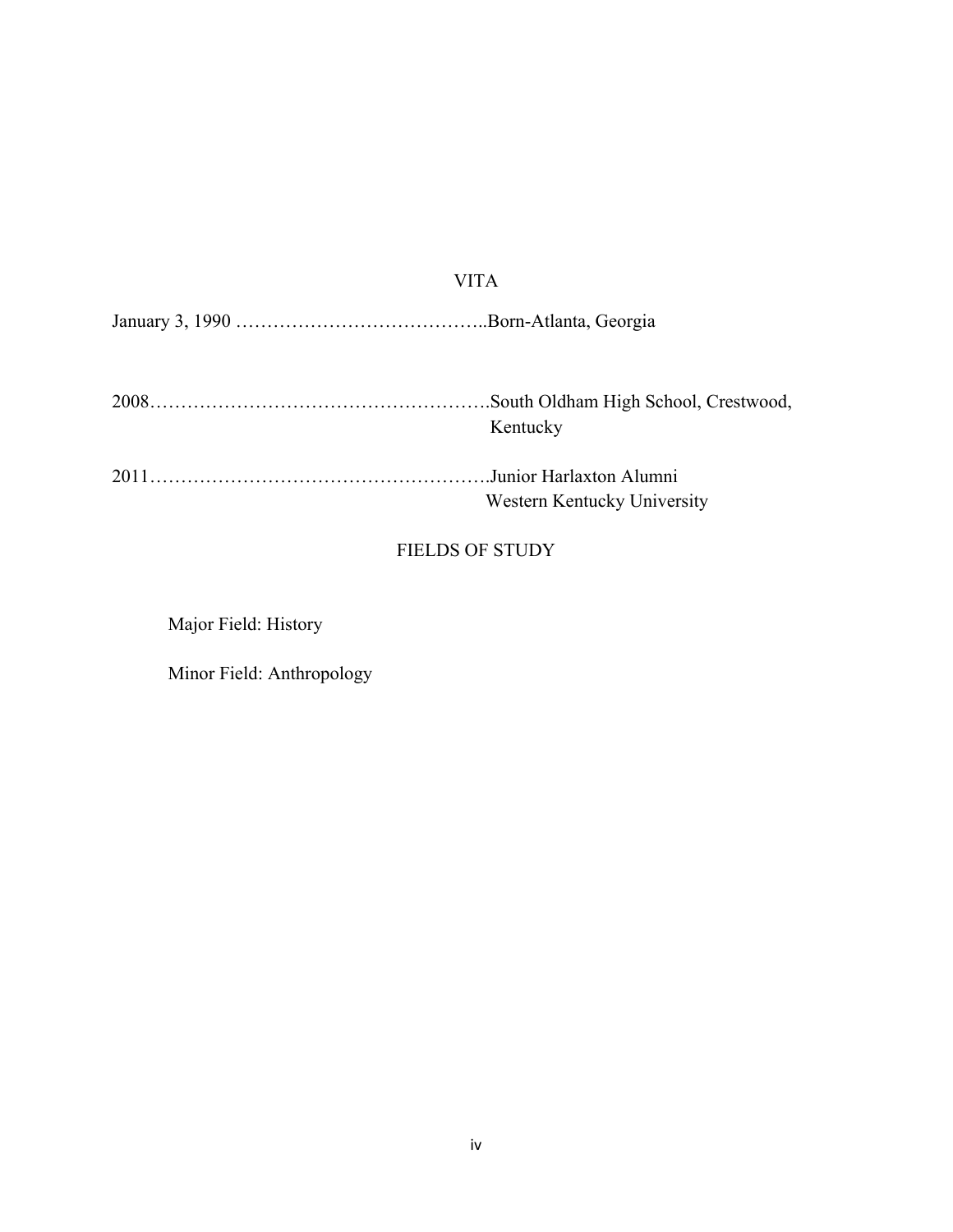## LIST OF FIGURES

| Figure |  | Page |  |
|--------|--|------|--|
|        |  |      |  |
|        |  |      |  |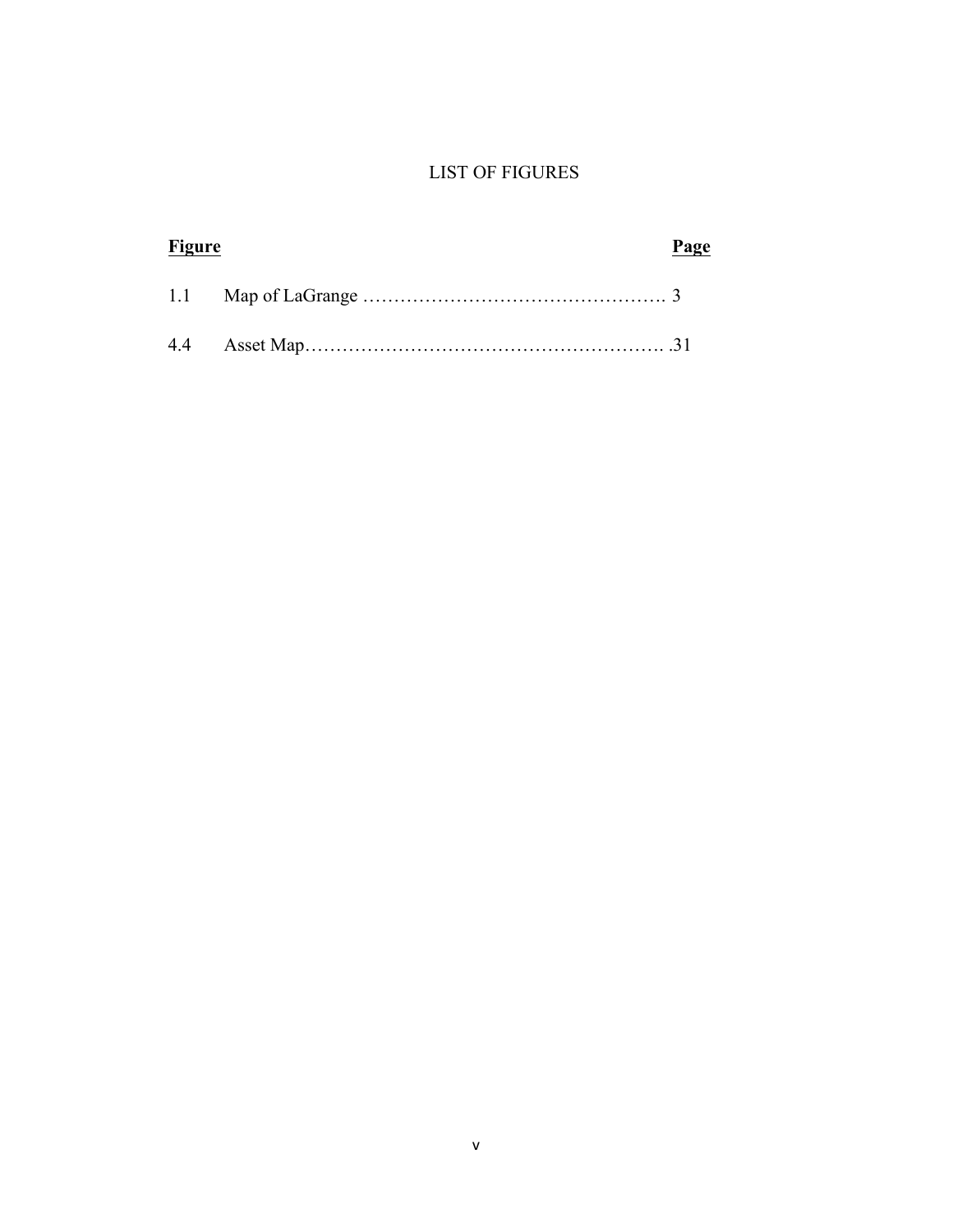## TABLE OF CONTENTS

| Chapters:      |  |
|----------------|--|
| $\mathbf{I}$ . |  |
| II.            |  |
| III.           |  |
| IV.            |  |
| V.             |  |
| VI.            |  |
|                |  |
|                |  |
|                |  |
|                |  |
|                |  |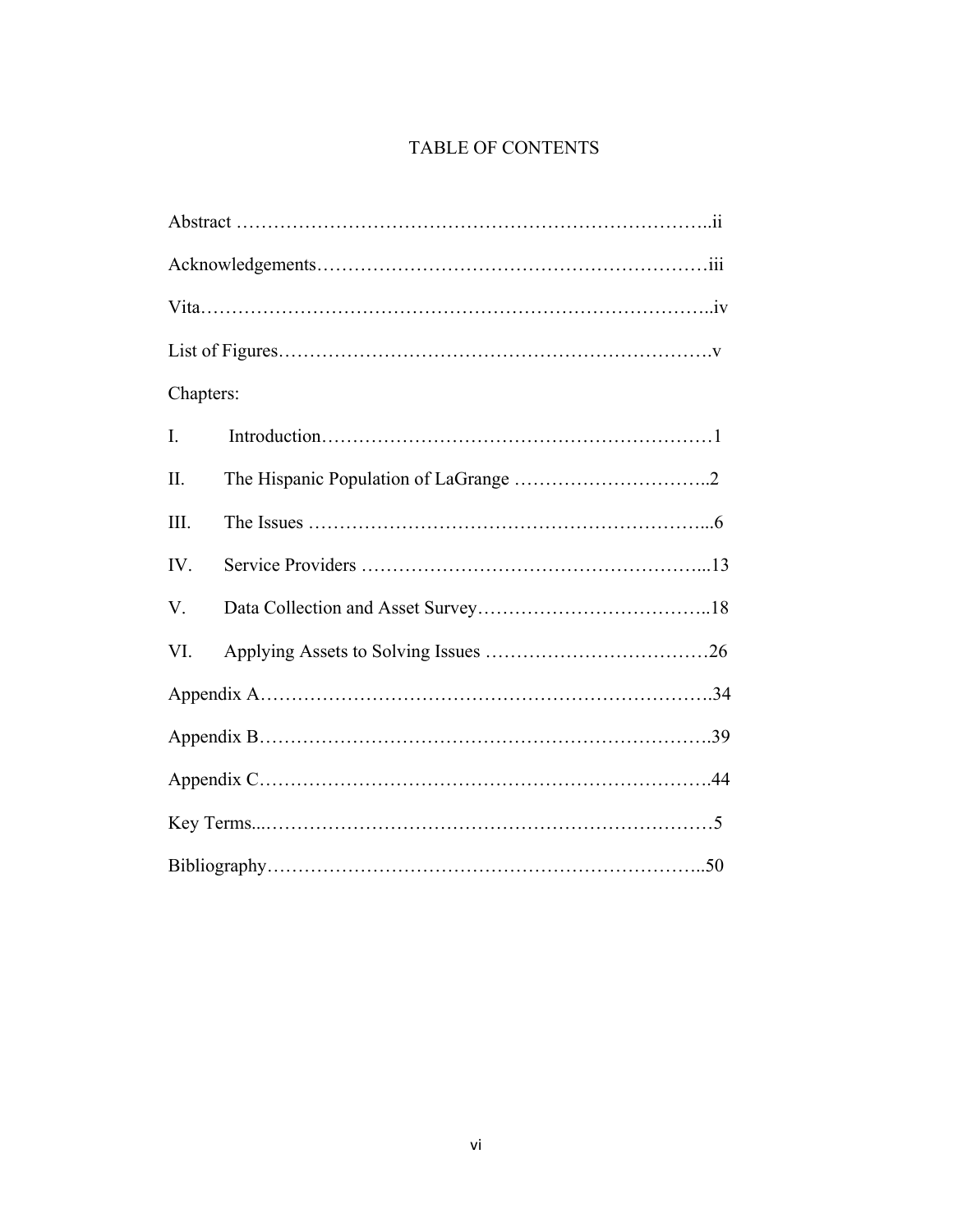#### **I. ntroduction**

Conducting a research project for a community by participating in their day-to-day activities is not a new concept. Anthropologists conduct this type of research, known as participantobservation. There is a lot to be gained from this type of research, and it has an important role in understanding how a distinct group of people function. But, to impact a people group and aid in building a better community requires more than just being a part of the community for a time and then leaving. It requires the people themselves. Community-Based research (CBR) does just that. It engages members of the community to be a part of every step of the research process. This methodology results in understanding the interworking of a culture, of the issues they face, and incites change that can be sustained.

The Community-Based research method looks similar to other research methods. There is an initial question followed by research, hypothesis, testing, results, and dissemination. What makes Community-Based Research different is the intentional inclusion of members of the community in each step of the research process. In this project's case, that community is the Hispanic population of LaGrange, KY. The researcher had a weekly commitment to serve in the local Hispanic Southern Baptist Convention mission church, contacts in the local elementary school and Catholic Church, engaged in social and communal gatherings, and made personal connections in order to understand the interworking of said community. All of these factors aided in becoming a participant-observer, and served to generate trust so members of the population would feel comfortable in taking part in the research process.

Members of the Hispanic population were integrated into each step of the research. This project was conducted on a small scale for undergraduate research, but attempted to enact the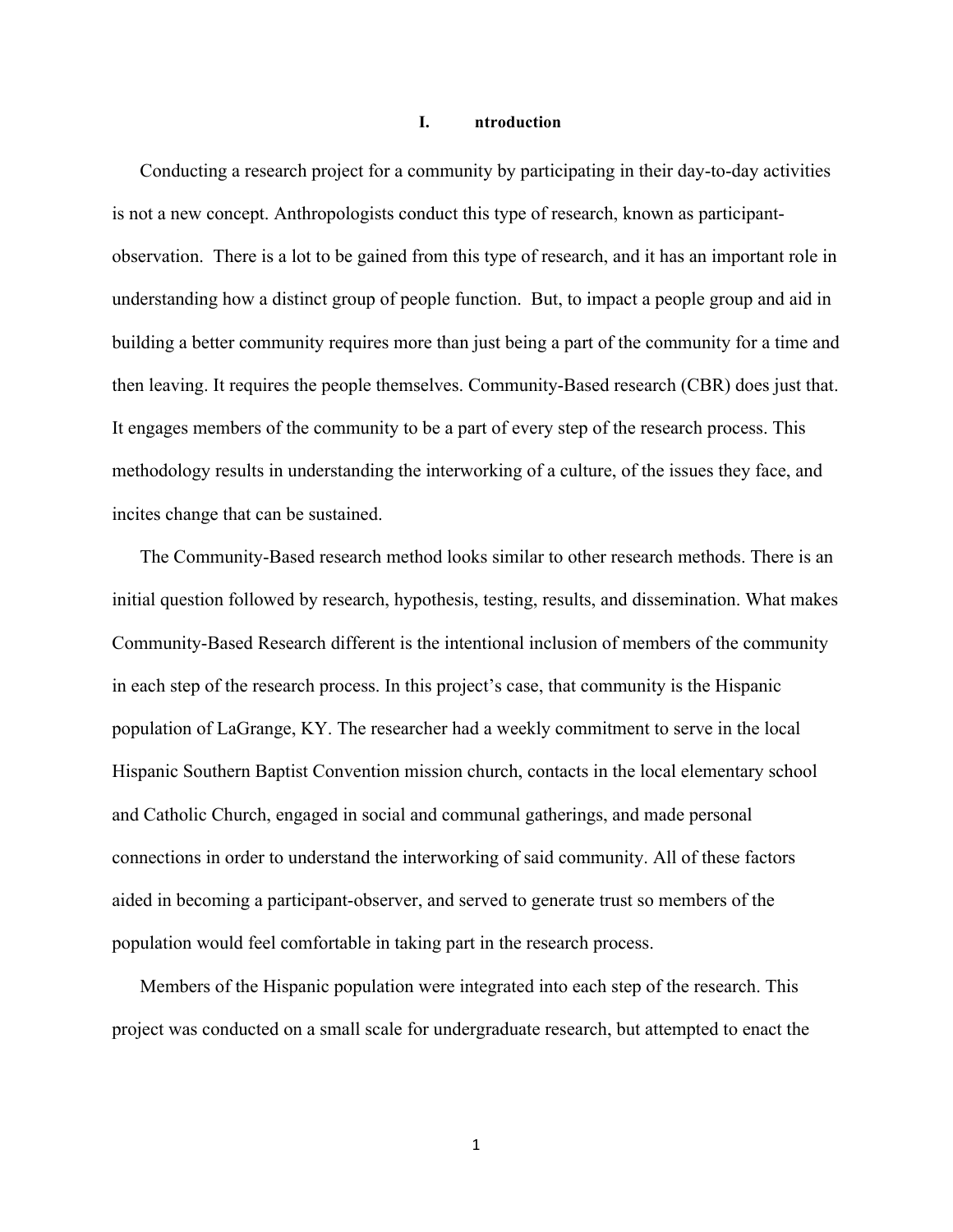principles of CBR throughout the project. Listed below is the research method and how members of the Hispanic community of LaGrange were incorporated.

- Asking questions: Service providers in the community were interviewed. Relationships were made to understand the daily lives and struggles.
- Hypothesis: The skills, knowledgebase's, and concerns of the Hispanic people can be utilized to help alleviate the issues (see section III).
- Data Collection: A survey was assembled according to suggestions by community service-providers and distributed during community events and translated by members of the community.
- Analysis of the results: done by the researcher.
- Dissemination: Findings and suggestions were discussed with community leaders.

#### **II. The Hispanic population of LaGrange**

Interest in inciting sustainable change began this Community-Based research project in the Hispanic community of LaGrange, KY. A thorough understanding of the population LaGrange is essential to consider a change for the future. LaGrange is the county seat of Oldham County, about 20 minutes outside of downtown Louisville. It was founded in 1827, and in the 2009 census had a population of 6,553 people. Here is the location of LaGrange in the context of the Great Louisville metro area: [see figure 1.1]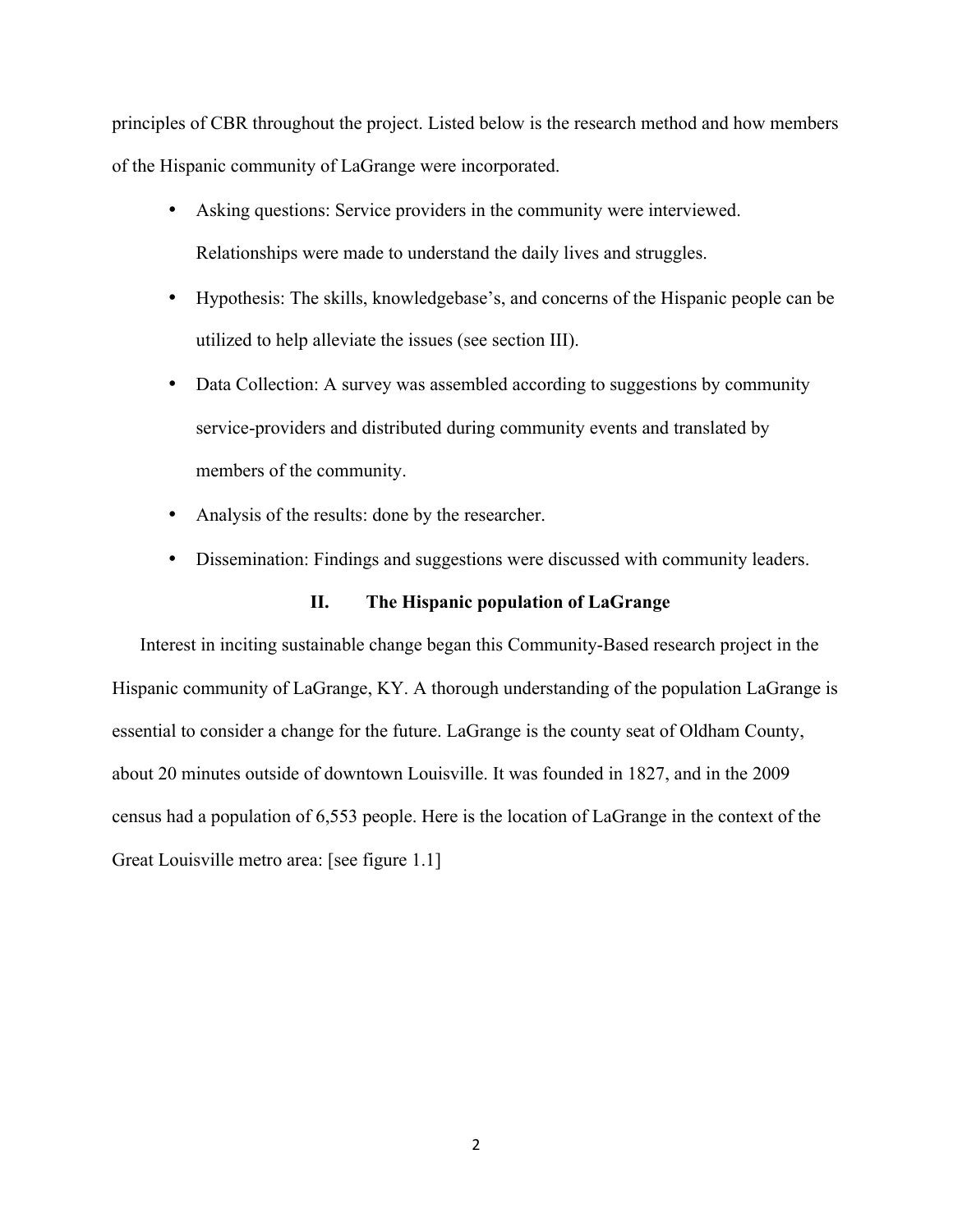

The specific group of people that this research project is concerned with is the Hispanic population of the city. A major challenge to this project is the anonymous nature of the population. The political implications of claiming official residency, when many members of the populace are undocumented in the United States make statistics and numbers extremely difficult to come by. That, coupled with the culture clash, make a research project challenging.

Culture clash occurs in this community when an outsider unfamiliar with language and customs seeks to ingratiate themselves into lives of families. Misunderstandings of meanings and intentions occur on the side of the Hispanic community and the side of the outsider seeking entry into their established enclave. It takes time and patience to prove to families that they can trust an outsider with their personal information.

Interviews with not-for-profit service providers and personal interaction were relied upon heavily to gather data in light of the challenges conducting research that this community presents. The not-for-profit service providers interviewed are documented citizens of the United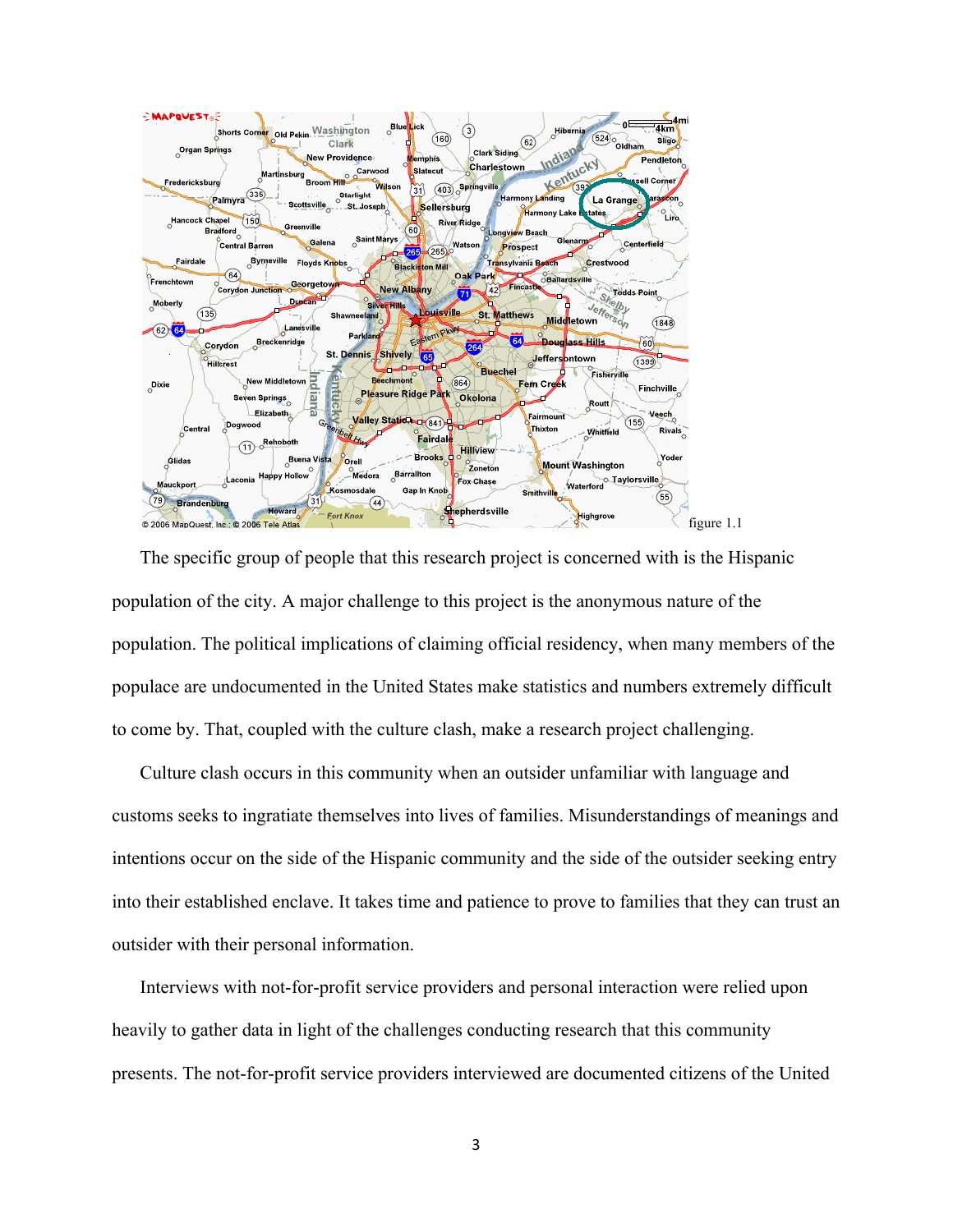States, and have worked with the Hispanic population for more than a year with no intention of leaving the community. Most importantly, they are involved in providing services to the Hispanic neighborhood, have been for many years, and will continue to do so.

The majority of the project's effort has been focused on is in the Copperstone Pointe trailer park. This is the main residential area of the Hispanic community. The local Elementary school, LaGrange Elementary, is about 2 miles away and serves most of the families that were surveyed. The school serves forty to forty-five families according to Jorje Corral, former ELL (English Second Language) Coordinator for the school.

Knowing the number of the families that live in LaGrange is crucial because the family unit is the most important component of the Hispanic Community. In the time spent within the society, the researcher did not encounter a single adult living on his/her own. The average household contained the nuclear family and, more often than not, cousins, aunts, uncles, and/or friends. This is because of the nature of immigration within the Hispanic community. Some members of a family unit are documented; some are undocumented. A tight-knit support system of family and friends developed to care for each other in circumstances concerning citizenship. A majority of the families are from Mexico and Guatemala, and as nuclear families settle extended family comes from these and other countries to start a new chapter of their lives in America.

In order to further understand LaGrange's unique population, a brief account of their history is needed. The Hispanic community of LaGrange has seen tremendous growth in the past twenty years. Frank Villalobos is the deacon at the archdiocese of Louisville in charge of Hispanic ministries. He began his ministry in LaGrange about ten years ago, and served the population as it has grown. According to Villalobos, the Hispanic population has experienced significant change in its demographics. Twenty years ago, the Hispanic population was made up of just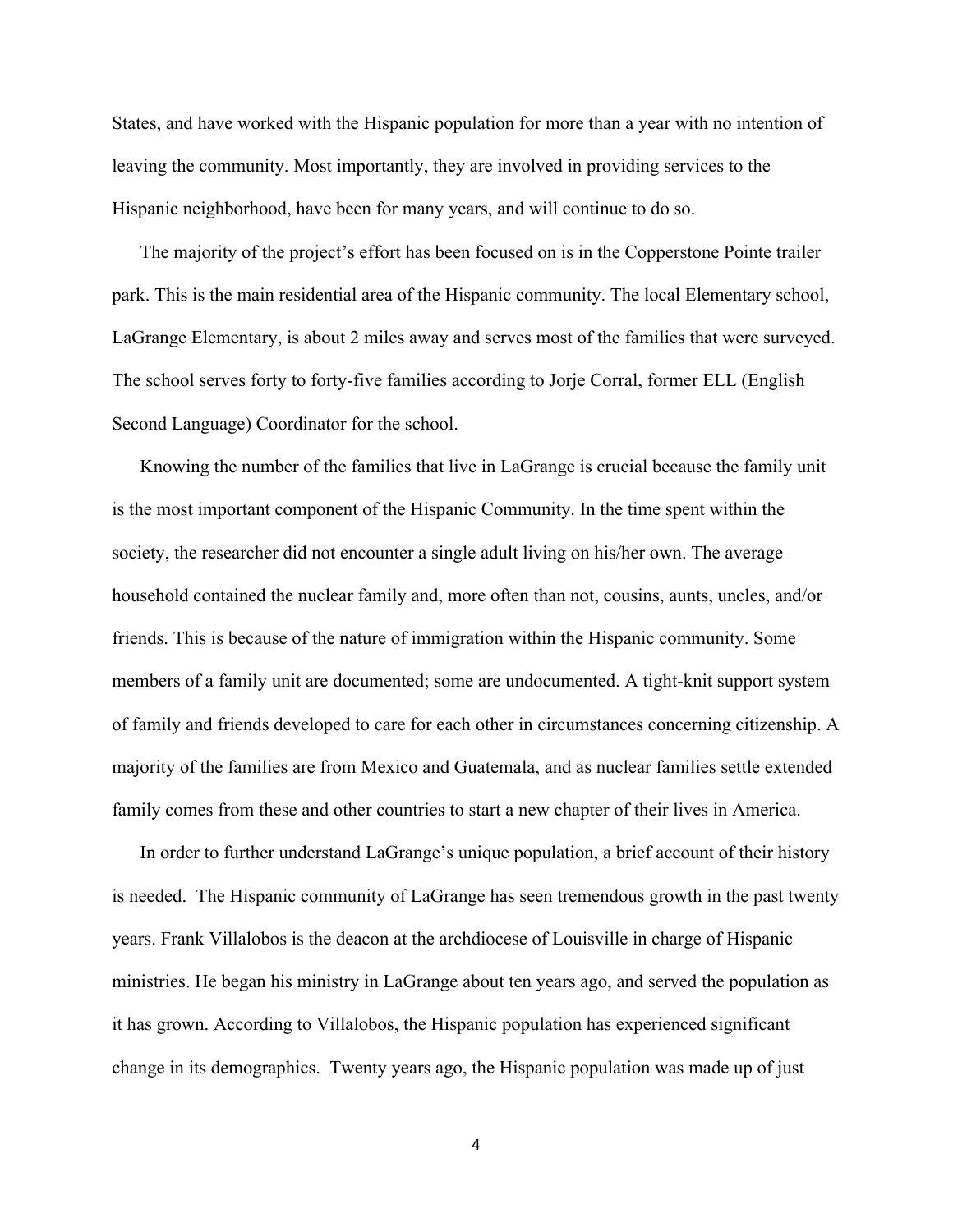men, searching for job opportunities. As time passed, men began making enough money to support others. Villalobos describes this transition succinctly: "Demographics have changed; families come and set down roots." Indeed families have made the journey to LaGrange. Some members came for a few months, years perhaps, and invited other members of their kinship groups to join. Family units are settled, with separate members coming in and out according to need.

The result from this growth is a strongly connected community, as it has needed to care for new members coming in and out. There is strong connection within the safeguards of the community. A product of this kind of inter-communal protection is a strong distrust of outside intervention. It is a defense mechanism, against the language and political barriers that are a perceived threat to families and livelihoods.

The settlement pattern of LaGrange corresponds to national patterns of Hispanic immigration. This project is not a study of Hispanic immigration, documented or undocumented, in the United States. However, it is important to understand this sociological topic gain further comprehension of the LaGrange Community. Immigration is instigated by a need for a strong economy and lucrative job market. The construction business in Oldham County boomed in the past twenty years, leading to more jobs. Employers hire Hispanic immigrants because they will work for less money and they bring strong work ethic, faith, and family values. Once Hispanic individuals (usually men) find the jobs in the area to be stable and the area suitable for settlement, families are invited to join their husband, fathers, uncles, and grandfathers. Immigration of all nationalities follows this pattern. Hispanic immigration in the United States in particular follows this pattern to a large degree because of geographical proximity and suffering economies in home countries. The numbers of Hispanic immigrants have surpassed numbers of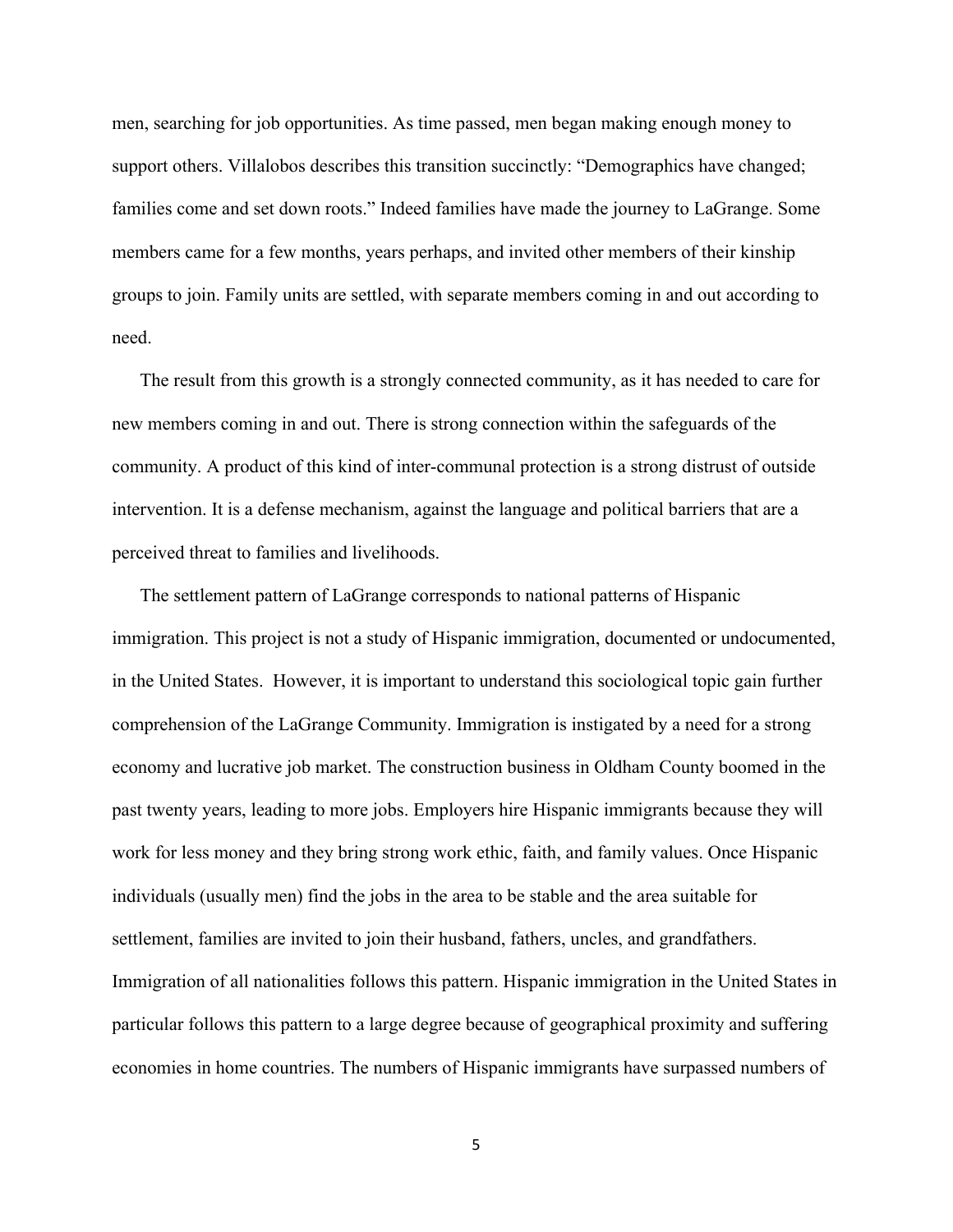other immigrants in the United States. According to the 2010 census, the Hispanic population constitutes 16.3% of the United States population, up 43% from the 2000 census (United States Census 2010). Kentucky's Hispanic population makes up 3.1% of the total population, which is up 121.6% from the 2000 census (United States Census 2010). Hispanics may constitute up to 25% of the UNITED STATES population by 2050 (Huntington). This leads to Hispanic communities formed in cities all around the country. Enclaves are developed as families move into communities, and provide other Hispanic families with services.

This has occurred in the Hispanic community of LaGrange. Families have moved in and created a network to help and serve each other in the face of a new culture. An enclave has been established, where families look to each other for help with the issues they face as they adjust to life in the United States.

#### **III. The Issues**

Though the strong family ties of the Hispanic community serve to safeguard its members, it directly impacts the LaGrange community at large. There is a segment of the city that lives, works, and is educated within the city limits, but is separated by cultural, linguistic, and political barriers. There are very pointed issues that keep the Hispanic population in need. Six individuals from three different institutions were interview to understand the issues facing the Hispanic peoples of LaGrange.

-Monica Dominguez: Hispanic Ministries Coordinator at Immaculate Conception Catholic Church.

-Jorge Corall: former ELL Coordinator for LaGrange Elementary School -Frank Villalobos: Deacon of Archdiocese of Louisville, Hispanic Ministries Coordinator -Dr. John Finch: Principle LaGrange Elementary School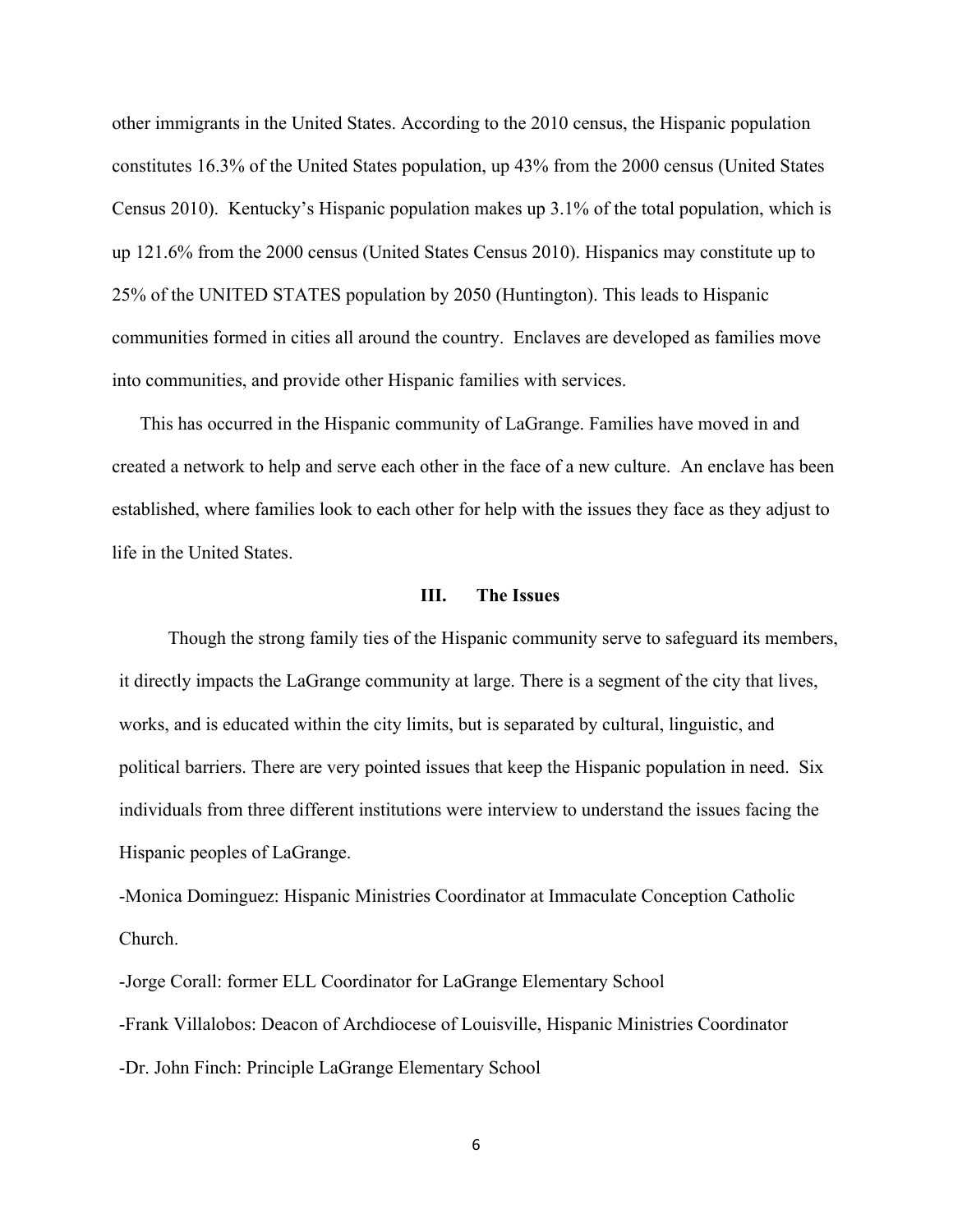-Jon and Brooke Young: Senior minister and wife at Iglesia Batista Nuevo Amanacer (New Morning Baptist Church)

These community organizers and institutions were chosen for a number of reasons. All of them are well-established in the community. They have served for many years and have gained trust of the Hispanic population. They also serve holistic needs; material, physical, relational, educational, and spiritual in the case of the religious bodies. These institutions do not just give immediate need but search to grow sustainable progress in the community. This means that they search to provide education, develop skills, and in the case of Immaculate Conception and Nuevo Amanacer, spiritual health. These are institutions that do not seek to patch up issues and then ignore them; they seek to better people's lives in the most sustainable way possible. This meets a basic tenant of Community-Based Research and fit in with the intended result of this project: to help relieve the issues faced by the Hispanic community of LaGrange.

Service Providers were asked the same question: What are the main issues facing Hispanic families of LaGrange, KY? The full answers of the service providers are as follows:

1. Dr. Finch

-Language barrier, because the Hispanic community is very collectivist. New language skills are not necessary for survival. Communicating with anyone else outside the community is very difficult.

-Parents feel like they don't have skills to add to add to education of their children. -Lack of computer skills with parents.

#### 2. Monica Dominguez

-New immigrants face the issue of the language barrier. The new immigrants spend time getting accustomed to a new culture, playing catch-up to other immigrants that have been in the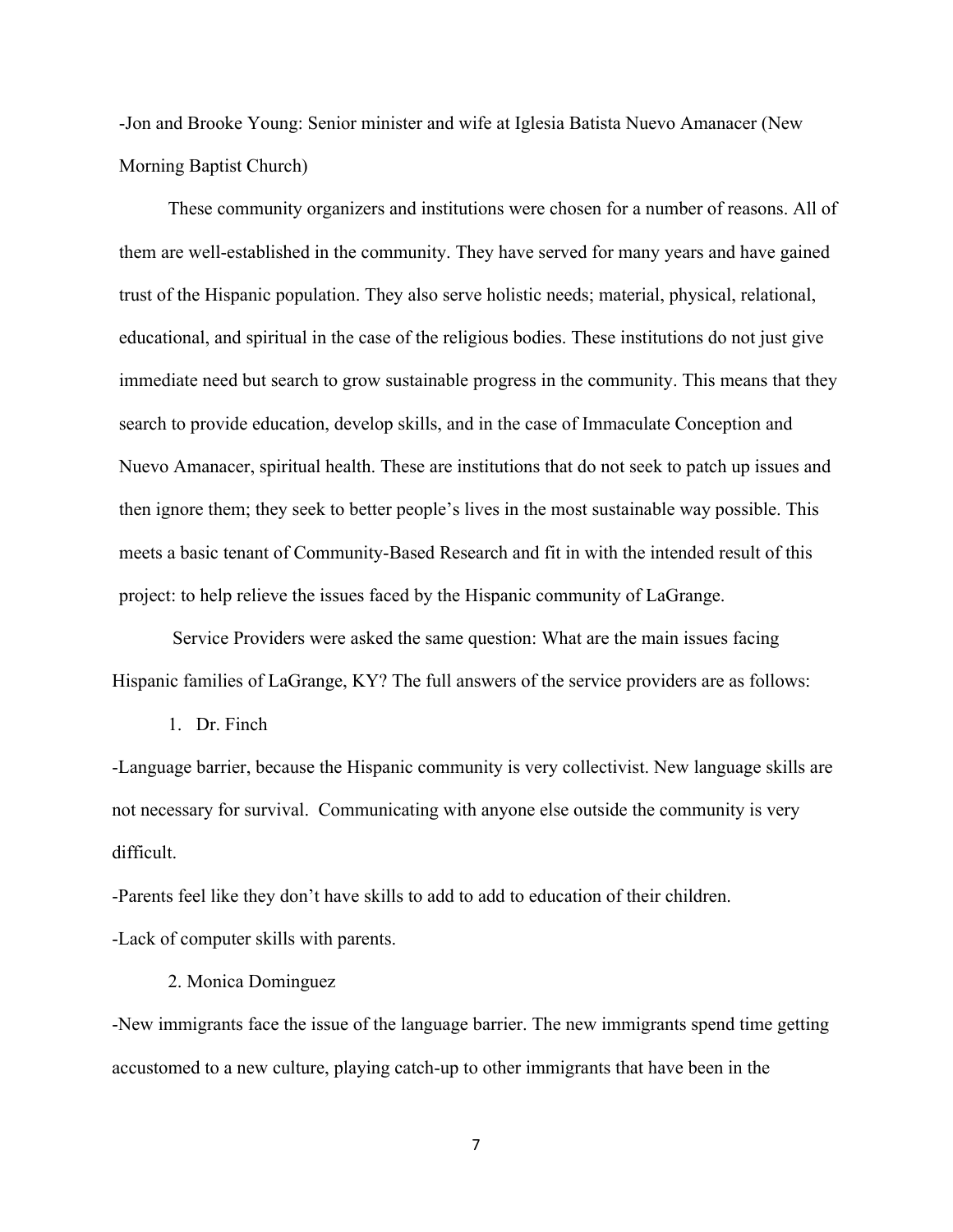community a longer time. Children are learning English faster than parents and the adults in the community fall behind. The parents strive to keep old culture alive and accept new American culture and English Language, creating a struggle to find common ground.

-Adults are eager to learn English. However availability of classes, money to pay for classes, and no free time to take classes are roadblocks.

-Transportation is an issue in general. Most families have one vehicle for job commutes. The rest of the family unit is left at home.

-Technology is an issue in general. Everybody has a cell phone, but few families have a computer.

-Support at home for children's education is an issue. Parents can't help their children because of the language barrier.

-Jobs are hard to find. Little to no development of marketable skills and lack of higher education creates difficulty in finding jobs.

3. Jorge Corall

-The main obstacle is the language barrier, especially for mothers. Doctors don't understand what they or their family needs. Men face this obstacle in their workplace, but can acquire English skills by osmosis. Women are starting to venture outside the home more and more, but are held back by lack of English language skills.

-The same issues that face non-Hispanic residents of LaGrange face the Hispanic community: It is difficult to find employment in the job market. Those who do have jobs take the vehicle to work, usually work late, and the rest of the family unit is stranded.

-Children do not receive educational reinforcement at home because parents do not have language skills to help with homework. By the time children reach second grade, they are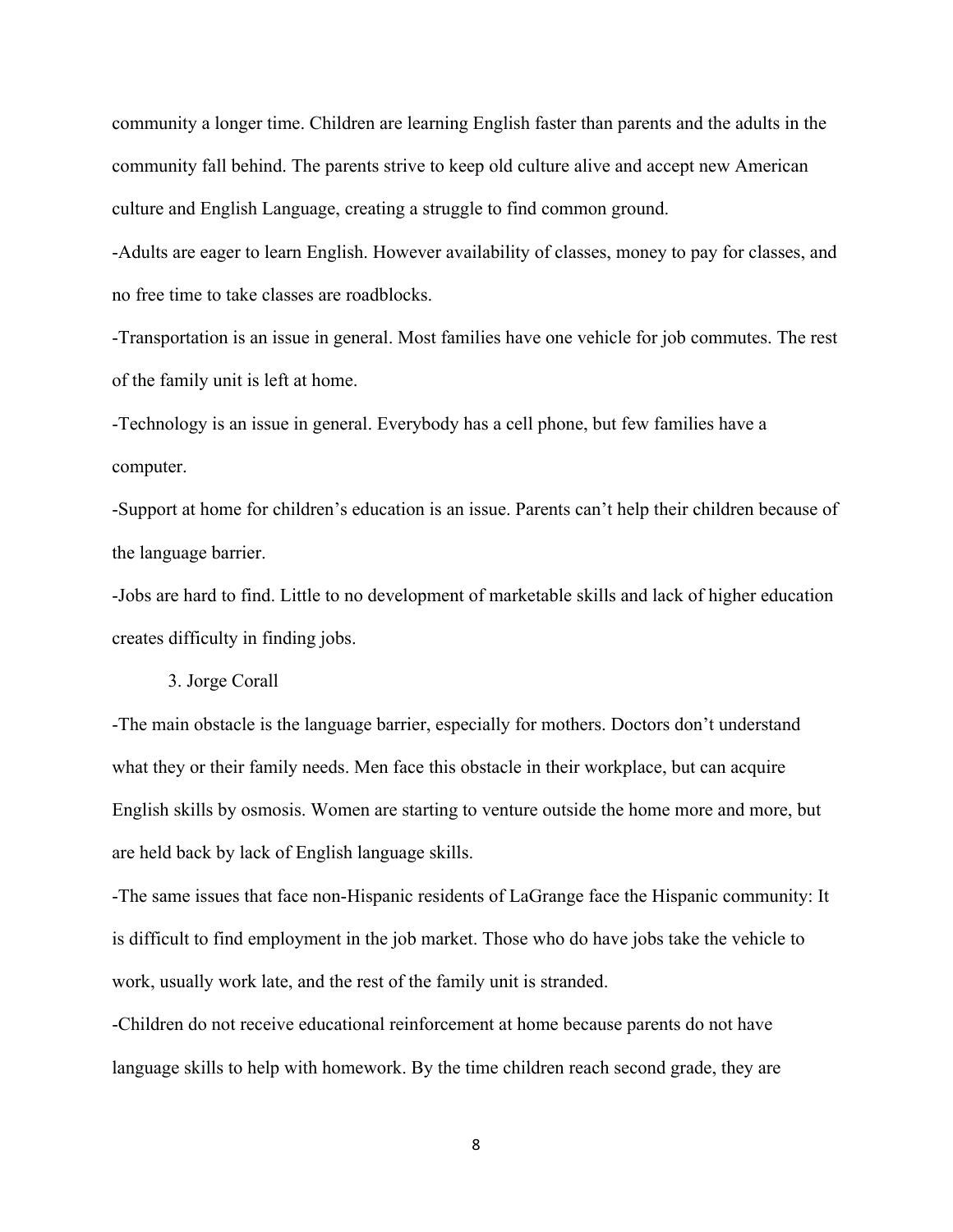already behind in reading and comprehension skills. This is why there is a high drop-out rate in the Hispanic community.

4. Frank Villalobos

-For documented immigrants:

-What church should they go to, and do they offer services in Spanish?

-Difficulty with keeping culture and heritage alive in new American Culture

-For undocumented immigrants: -Schooling for children

-Finding medical and social services

-Finding jobs

-Language for younger immigrants, because they are used for translation by older members of the community. Older people get by because they speak Spanish to each other.

5. Jon Young

- Language/cultural barrier for first generation Hispanics. Many first generation Hispanics don't

learn English and don't immerse themselves in American culture. This leads to a wide disconnect

with and much misunderstanding of what is going on in community life (i.e. police, school-

system, community functions, etc.)

- Immigration reform: many in the Hispanic community are worried about what changes may

occur if SB6 is passed

-Legality

- Educational barriers: Many come with little education and few work skills that are translatable to the American context, but many adapt well though and learn new job skills.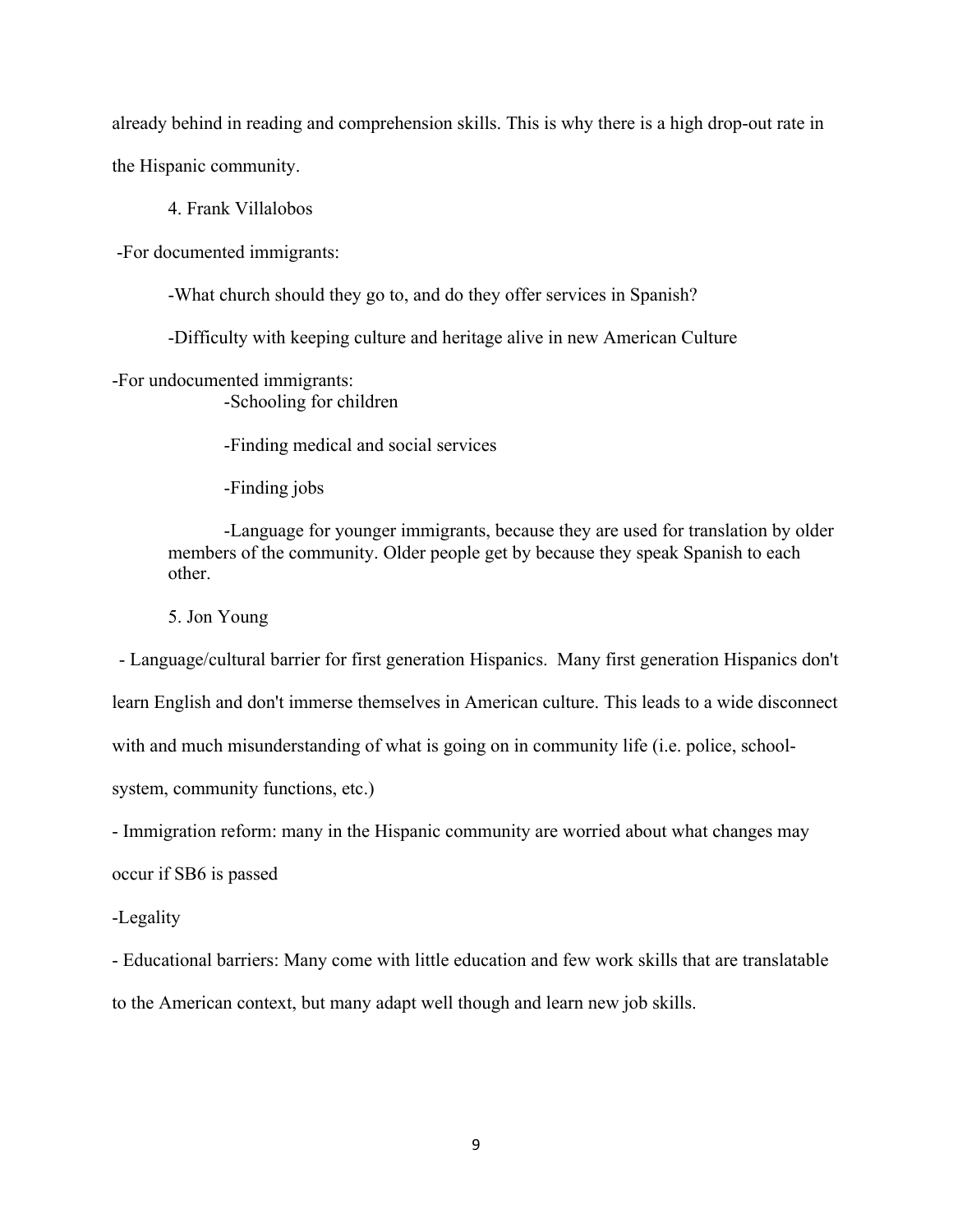Many different issues were observed by the different service providers in their different roles. The issues communicated by the service providers can be distilled into three categories: 1. Language: Difficulty with the language barrier between Spanish and English.

Communication with employers, doctors, and teachers keep people struggling to make money, stay healthy, and grow in education.

2. Employment: The job market is difficult for everyone, especially for the Hispanic population that does not have the documentation or language skills to succeed.

3.Use of technology: lack of transportation, computers, and computer skill keeps the population marginalized.

Compiling the issues into three major categories make it easier to understand and tackle them. This does not mean that they are completely separate from each other. All of these issues are interconnected. They create many complications for Hispanic people to live comfortably, further themselves and their community, and integrate into the larger LaGrange community. The language barrier is one of the main issues as it affects every encounter with individuals who are not a part of the Hispanic enclave. It is perpetuated by consistent use of Spanish within the tightknit community, creating a safe haven for the language to survive and thrive within a larger community that speaks only English (Huntington). LaGrange Elementary School has witnessed this phenomenon and attempts to meet the needs of the numbers of ELL (English Language Learner) students. LaGrange elementary has implemented ELL classrooms just within the past five years. Teachers have been encouraged to acquire specific licensing teach English as a second language. One program LaGrange teachers can participate in is ELLA (English Language Learners Academy) with the Ohio Valley Education Cooperative (OVEC). The elementary school intentionally clusters ELL Students with OVEC teachers and peers that do not speak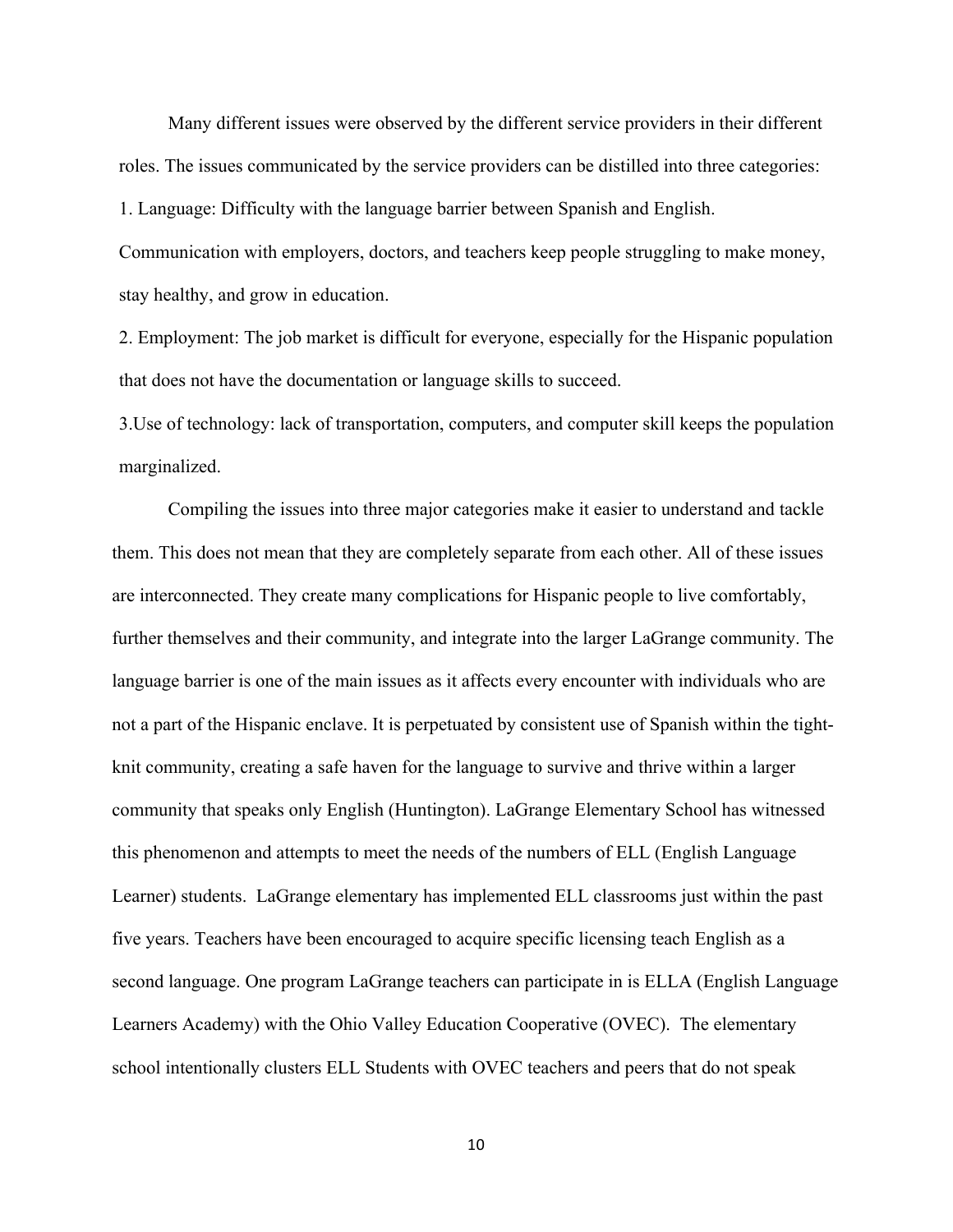Spanish. It is difficult to attain statistics of proportions of LaGrange that speak both Spanish and English, one more than the other, some of both, or only one language. LaGrange Elementary programs centered on the Hispanic community and the expertise of all service providers interviewed attest to the overwhelming Spanish and English barrier.

What this means for the greater LaGrange community is a section of the city that is cut off from the rest. LaGrange is a city with dual languages and cultures that do not interact with each other (Huntington). This creates animosity and violence between the divided cultures. Racial stereotypes are encouraged. The economy is burdened by numbers of people that do not have the skills to contribute to jobs and shop at stores outside of their language barrier. The educational system is burdened with children that are striving but do not have the means to succeed. The medical system is burdened by citizens that need care but can't communicate what kind of care is needed. Economic, educational, and medical stresses stunt development of LaGrange. They also hinder Hispanic citizen's ability to thrive.

The Language barrier feeds into other issues mentioned by service providers. Education for children is hindered because homework assignments and parent/teacher relationships suffer from the inability to communicate in one language. This leads to Hispanic students falling behind their peers and leads to a high drop-out rate. During the nine month period of research, the researcher came across two youths that contemplated leaving school to find a job. An even greater number did not consider going on to higher education. Three youths were pursing higher education, but were the only members of their families that even attempted to attend a college or university. This is a major concern for the future of Oldham County's workforce. A growing unskilled, uneducated portion of the population will strain Oldham County's job market.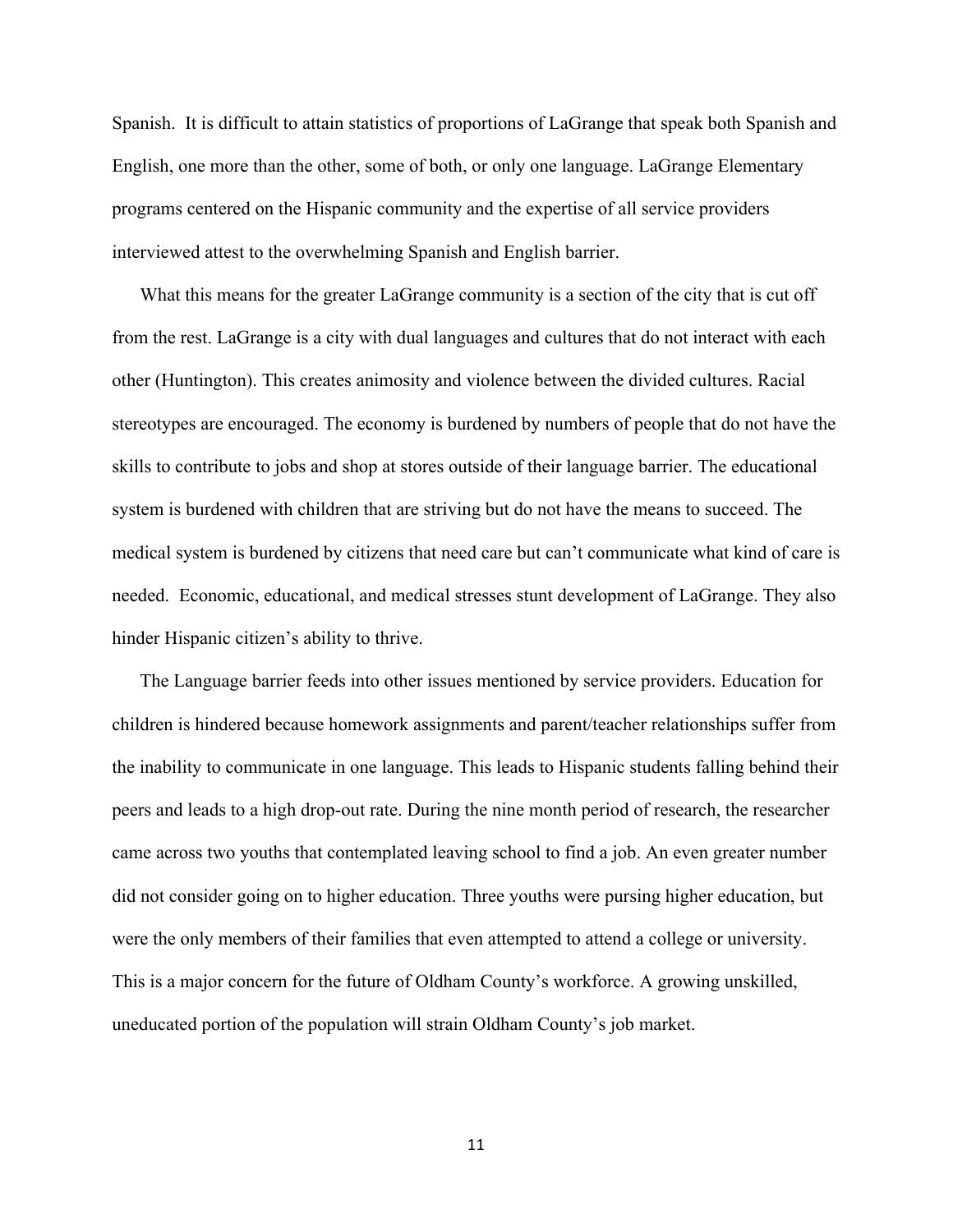Social implications of language barriers must not be over-looked. Youths are caught between their Spanish-speaking social groups and non-Spanish speaking social groups, and are often relied upon to bridge the two. Hispanic youth are by no means completely ostracized from their non-Hispanic peers. There is intermingling of the two social groups from years of schooling together. But by in large the language barrier separates students in classrooms from LaGrange Elementary, to peer groups in public middle and high schools, to separate youth groups in Spanish and non Spanish speaking congregations. It is clear that the lack of language skills in the adult population impede their family's well being. What must not be forgotten is the affect the Spanish-English gap has on young Hispanics and their identity. To speak English means incorporation into larger society, but not speaking Spanish rejects Hispanic roots.

Another factor hindering assimilation is the afore-mentioned constant turnover within the Hispanic population. Stephen P. Huntington notes this national phenomenon by stating "Spanish speakers are continually being replenished by newcomers faster than can be replenished" (Huntington). The LaGrange population is more sedentary than average communities according to Huntington. Popular jobs are not migrant-based (agriculture, equine care), which is what Huntington focused on. However, research observations did witness two family units and one individual move in a span of six months. These were established members the church Nuevo Amanecer. There was little warning and the transition happened quickly. Families in LaGrange may not move as Huntington observed, but there is a sense of disconnect from place. The main priority is job and family security for Hispanic parents. It was difficult for individuals to leave, but connection to the city did not stop them from moving on. Therefore, it is a possible hindrance that members of the community will not stay around for connection to the community.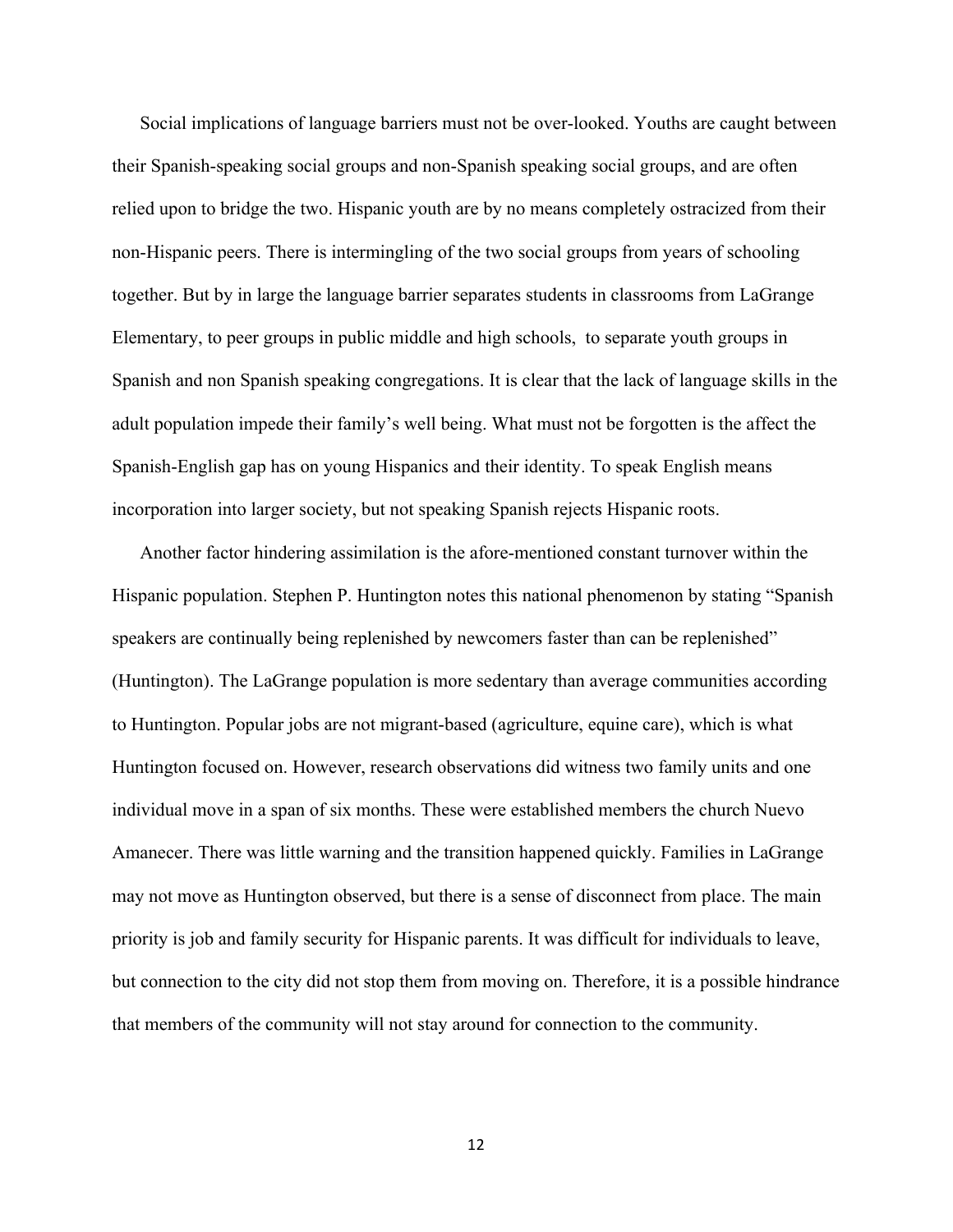Service providers also expressed that technological difficulties are an issue greatly affecting the researched population. Lack of computers and transportations was cited as keeping the Hispanic peoples from adequately finding educational and occupational opportunities. Oldham County's job market requires transportation and internet access. This in addition to a lack of job opportunities in the Oldham Country job market, lack of language skills and the consequential hindrance in education all combine together. Without these key tools, members of the Hispanic population are falling behind and will continue to fall behind the larger population.

#### **IV. The Service Providers**

Collaboration between researcher and community members is crucial in Community-Based Research. Including successful and trusted institutions promotes the ultimate goals of sustainable social change. The three main institutions and the representatives from those institutions were interviewed to understand their specific roles in the Hispanic community, and will be utilized in implementing the results of this research along with the other members of the community. These three institutions were chosen because of their recognized and trusted role in the lives of Hispanic peoples of LaGrange. The Hispanic population in LaGrange has obstacles that keep its members from surviving and thriving within the larger LaGrange society. Nuevo Amanacer, Immaculate Conception Catholic Church, and LaGrange Elementary School work to meet material, emotional, relational, and/or spiritual needs of a specific population. Meeting multiple needs of individuals is an important goal to seek in Community-Based Research because serving multiple needs has a deeper and more holistic understanding of the local issues. This can translate to implementing community development strategies that will create sustainable change in people's lives. As mentioned in the introduction, sustainable change is a major goal of community development.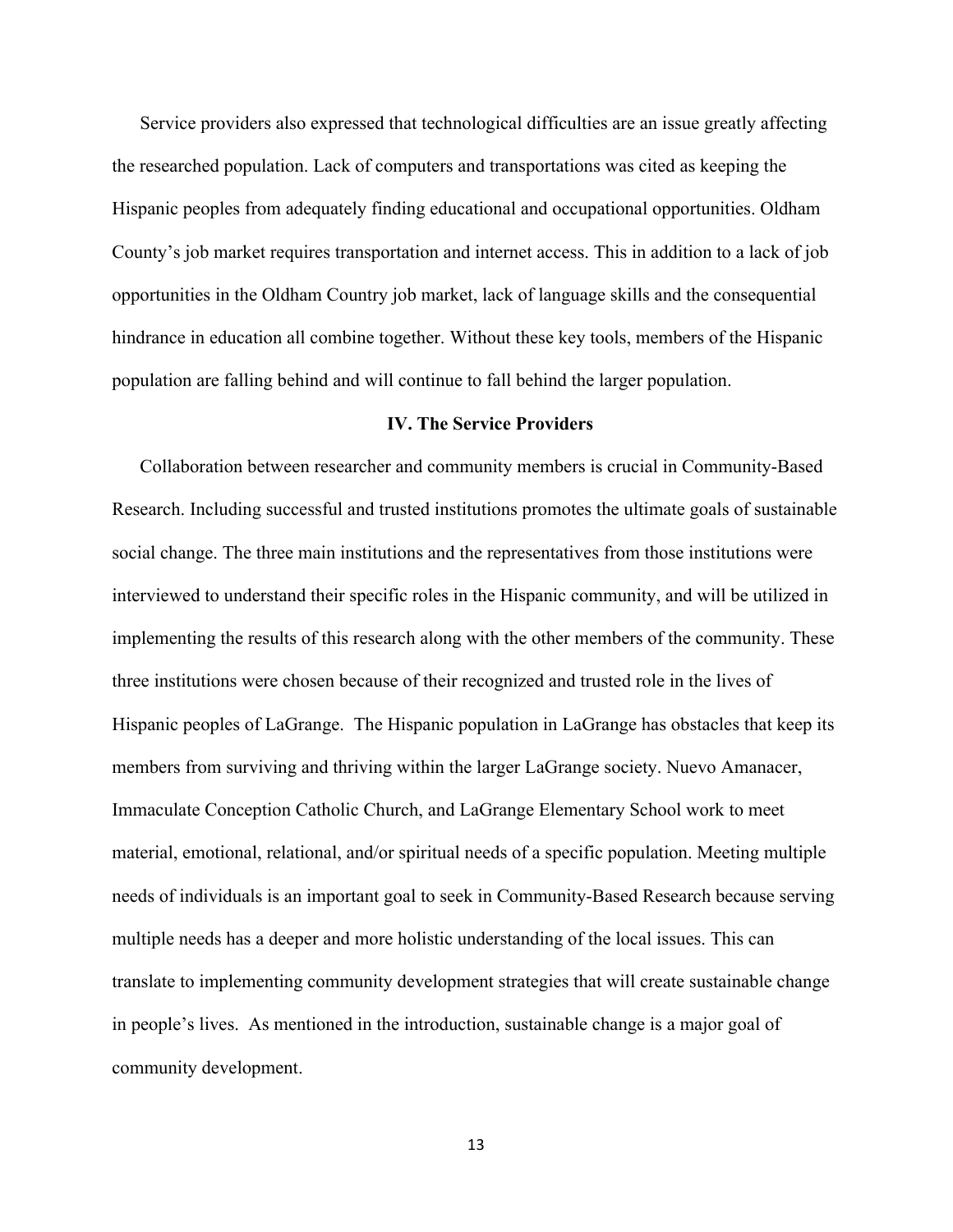The Process of Power Mapping was used to find individuals that would aid in this CBR project. Power Mapping is the process of locating individuals that play highly influential roles in the lives and services of the community. Including these powerful individuals and their perspective institutions can strengthen their capacity to analyze and implement the data found by CBR to strengthen their goal of social improvement for the people they serve (Strand). Utilizing these powerful members of the community fulfills the requirement of CBR include members of the community in every step of the research process. The power mapping process for this CBR project started with time spent volunteering in the Children's Ministry of Iglesia Bautista Nuevo Amanacer. Time spent with youth and their families revealed that pastor Jon Young and his wife Brooke play crucial roles in the lives of Hispanic families with the many services their ministry provides. Jon and Brooke Young were therefore interviewed and used as a source of critique throughout the project.

LaGrange Elementary was chosen because it is an extremely important institution in the Hispanic neighborhood. The geographic location alone makes it an important governmental institution. It is less than five miles from Copperstone Point (most densely populated Hispanic residential area). As mentioned in the chapter describing the Hispanic populations, the family unit it the most important component of Hispanic culture and it is therefore common for extended family to live together. This fact makes it likely that elementary-aged children reside in most households. Observation by the researcher further supports this claim. Therefore, an elementary school is a very important institution. Dr. John Finch is the Principle of LaGrange Elementary School. He was interviewed about his school's role in the Hispanic community, and this interview led to an additional interview with former LaGrange employee Mr. Jorge Corrall, who was ELL supervisor for three years.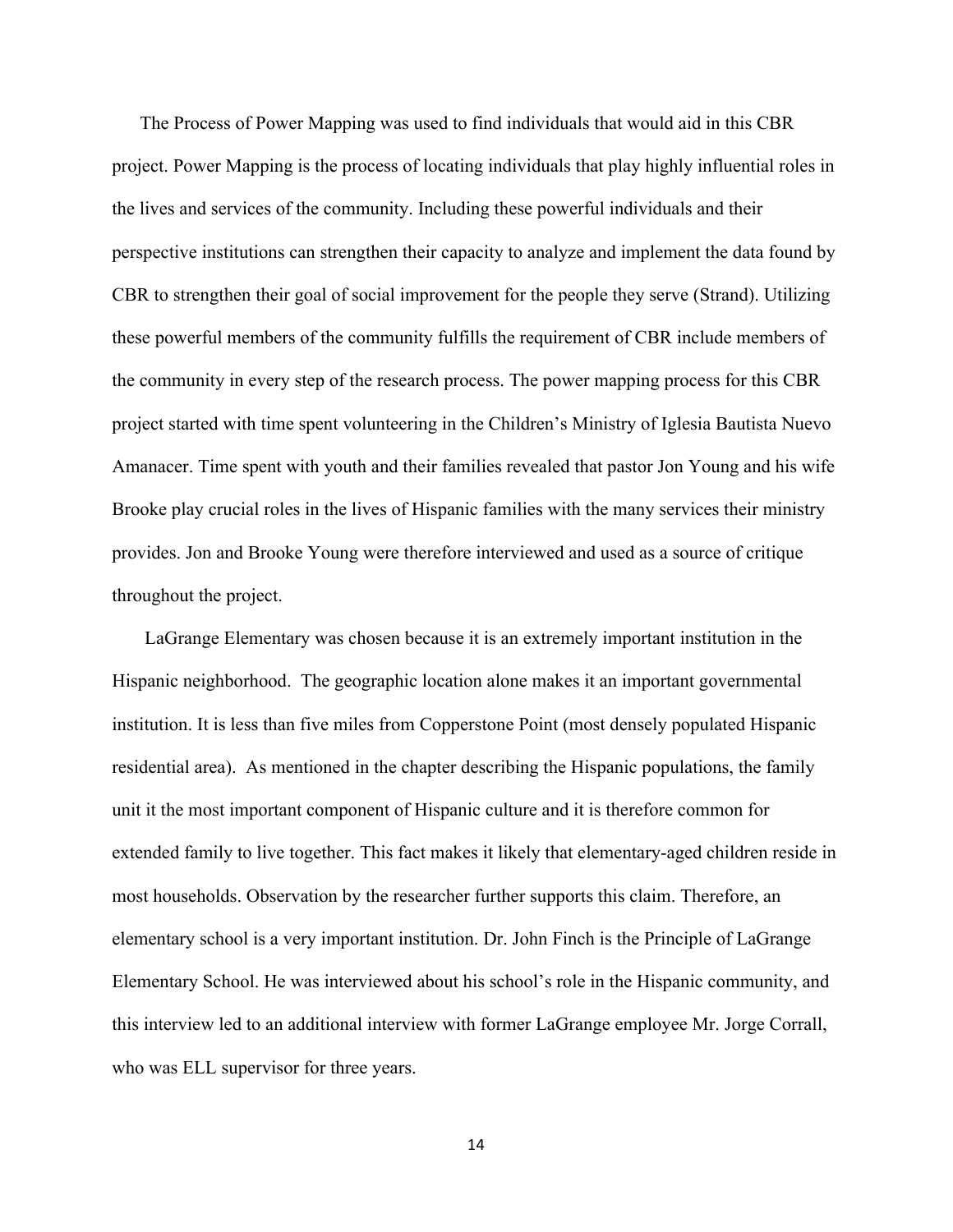The interview with Mr. Corrall led to the discovery of Immaculate Conception Catholic Church as an important institution in the community. Mrs. Monica Dominguez was contacted as the liaison between the parish and the community. Mrs. Dominguez's interview pointed out the importance of Deacon Frank Villalobos. Mr. Villalobos instigated Hispanic ministry in LaGrange ten years prior, and therefore had knowledge of the development of the demographic and needs change throughout the past decade.

The process of power mapping was rewarding for this CBR. Interviews with these individuals led to deep understanding of the Hispanic community of LaGrange, and the role service providers play in the community. LaGrange Elementary, Immaculate Conception Catholic Church, and Iglesia Bautista Nuevo Amanecer all seek to aid the Hispanic community with issues that have been discussed. Educational, physical, relational, and spiritual needs are all met between the three institutions. Though they are all unique organizations, they overlap somewhat in what they provide to the population. A profile of all three is required to understand what is happening in the community development life as of now.

#### *Iglesia Bautista Nuevo Amanecer*

Iglesia Bautista Nuevo Amanecer is a Hispanic mission church founded by the Kentucky Baptist Convention. One major difference that exists between Nuevo Amanecer and the other two service providers is this congregation serves only the Hispanic population of LaGrange. The main services provided by this congregation are not all spiritual in nature, but have the intention of leading people in the Christian faith. This would be the top priority of the congregation and its leaders. Senior Pastor Jon Young describes this as "Spiritual orientation for the displaced immigrants and established families alike (i.e. worship, Bible study, small groups in Spanish)." There are also many material and physical needs that are met by Nuevo Amanecer. This includes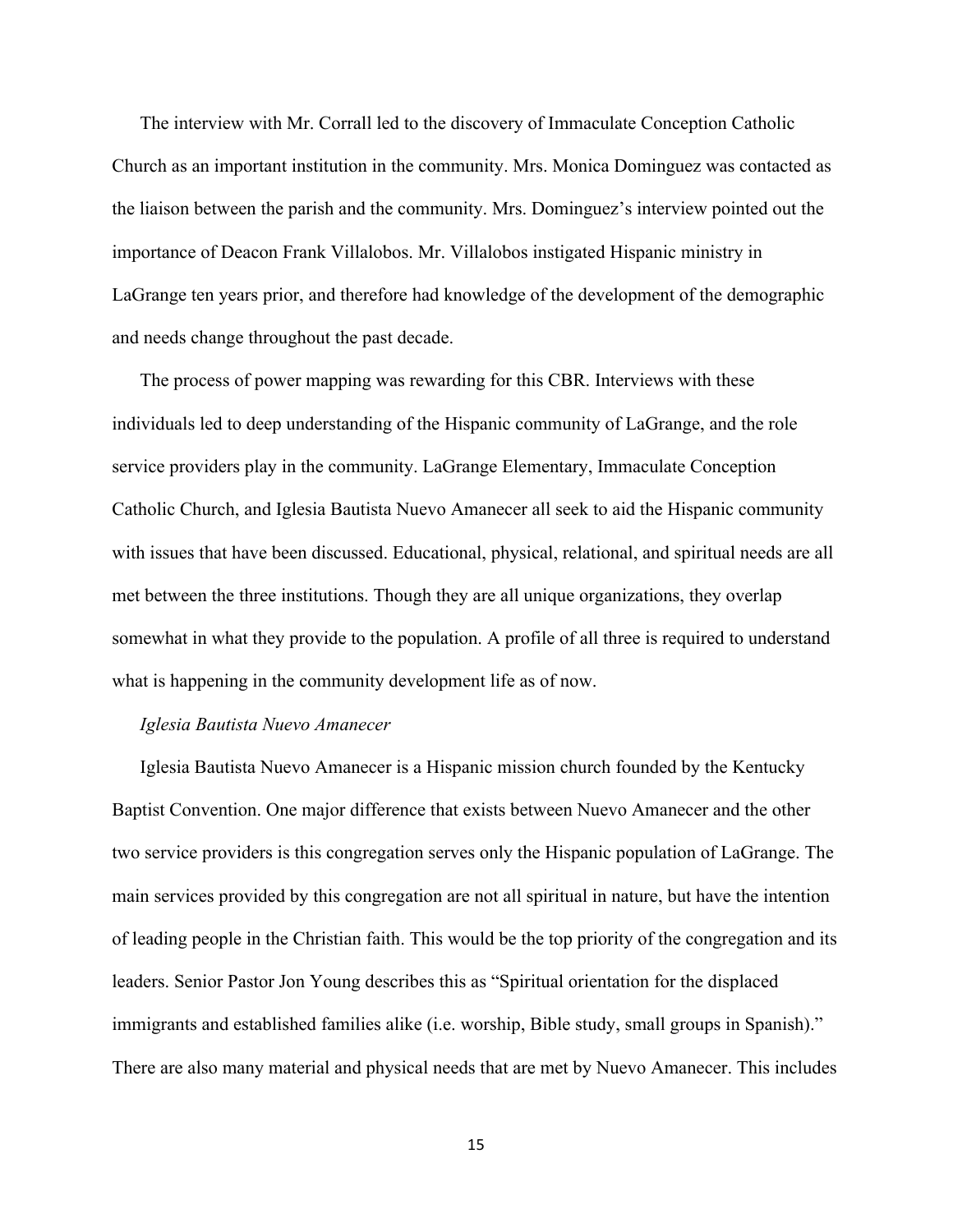a clothes closet sponsored by the Oldham Trimble Baptist Association which is used by all ethnicities. Members of the Hispanic population come to Nuevo Amanecer for translation/interpreting. According to Pastor Young, this can be "for anything from bills, to phone conversations, to courtroom appearances, hospital, immigration office...etc."

For social and communal activities, they provide meals frequently with the intention to "have genuine fellowship and a real sense of community." For children and youth a Spanish Vacation Bible School is provided in the summer, which is one of the only Spanish Vacation Bible Schools in Oldham County. Youth (*jovenes* as referred to in Spanish) can participate in basketball/sports for one week night. The youth group in generally extremely active with plenty of bible studies and social events to keep the youth busy. A service project is prioritized once a year. For example, free oil change in single mother's car, free car wash, or clean houses.

For educational needs, the church hosts a Hispanic parent night at Ballardsville Baptist church, the neighboring "American" church as it is referred to. This event includes school officials and parents converse over Hispanic school issues. Pastor Young includes that this is a very popular program offered by his church.

#### *Immaculate Conception Catholic Church*

Immaculate Conception is another religious organization, but quite differently from Nuevo Amanecer, it does not focus only on the Hispanic Community. The church provides a food pantry and finds electrical providers for its congregation. For the Spanish speaking community, it offers separate masses in Spanish. It also offers English classes at the parish and translation for important documents. Monica Dominguez, the parish's liaison to the Hispanic community states that they "facilitate between schools, doctors, and government organizations." Cooking classes are also available to foster community between Spanish and non-Spanish speaking communities.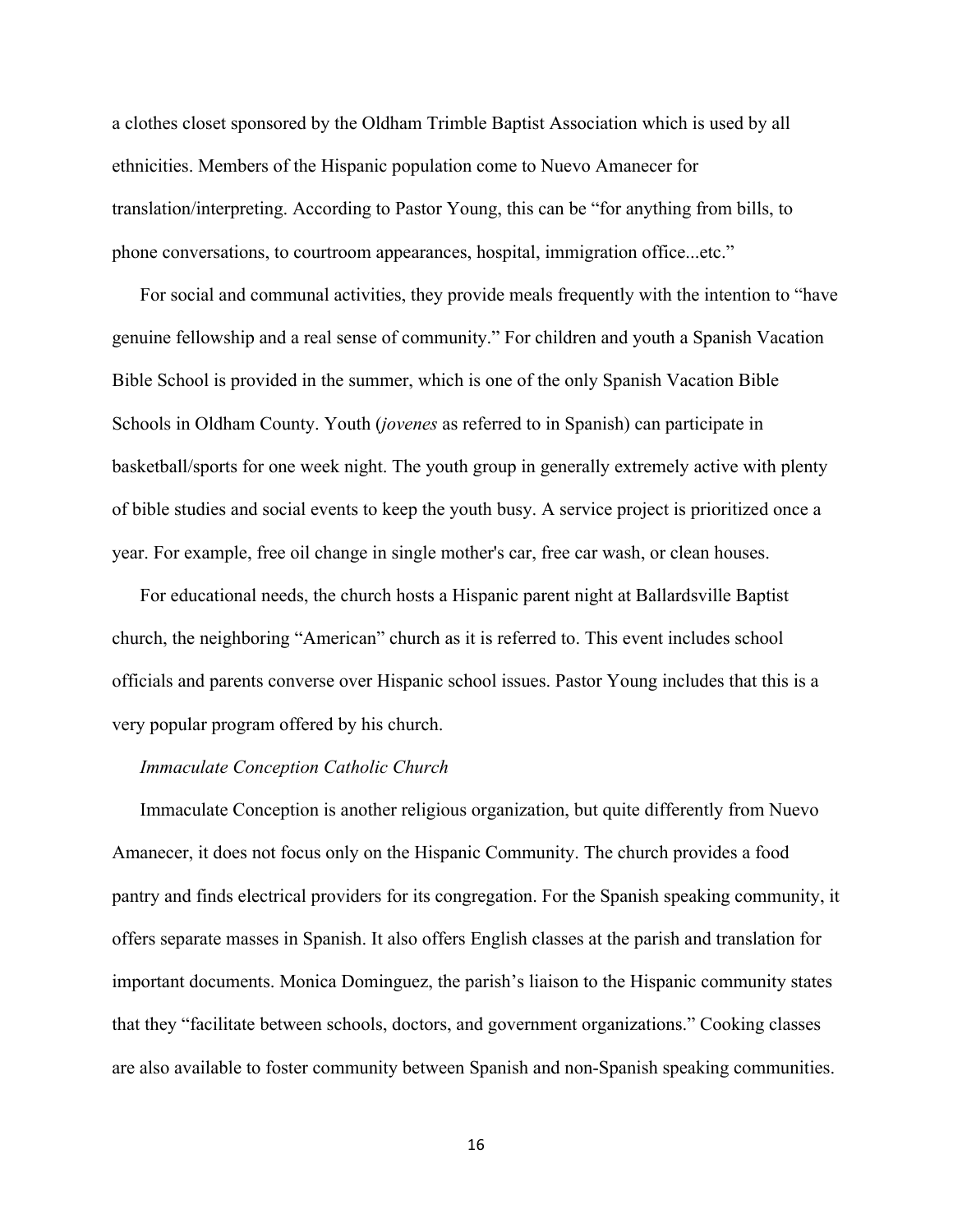Education and youth needs are met by providing leadership camps and classes for students to keep youth in school. Teaching English is a main priority, as Monica Dominguez states, "it is a greater disservice to hand everything out in Spanish."

Spiritual needs are met by members of the Catholic Church hierarchy. Frank Villalobos was interviewed, and is a deacon at the Archdiocese of Louisville. He serves Hispanic peoples throughout the greater Louisville area. Villalobos' experience includes beginning Hispanic ministries at Immaculate Conception Church. His services include facilitating the Catholic Church rites. He oversees marriage preparation, baptisms, funerals, and prayer services. He helps relational problems with parents, children, parents, and spouses. Lastly, his services include blessing homes.

#### *LaGrange Elementary School*

Dr. John Finch and Jorge Corrall were interviewed for this project, both of whom work at LaGrange Elementary school. As the Principle, Dr. Finch expressed the importance of his schools commitment to serve the families as a whole, and attempting to integrate parents into the education of their children.

Jorge Corrall was the ELL advisor to LaGrange Elementary at the time this research was conducted, and worked directly with the Hispanic families. This furthered Dr. Finch's goal for the school to serve families. The ELL advisor is a liaison between the school and Hispanic families. However, many people from the community come to the ELL advisor even if they do not have a child enrolled in the school. The advising position helps families, staff, and teachers come together. Communication about field trips, regulations, request forms, volunteer opportunities, and report cards are main concerns of families that are discussed with the ELL advisor. Translation is also provided for parent-teacher conferences.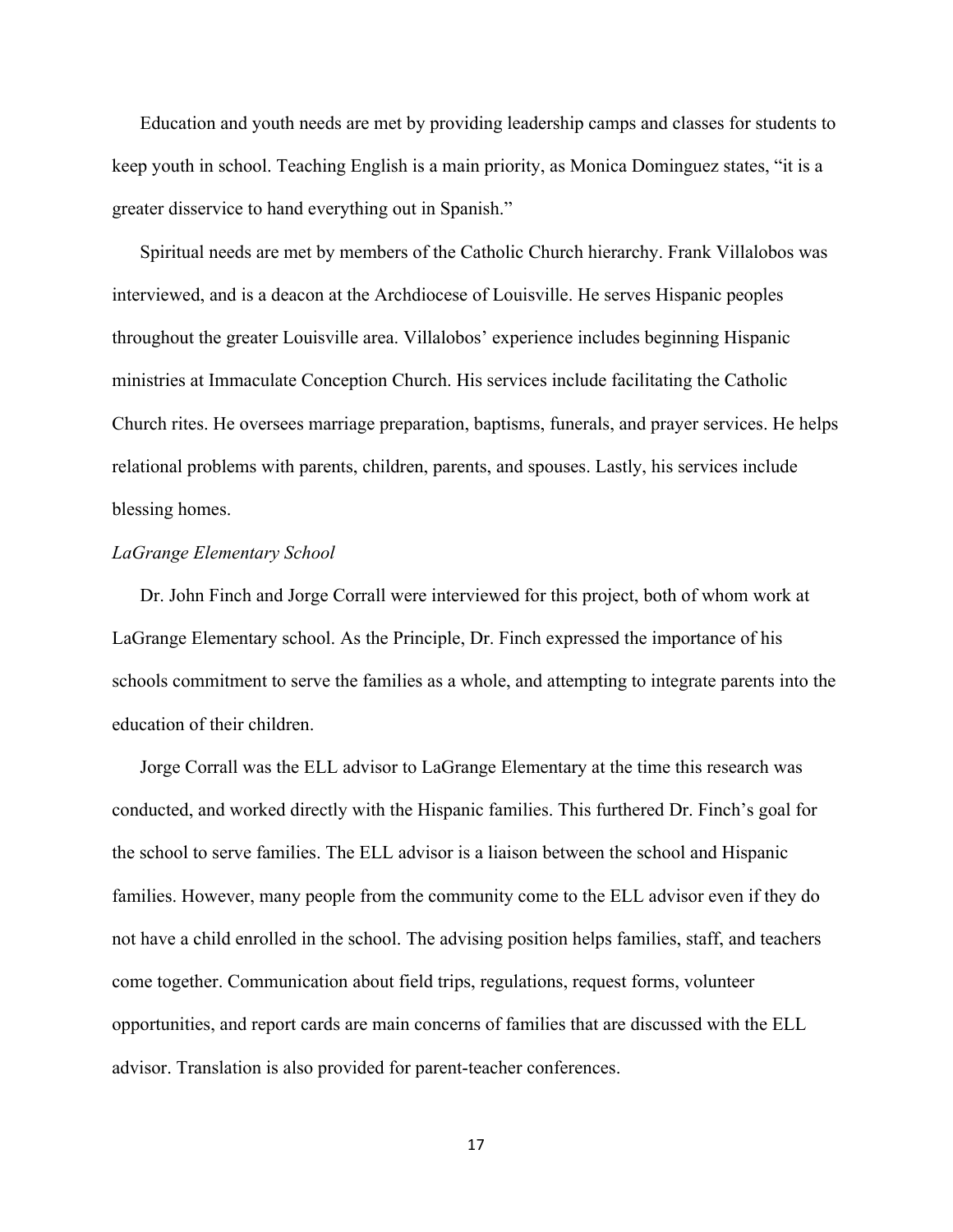All of these organizations provide important services to meet the different needs of the Hispanic population. They are all an attempt to help solve the issues the members of the community face. All institutions provide some kind of language service, with intention of teaching English language skills. All institutions seek to provide some sort of material need, with food collections and clothes closets. The religious institutions focus on spiritual development and the elementary school focuses on spiritual development. Combined, all three institutions attempt to meet holistic list of needs in the community. The service providers live in LaGrange and are trusted members of the Hispanic community. One overall similarity is the leaders of these organizations seek to do this by using outside resources to accomplish goals. This project's research will support the thesis: needs could be met by using resources that already exist in the community.

#### **IV. Data Collection and Asset Survey**

#### *Approaching issues differently*

The established institutions of LaGrange give the community important services that provide relief from the issues. The talents of leaders in these institutions are utilized in many creative and practical ways. It is important to recognize the efforts that are already in place to help alleviate the issues Hispanic families face. There are resources in place that can provide food, clothing, and counseling if families are in need of these services because of the efforts of this project's community partners.

Community development challenges community organizers to look beyond what outside forces can provide a population. Outside influences can provide all the material resources possible, but what does that do for the capacities of the individuals in the population served? Community development dares ask the question, how does handing out services creating lasting,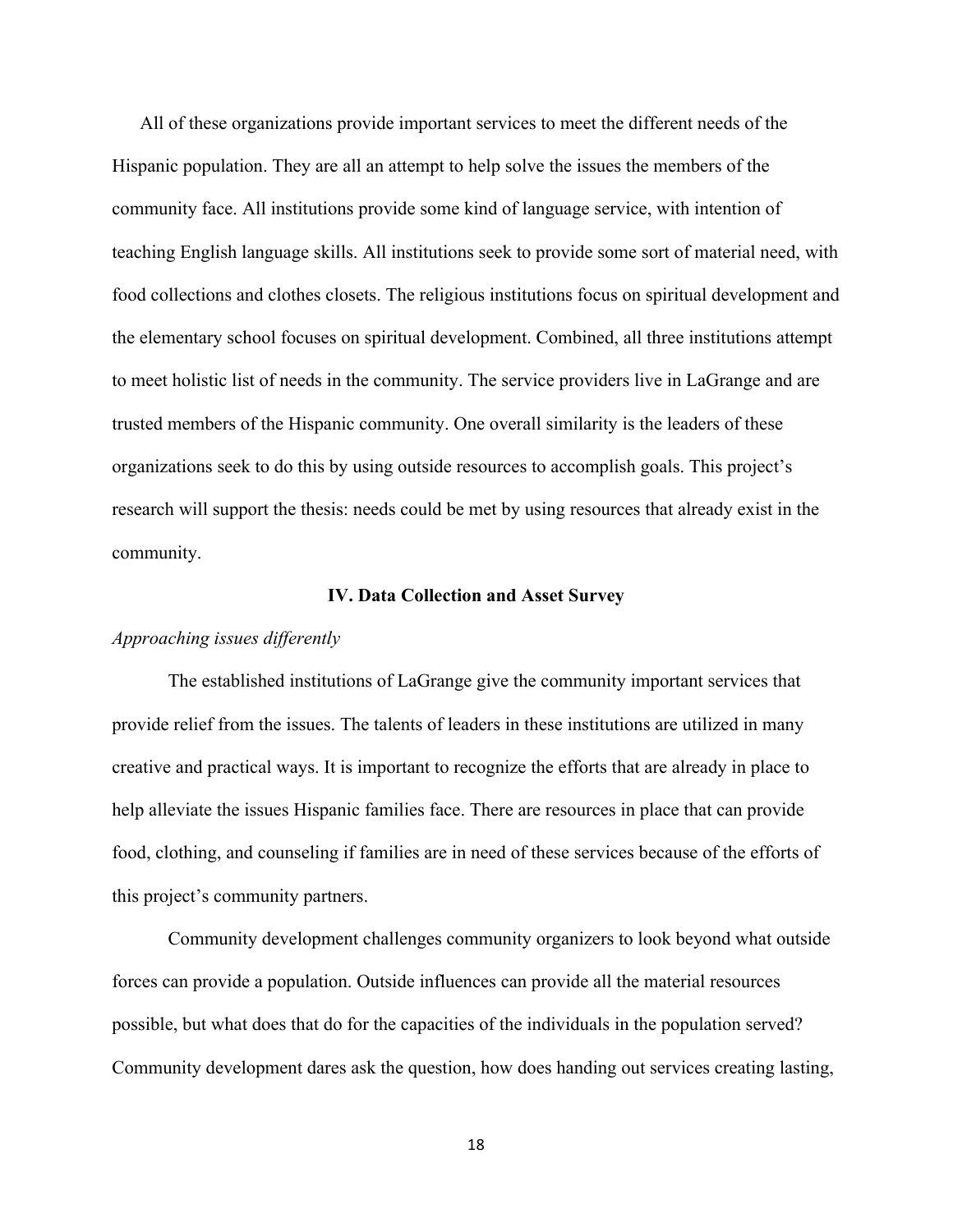sustainable improvement for individual's everyday life? This is a crucial question to ask for any institution that is in business to improve people's lives.

The ultimate goal of Community-Based Research is "social action and social change, for the purpose of social justice" (Strand). Reaching this goal requires instigating two tenants of successful community development: sustainability and capacity building (Marcini). To instigate sustainable and capacity-building change, one must look to what already exists within people and their community. This will encourage development of skills individuals already have. Developing skills that already exist leads to capacity-building, a phenomenon that describes the process of individuals honing their talents and utilizing them in community-at-large. When a community is encouraged to build up their capacities for language, cooking, maintenance, etc., they can learn how to apply skills in larger contexts: the job market, civic duty, and physical and mental health. Individual's confidence is boosted, education becomes attainable (no matter the age or circumstance), and people recognize their talents and abilities can be applied to helping other members of the population live in better conditions.

Capacity Building leads to building Civic Agency. According to the American Democracy Project's website, civic agency is described as

"Civic agency involves the capacities of citizens to work collaboratively across differences like partisan ideology, faith traditions, income, geography and ethnicity to address common challenges, solve problems, and create common ground. Civic agency requires a set of individual skills, knowledge, and predispositions. Civic agency also involves questions of institutional design, particularly how to constitute groups and institutions for sustainable collective action. Civic agency can be seen from a cultural vantage as the practices, habits, norms, symbols, and ways of life that enhance or diminish capacities for collective action. This emerging body of knowledge and set of collective practices provide models for a major higher education initiative that will transform previous sources of civic decline into wellsprings of civic renewal and regeneration." (Orphan).

In other words, a desired outcome of CBR is that people engaged by the research would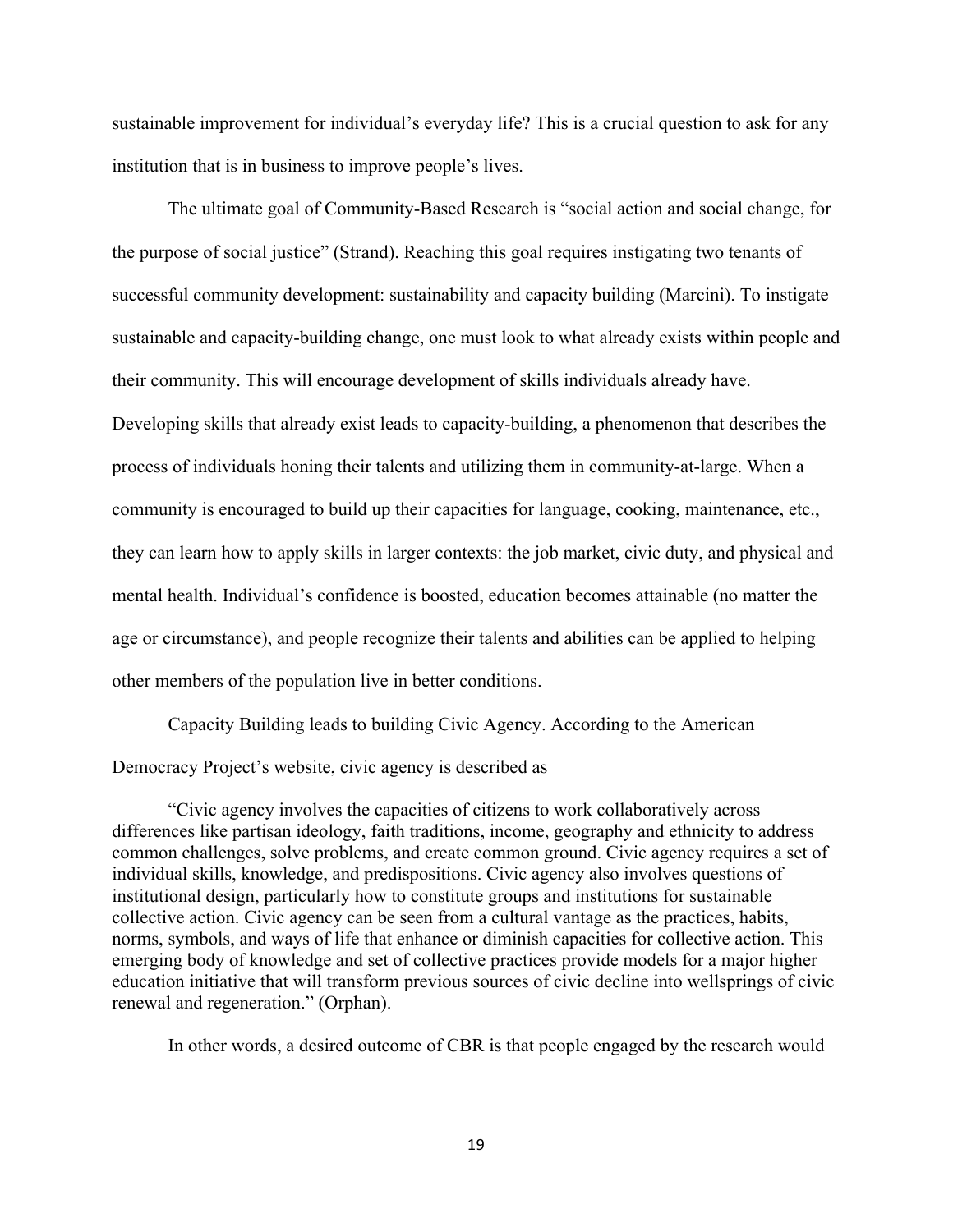utilize their gifts to connect with others around them to enact change. Using CBR results to build civic agency requires tapping into the talents and gifts of the researched population; building up a population from the inside-out.

An asset-based survey is a practical tool which can be utilized to develop a community from the inside-out. The asset-based survey provides a qualitative and quantitative read-out of the knowledge bases, skills, and talents of a population. This information can be utilized to build programs, classes, and initiatives that are focused on the community from the inside-out. In other words, individuals will be called upon to use their own skills to instigate social change. Outside help and immediate aid, while it has its place, cannot possibly affect change in community's life like utilizing the people themselves. It is pragmatic way of helping people help themselves, focusing on development instead of betterment.

The asset-based survey used for this project was inspired by the Asset Based Community Development (ABCD) institute, a part of Northwestern University's school of education and social policy (appendix A). This group is committed to the idea of "Building on the skills of local residents, the power of local associations, and the supportive functions of local institutions, assetbased community development draws upon existing community strengths to build stronger, more sustainable communities for the future" (http://www.abcdinstitute.org/). The ABCD Institute's goal corresponds with the goal of this project, thus the Asset-based survey was the inspiration for this CBR project. This survey was the guide for Western Kentucky University's spring 2010 Service Learning class's project and was a familiar resource to the researcher. There were difficulties with implementing this resource in the Service-Learning Project, leading the researcher to further adapt the survey to fit the unique population of LaGrange, KY.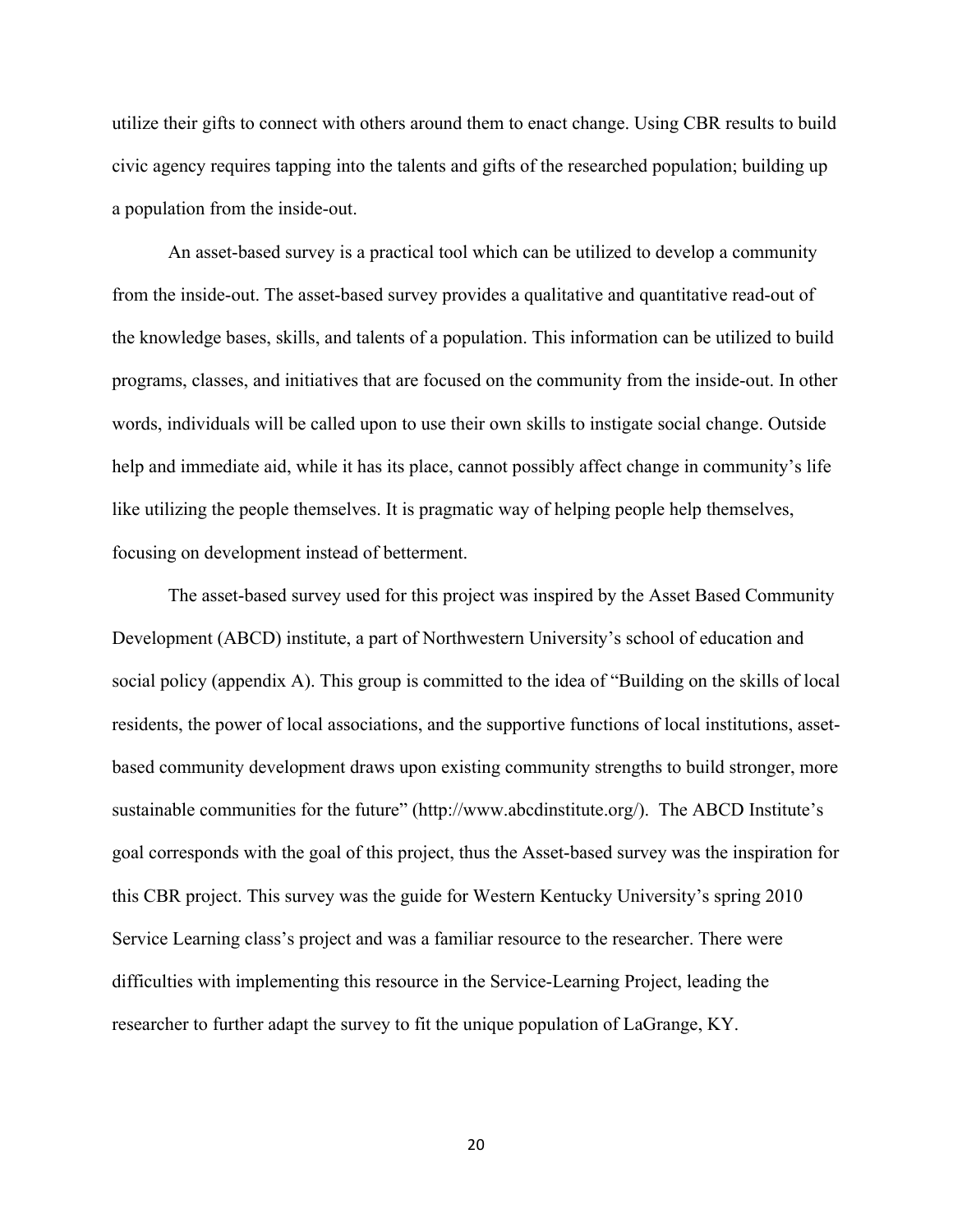For this CBR project, the length and English language of the original survey were major obstacles to overcome. From participant-observation, it was learned that anything dealing with personal information would not be trusted. Previous experience in Western Kentucky University's Service Learning Class in the spring of 2009 revealed lengthy and detailed questions would be ignored by citizens being surveyed. Overcoming these obstacles required reliance on those individuals power-mapped as important figures in the lives of Hispanic families. These individuals were trusted authorities that would communicate to men and women that the survey would not require personal information and would be used to help institutions serve them better.

Further utilizing individuals from the community, as stipulated by CBR requirements, the individuals interviewed were also asked for input on what questions were crucial to their services. The ABCD survey was narrowed to its core components. The revised survey would help men and women in the community feel comfortable with the amount of questions, but the project would have adequate information to use toward building an asset-based community development plan.

The researcher then chose an outline to place the questions within a format that was conducive to the lives of busy people who would give their time to answer the questions. Thus, a multiple choice format was chosen. The researcher proceeded to write a personalized asset-based survey for the Hispanic community of LaGrange, KY. The survey was written originally in English (Appendix B). Translation was required, and as stipulated by Community-Based Research methodology, a member of the community translated a Spanish version of the assetbased survey (Appendix A). Developing the survey with the aid of community members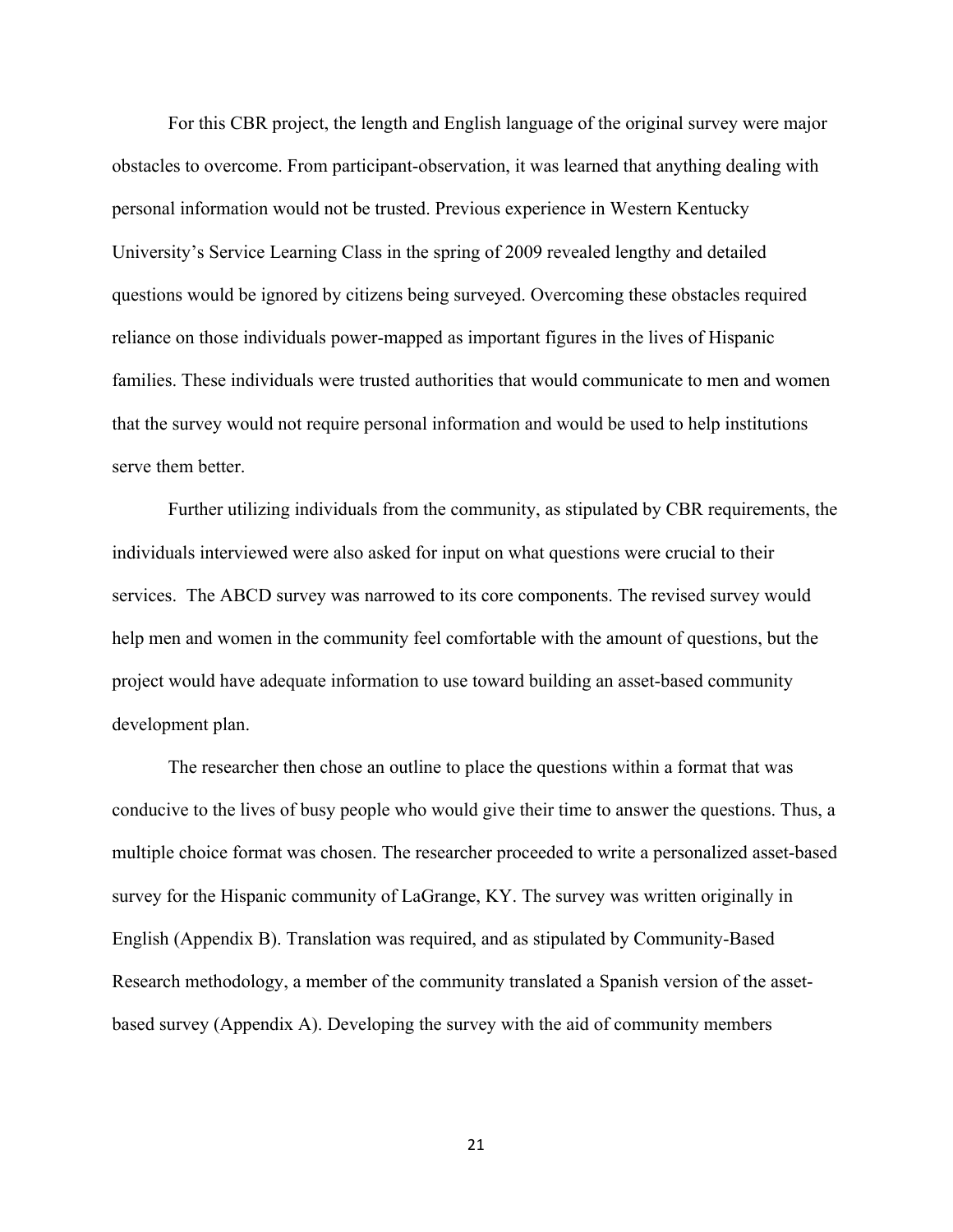compliments the overarching goal of Community-Based Research to include the community in the research process.

The Western Kentucky University Human Subjects Research Board (HSRB) requirements shaped the survey process. In order to stay within the limits of HSRB requirements, the researcher completed CITI program training for using human subjects in research. Participants were informed this survey was not compulsory, and an announcement was attached to the front of every survey. The survey was administered to men and women aged 18 or older.

The survey process was carefully considered. The most beneficial method of communicating with members of the Hispanic community is face to face interaction. Trust is a major concern of men and women of this community, for fear of undocumented friends or family being discovered. Phone or email correspondence was found to be inconsistent and not trusted. Face to face was to be the method of surveying the population. This method was communicated to be the most important by researcher experience, advice from individuals in the community, and the power-mapped service providers that were interviewed.

Four separate locations were chosen to circulate the survey; Iglesia Bautista Nuevo Amanecer, Immaculate Conception Catholic Church, LaGrange Elementary School, and Copperstone Trailer Park. These were chosen because they are key locations and centers of social life for Hispanic families. Sunday services and masses provided the opportunity to survey individuals at the churches. Fall Open House was the day chosen for LaGrange Elementary school. Copperstone Trailer Park was surveyed as part of a Nuevo Amanecer youth group outing.

Administering the survey was another opportunity to implement the Community-Based Research goal of including members of the community in all parts of the research process. Members of the Nuevo Amanecer youth group were included in the survey process in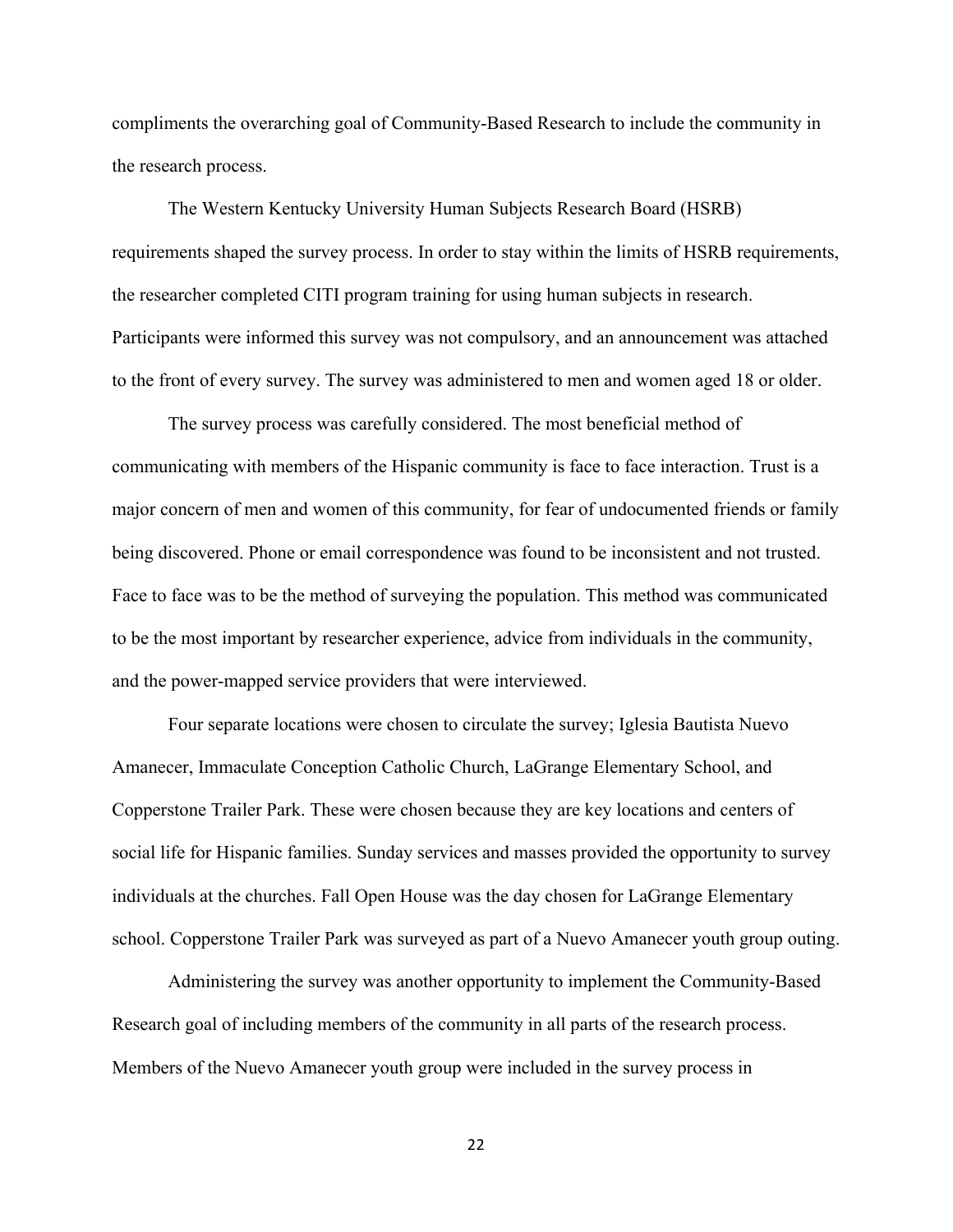Copperstone Trailer Park. The members of the youth group were familiar with many individuals in the park, and were able to seek out Hispanic families and communicate with them in Spanish in order to survey the adult men and women. Face-to-face interaction is important in gaining trust, so every individual that was surveyed was done so face to face with an individual administering the survey.

Making sure individuals can trust the survey was paramount in the administration. If any individual felt they could not trust the survey, little to no useful data would be given. Competence with the Spanish language was a crucial ingredient in gaining trust. Though members of the church youth group are all fluent, the researcher had major language barriers to overcome. However, it was noted that basic comprehension and attempt to speak Spanish first communicated much more than the basic words did. It showed that this project was intended to be a Hispanic-oriented project. It communicated that the Hispanic neighborhood was the key component in the development of research. Patience on both the researcher and those being researched was important.

Patience, understanding, and many Spanish tutorials led to results. Forty-four surveys were completed. The goal number of forty to forty surveys was influenced by Mr. Jorge Corrall and Dr. John Finch's interviews. The culture of the Hispanic community shapes the way individuals think about themselves. Identity is formed in large part by position within the family unit. Dr. Finch's interview and researcher observation led to the conclusion that men and women would answer questions in terms of their individual knowledge basis as well as the skills other members in the family have. Mr. Corrall added to the research that forty to forty-five are served by LaGrange Elementary School. Knowing that individuals will most likely answer survey questions on a family level, and knowing there are forty to forty-five families served by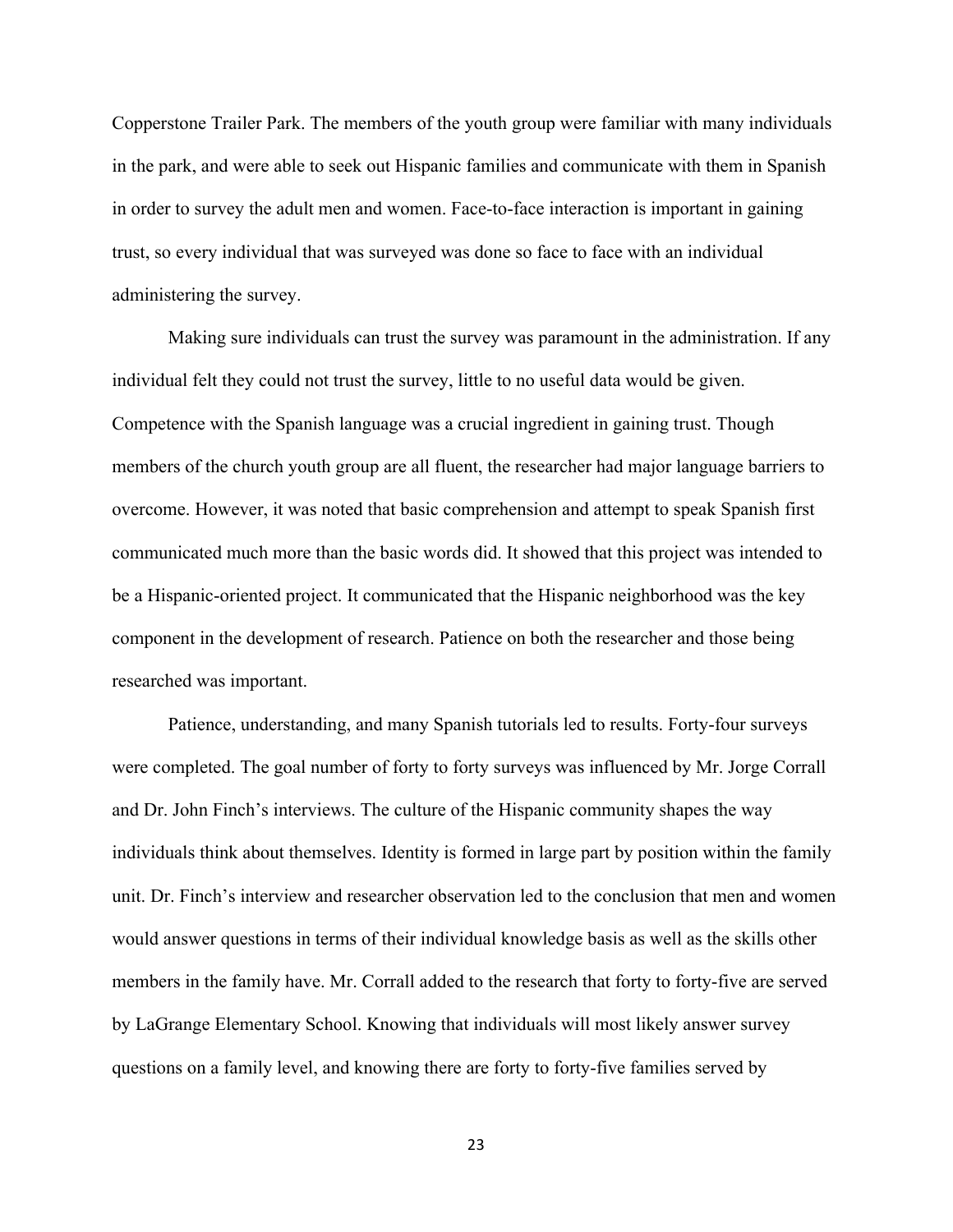LaGrange Elementary force the administering of the survey slightly more complicated. Too few surveys will not adequately cover the demographic, and too many will double-dip the information. A conclusion was reached that between forty and forty-five surveys were required for accurate information.

Forty Four surveys were acquired. These are the percentages of the population surveyed that have experience in the following areas:

#### **Please circle what you have experience or knowledge with:**

**Caring for:** Elderly  $0\%$  Mentally Ill  $0\%$  Disabled 9% Children 56% **Computer Skills:** I have a computer  $79\%$  I do not have a computer  $28\%$ 

I can use Microsoft Word 18% I can teach people to use a computer  $28\%$ 

**Construction and Repair**: I can work with plumbing 9% I can work with carpentry 28%

I can work with metal  $9\%$  I can teach construction skills  $0\%$ 

Food: I can prepare meals for large groups (20 or more people)  $37\%$ 

I can prepare food for special events 35% I can teach people to prepare food 26%

**I have experience driving a**: Car 62% Van 0% Bus 7% Taxi 14% Tractor Trailer 5%

Commercial Truck 28%

**Operating Equipment & Repairing Machinery:** I can repair Radios 2%

I can repair TVs 2%

I can repair Heating and Air Conditioning systems 0%

I can repair Washers and Dryers 2% I can teach repairing skills 2%

**Automobiles Repair**:I can repair Cars 16% I can repair Trucks/Buses 0%

I can teach automotive skills 0%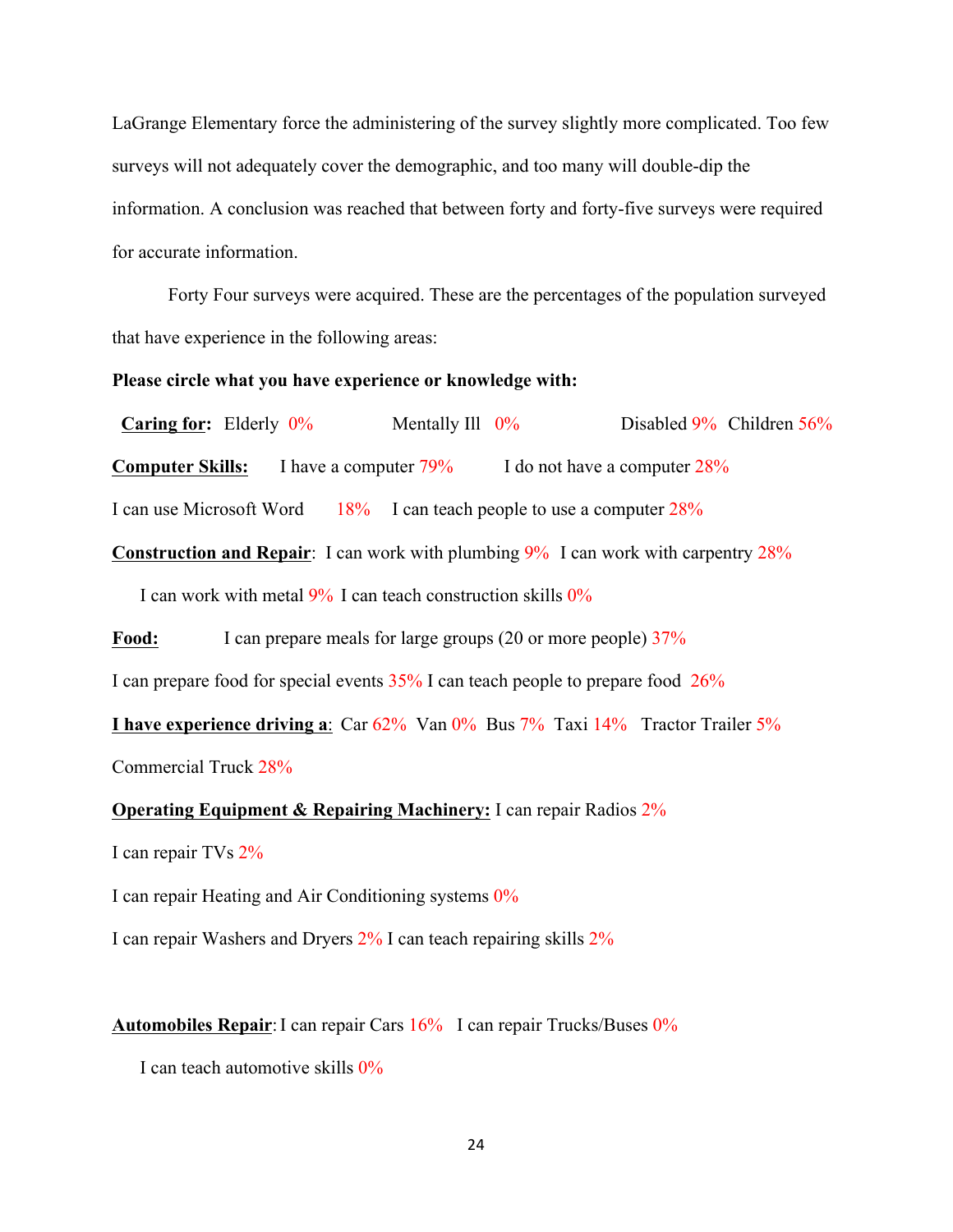#### **Music:** I can Sing 16% I can play an Instrument (Which one?) 5% (guitar)

I can teach music 2%

**Business Activity:** I can run my own business  $2\%$  I can handle money for a business  $9\%$ 

The written answers to the survey are shared in bulleted form as they appeared on the survey.

Translations of the Spanish answers are in parentheses. They results are as follows:

#### **Priority Skills (otros habilidades)**

Are there any other skills you have? -Por La Tarde -Dog grooming -Work with horses -Carpenter -ability to lay tile -Carpineria (carpentry) -Soy entermilla (unknown) -Auydar a las personas, se es esecuchar (to help people, it is to listen) -knowledge of working with horses -yardwork; mowing, weeding -se tejer (I can weave) -home construction -jardinero (gardening) -puedo trabajar solo o con alguien (I can work by myself or with people) -land nauigation

Are there any specifics about the skills listed you would like us to know? -Reperar computadoras (to repair comuters) -Como Manejar la computadora (how to manage computers) -use, repair, and instruct use of weapons from automatic to fully automatic.

## **Comments**

What would you like to see happen in your community? -tal ves no que camniara sino que empesaramos a cen mas cooperativas unas a otras (maybe we can't change unless we start cooperating with others)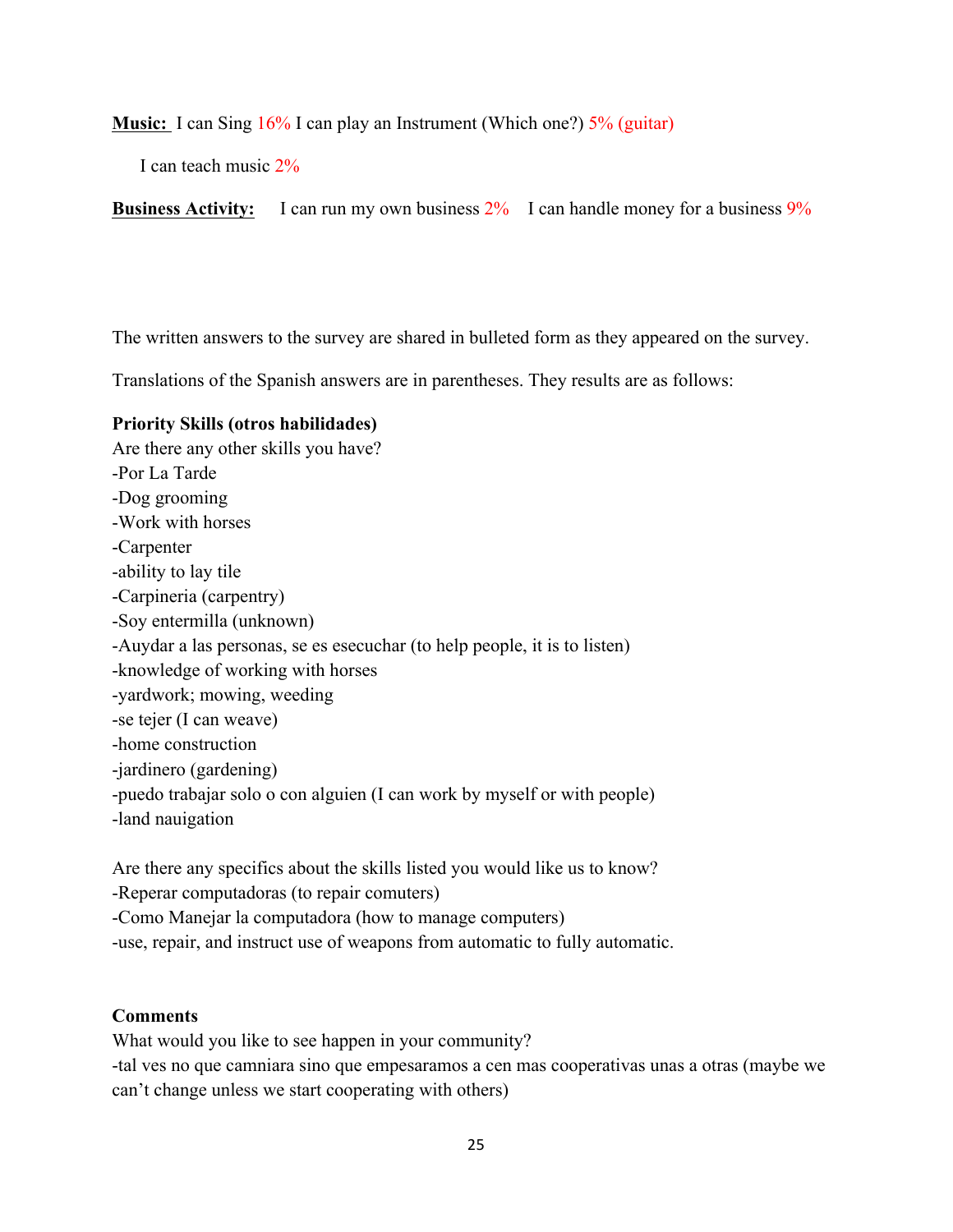-clase de ninos (class for children) -parques (parks) -Muchas cosas (many things) -Que no hubiers tanta diferencia se ayuda en las escuelas entre angloamericanos e hispanos (there is no difference in schools help between Americans and Hispanics) -Cocinera tu primera (know you first) -se de pintura y chirrock carpetavinal en teetura

#### **V. Applying Assets to Solving Issues**

There are many factors to consider when looking for solutions to complex issues. One is the family dynamic. There are no single households. All the people under one roof may not be the immediate family, but cousins from another state or Mexico, aunts, uncles, grandparents all are welcome to live with one another. It is hard to distinguish what one individual's assets are because assets are seen in a collective unit, not individual. Therefore it is important to keep the family unit essential to any and all initiatives. The community has shifted from individual-based to Community-Based in the past ten years. Many men have set up households within the past 10 years, so wives and children have come in and re-shaped the population. The growth in LaGrange Elementary School is a testament to this.

Stress between generations is apparent, and should be kept in mind when looking for solutions. Many children are trapped between Latino and American culture. This is evident in education. The kids who do well and progress feel like they are leaving behind their Latino roots. They are not following in mom and dad's footsteps. Education isn't a top priority for the parents, but many want kids to succeed. However, the language barrier prevents parents from engaging in their children's education. Many Hispanic children fall behind, and this leads to drop out rates that are alarming to many service providers. Kids want to integrate into to their new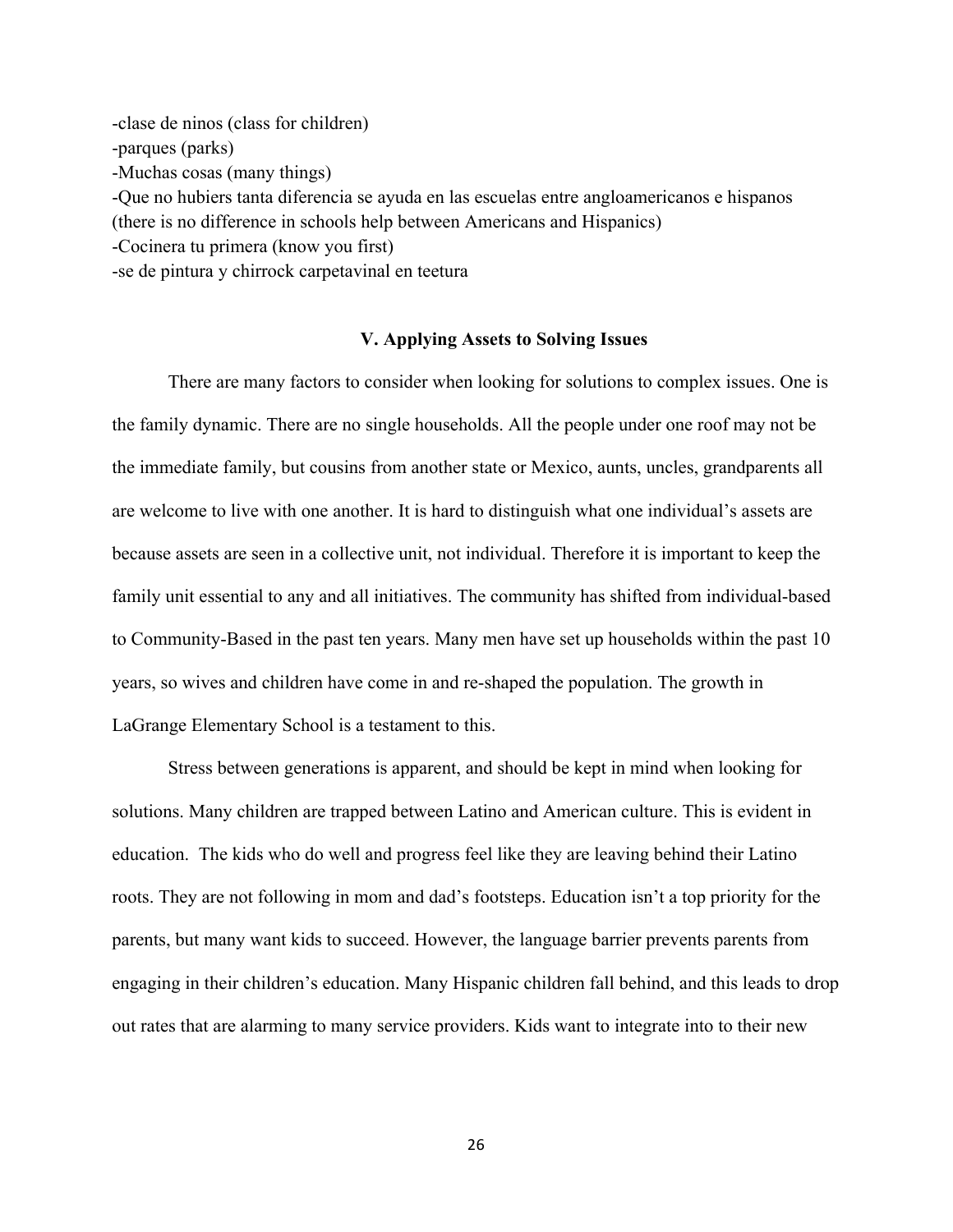homes, are genuinely hurt when they face racism and prejudice. Trying to please their parents, fellow *jovenes*, and white peers is a constant tension for these students.

The older generations are concerned with helping each other in the community. Giving to each other and building relationships within the Hispanic community is first priority. They are welcoming to newcomers, but reserved. Fear of deportation is real, and discretion is essential in determining whether a newcomer can be trusted.

#### *Solutions*

This project will make suggestions about possible initiatives that can be implemented to help alleviate issues Hispanic people of LaGrange using their skills.

#### Language Barrier

One possible initiative would be ELL or bilingual staff members from LaGrange elementary can be used to help structure English classes led by bilingual members of the community. Staff peoples can empower bilingual adults to help teach other adults. Immaculate Conception and LaGrange elementary have facilities available to hold classes. Nuevo Amanacer has vans at its disposal. 62% of the population has experience with driving cars, and can drive fellow classmates to and from Copperstone Trailer park. Another possible location for classes is at the main office of Copperstone point. This would be beneficial in making the classes more accessible. Childcare is essential for this to work since parents of Hispanic families are the main group that need help with language. Using other members of the community would be ideal for this since 56% of the population surveyed have experience with childcare. Using Hispanic people to help teach classes and take care of the children would directly engage the community in the learning process and foster development over betterment.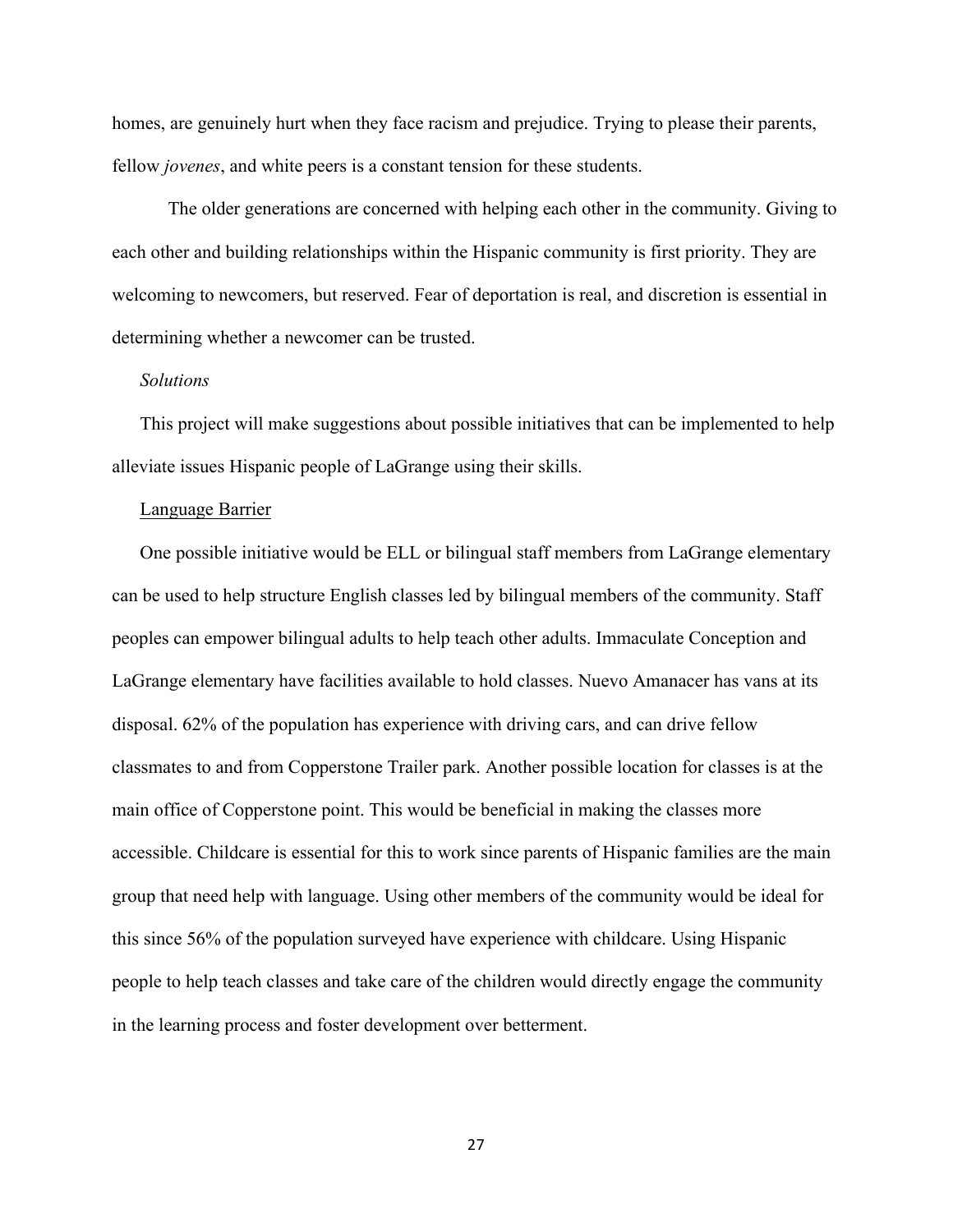A weekly or bi-weekly Conversational English meeting would help sustain language skills. This encourages English Language Learners to come together and discuss topics only in English, enhancing conversational skills that put classroom knowledge to practical use. The Youth are a possible resource to use in this venture. Though they were not surveyed, the researcher observed a number of young people that would be ideal in helping serve the community. Nuevo Amanacer and Immaculate Conception could help come up with discussion topics and facilitate conversation. Oldham County High School and South Oldham High School Spanish students could also take on this responsibility. Volunteers once a month could earn extra credit for their Spanish classes by organizing a week of Conversational English. Spanish speakers can help Spanish students practice for their class, and English speakers can help English students for their class. Both English language and Spanish language learners have skills they can give to one another, promoting reciprocity. This is an important component of community development. Reciprocity encourages all participants to give and take from each other. No one is a bystander, or just taking in what others are giving them. Everyone involved shares their skills, and are therefore personally engaged. When people are personally engaged, a program becomes so much more than an event. It becomes a personalized and integral part of people's lives.

The assets discovered by the survey can be used as well in helping practice English. 26% of the population surveyed can teach cooking, 28% can teach computer skills, and 2% can teach music. Practicing English while teaching these skills could provide new and exciting possibilities for language learning, as well as an opportunity for community members to impart their knowledge. Again, the important factor is that members of the community are directly engaged in their learning process. It must include them and build off of their skills to create sustainable learning and change. Using the resources of institutions to help people develop themselves is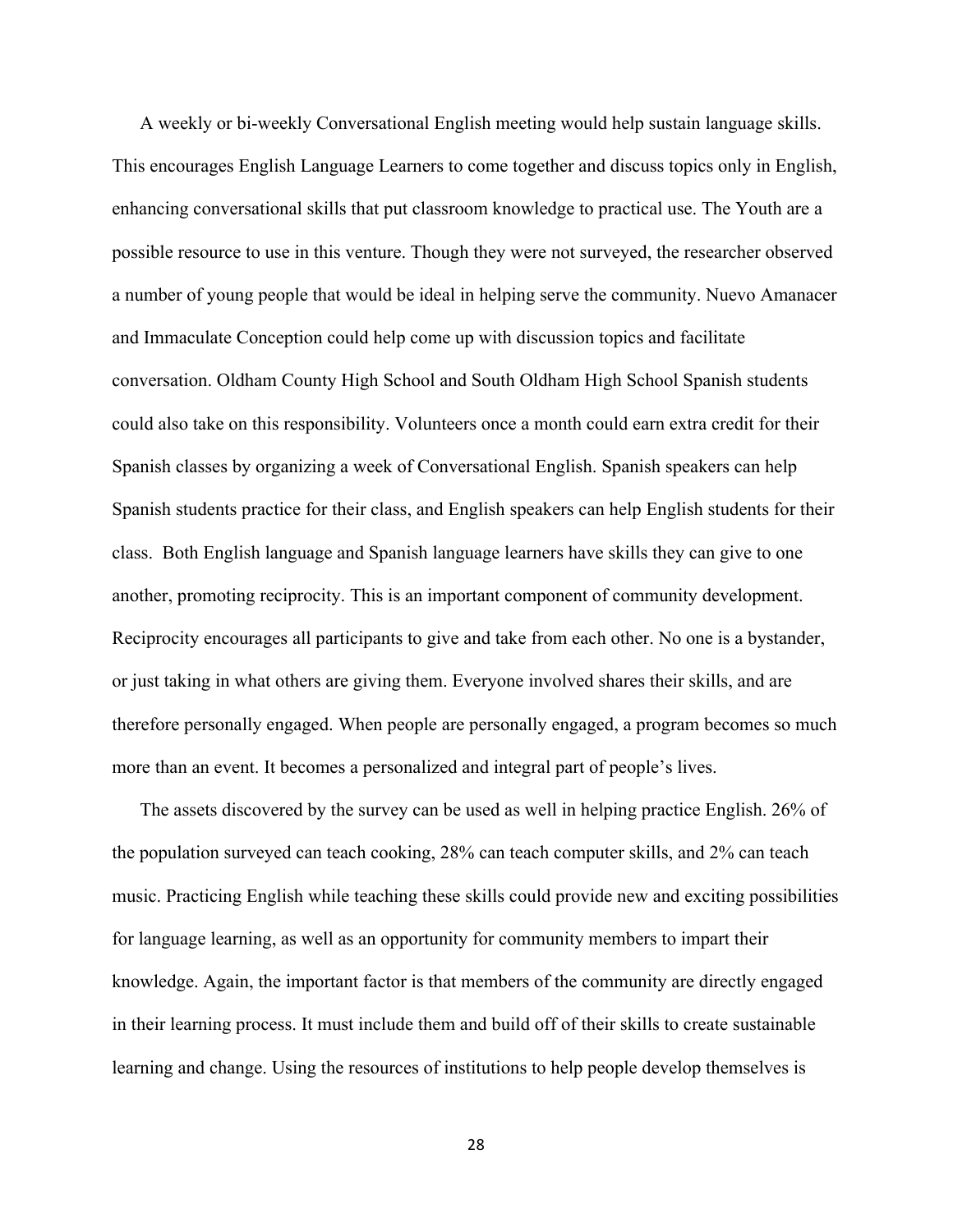going to directly involve people in solving their issues. 16% of the surveyed population answered they can sing. A community choir is another possible option to help with language, if songs are sung in Spanish and English. It would also bring generations together, it could help foster community identity, and invite outsiders in to share in the music. This option is outside the box, but music has the potential to break down barriers that could not happen in a classroom setting.

#### Employment

To equip people for the job market, training can take place within the community led by community members. All the training can be facilitated by an outside institution, but must have members of the community teaching their skills to their neighbors. Skills that were pointed out on the survey can be taught: Maintenance and repair, managerial skills, training in the childcare industry, and computer skills. Inviting students from University of Louisville to come to LaGrange and partner with Hispanic people would be a way to help facilitate studies of these skills. Business majors can help develop resumes and interview techniques. Individuals from the community can teach Spanish, cooking, maintenance, managerial experience, or any of the other skills listed on the survey. Building a reciprocal learning environment like this will encourage sustainable solutions to problems.

#### Technology

The results of the survey show a slight discrepancy in this area. 79% of those surveyed reported they have a computer, while 28% reported they didn't have one. This adds to be 107%. This confusing result was discussed with the service providers during the dissemination to understand the inconsistency. The conclusion of the dissemination was overlap in numbers can be explained by the communal identity shared by the Hispanic population. A family, neighbor, or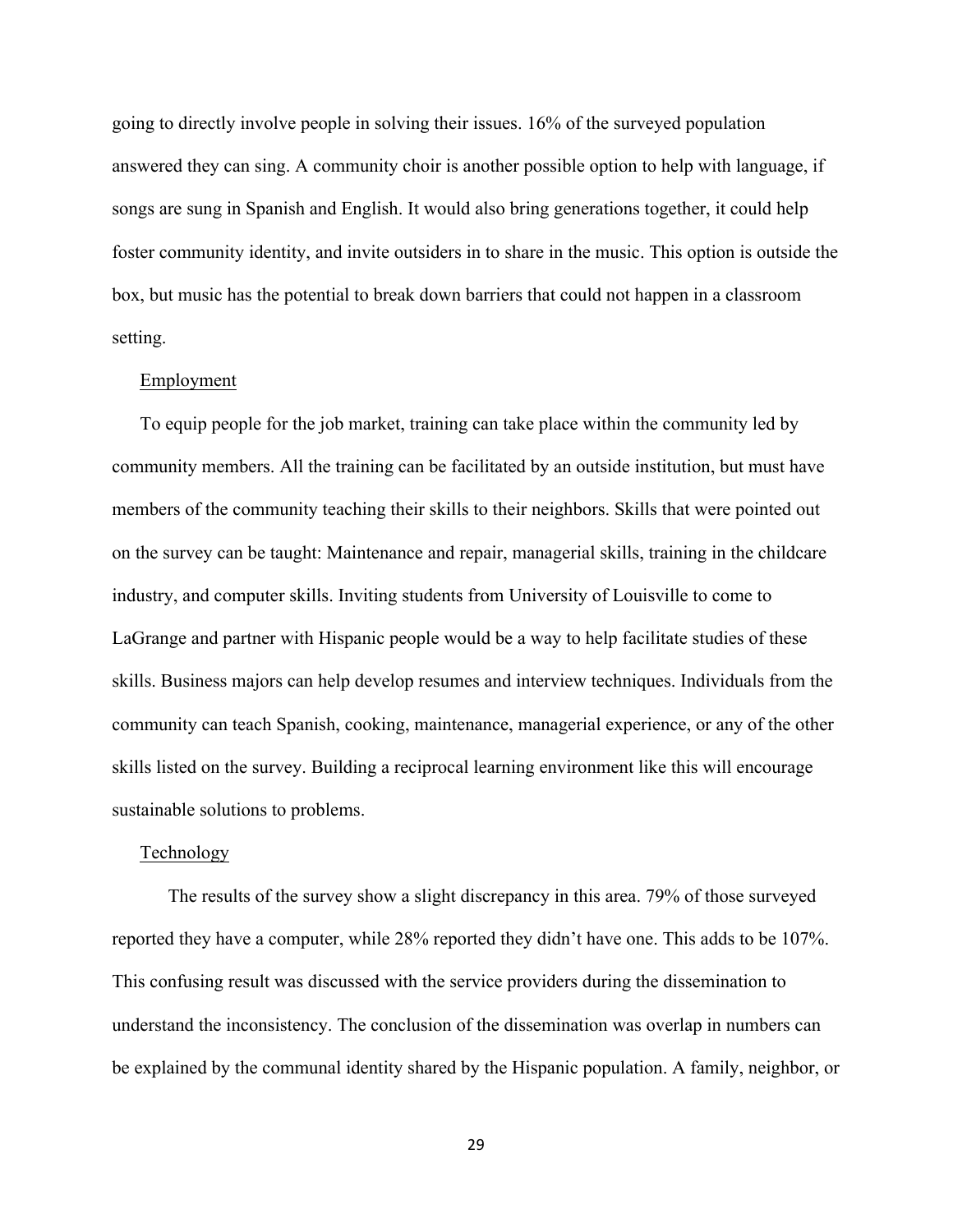the public library computer may be marked by an individual as having their own, though the individual doesn't own a personal computer. The other numbers pertaining to technology on the survey warrant consideration despite the conflicting responses concerning ownership. 18% of those surveyed know how to use Microsoft Word, and 28% reported they can teach others how to use a computer. The results of the survey show there is substantial knowledge base in the population to start community-led technology classes. Teaching resources and computer labs in the Elementary school can be used.

Working on technology skills could foster growth in the two other categories. Language programs on computers would facilitate learning and development the technology and language barrier categories. Employment and technology issues can also be addressed at the same time. A tutorial on searching and applying for jobs online could foster growth in computer literacy and will open up employment opportunities.

Not all of these suggestions can be started at once. Initiating these changes will take cooperation from institutions and community members. Basing them on the skills of the community will encourage the community itself to take on more responsibility as these initiatives grow. There will be setbacks, and it will be a difficult task to combine efforts from three (or more) institutions with the community. Coordinating all of these pieces will be difficult in the beginning. The LaGrange Community Center may be a good institution to include as an instigator that can meet the resources of LaGrange institutions with the skills of Hispanic citizens. It is a possible goal to start one or two of these in a calendar year. For funding, looking at the asset map (fig. 4.1) will show there are a number of businesses that are based in LaGrange and may be able to contribute to funding including the Rotary Club, local businesses, and churches.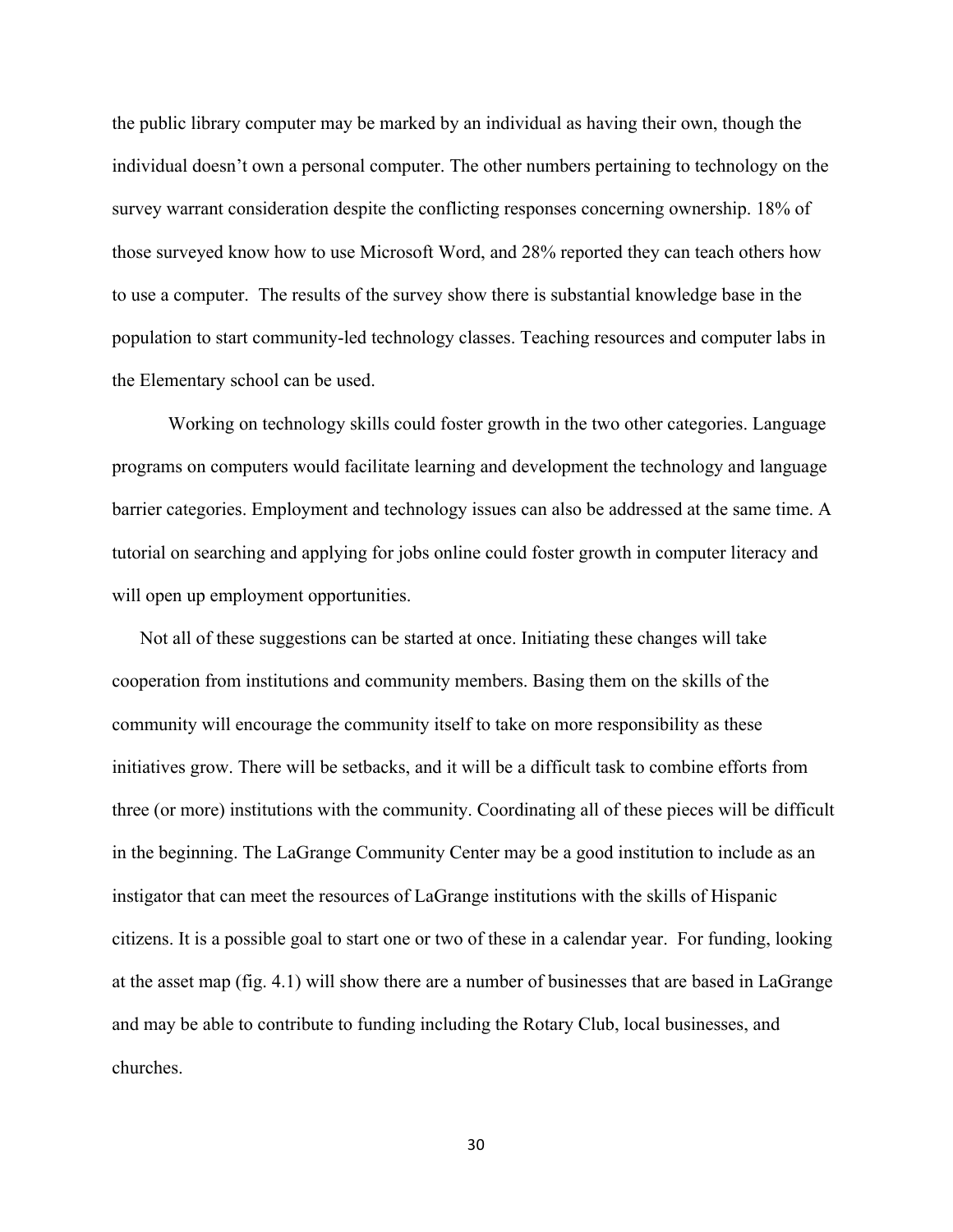#### *Asset-based Map*

The Asset-Map is a model to aid in visualizing assets that exist in the individuals, associations, and institutions of a community. It is organized in boxes that build on one another to show how abilities of the different levels incorporate each other. All the assets listed are trusted and researched resources that can be used for solving issues. The Asset-based map for the LaGrange community can be seen in figure 4.1:

Figure 4.1

|                                             | <b>Local Institutions and Resources</b>                                  |  |
|---------------------------------------------|--------------------------------------------------------------------------|--|
| -LaGrange Elementary School                 | -David Funke (Immigration lawyer in LaGrange)                            |  |
|                                             | - Oldham County Seat of Government - Baptist Hospital Northeast          |  |
| -Oldham County Council of Service providers |                                                                          |  |
| -LaGrange Rotary Club                       | -LaGrange Community<br>-El Acapulco Restaurant<br>-Red Pepper Deli       |  |
| Center                                      |                                                                          |  |
|                                             | <b>Community Associations</b>                                            |  |
|                                             | -Immaculate Conception Catholic Church -Iglesia Bautista Nuevo Amanecer  |  |
|                                             | -Pentecostal church that offers Spanish services -American Red Cross     |  |
|                                             | - Cornerstone Family Church - Drawbridges and Oasis<br><b>Branch</b>     |  |
|                                             | (marriage and family Counseling) – Metro United Way Branch - Foundations |  |
|                                             | of Hope (food bank?)                                                     |  |
|                                             | <b>Gifts of Individuals</b>                                              |  |
|                                             | -Care giving (children, sick,                                            |  |
|                                             | disabled)                                                                |  |
|                                             | - Ability to use and teach Microsoft                                     |  |
|                                             | Word                                                                     |  |
|                                             | -Extensive experience with<br>construction                               |  |
|                                             | - Food preparation for small and                                         |  |
|                                             | Large groups                                                             |  |
|                                             | -Experience driving                                                      |  |
|                                             | -Repair and maintenance of vehicles                                      |  |
|                                             | and electronics                                                          |  |
|                                             | -Singing ability                                                         |  |
|                                             | - Knowledge of running a business                                        |  |
|                                             |                                                                          |  |
|                                             |                                                                          |  |
|                                             |                                                                          |  |
|                                             |                                                                          |  |
|                                             |                                                                          |  |
|                                             |                                                                          |  |

*Conclusion:*

The research of this projects supports the hypothesis that the needs of the Hispanic

community of LaGrange can be met by the skills that exist within the community. Implementing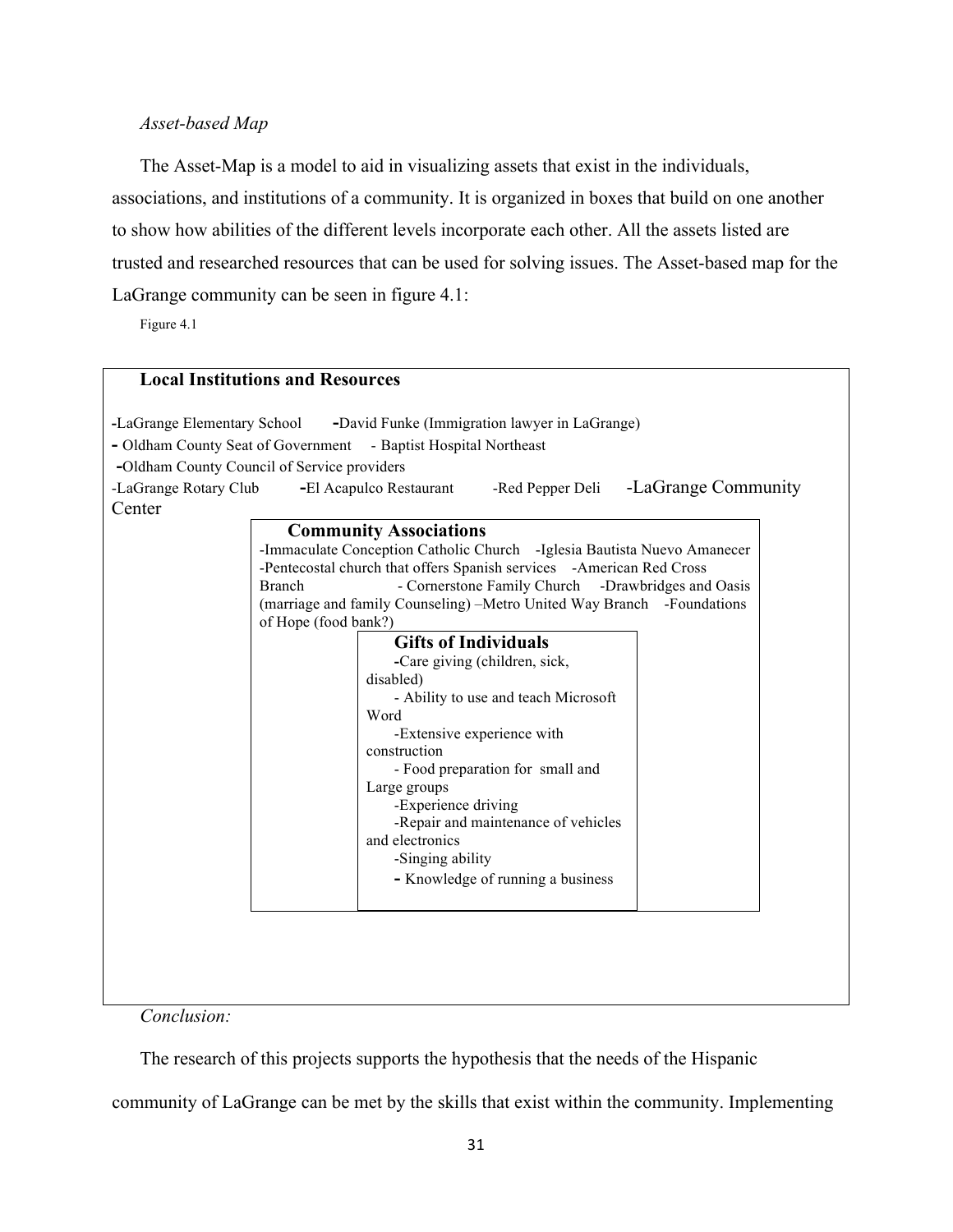the initiatives listed, and utilizing resources found in the Asset Map can help accomplish social justice goals.

#### *Hindrances and Room to Grow*

This project was an opportunity to gather information and use it to instigate social change within the Hispanic community. Important statistics were revealed in the survey process, and can be used for linguistic, occupational, and technological development. Starting a program or initiative was not included in this project, but to give the community the tools it needs to develop itself.

That being said, there were many hindrances that impeded the research process. The time of the researcher was limited to allow full participation in the community. Occupation and other commitments divided the researcher's attention. This kept the researcher from living and working in the community for a 24/7 schedule. The distance from LaGrange to the research's residence hindered time spent in the Hispanic community as well.

Resources were very difficult to come by as well. No outside funding was acquired, so all commuting, events, and time devoted to research was supplied by the researcher. Lack of experience was another hindering factor in this project. This was a new type of research for Western Kentucky University and the researcher. This factor made every decision trial and error. Western Kentucky University policy was a hindrance as well. The HSRB policies are important, but they did restrict the pool of possible subjects surveyed. The surveys were approved for men and women above the age of eighteen. Teenagers were not included in the surveys, though interviews and participation revealed this group to be a significant resource that warrants further research.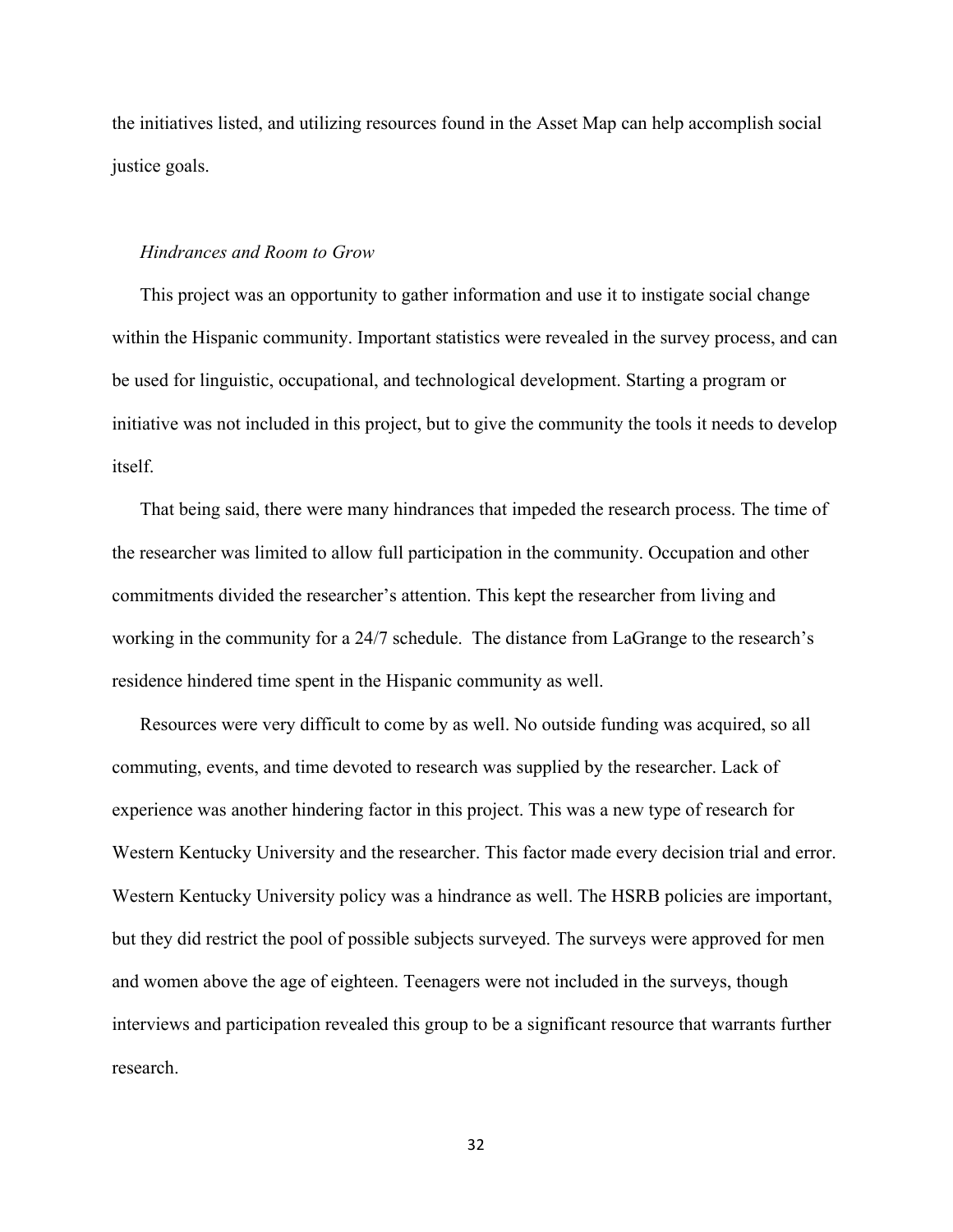Future research projects can include intentional questioning of youth in the community. This project did not question people under the age of eighteen as previously mentioned. However, observations of the researcher conclude that this is a huge untapped resource of the community. It would be greatly beneficial to look at the second generation experience and how it could be useful to meeting needs of the community. Further research is also needed to look at implementation of the results of this project. Programs to develop the community, not just better the community can be started and studied

If this project were to be re-done or even continued, it would be best if the researcher could live in the community. This would give the researcher the best chance to be a participant observer. A longer amount of time, more than nine months would be beneficial to go further with this research. Research should go beyond this community alone, but in-depth comparison to other Hispanic communities and their development.

Segregation of the Hispanic population from the larger LaGrange community was an issue that surfaced during the research process. The current ESL coordinator of LaGrange Elementary, Mr. Leno Gonzales stated that the relationship between Hispanic citizens and law enforcement was strained by segregation issues. Youth of the Hispanic community expressed the burden they feel by being singled out because of their ethnicity. The separate Southern Baptist Convention mission church keeps the Hispanic population from regularly interacting with the other Baptist churches in LaGrange. Further investigation of this issue would be extremely beneficial in understanding how segregating feeds into the other issues that were discovered by this research project.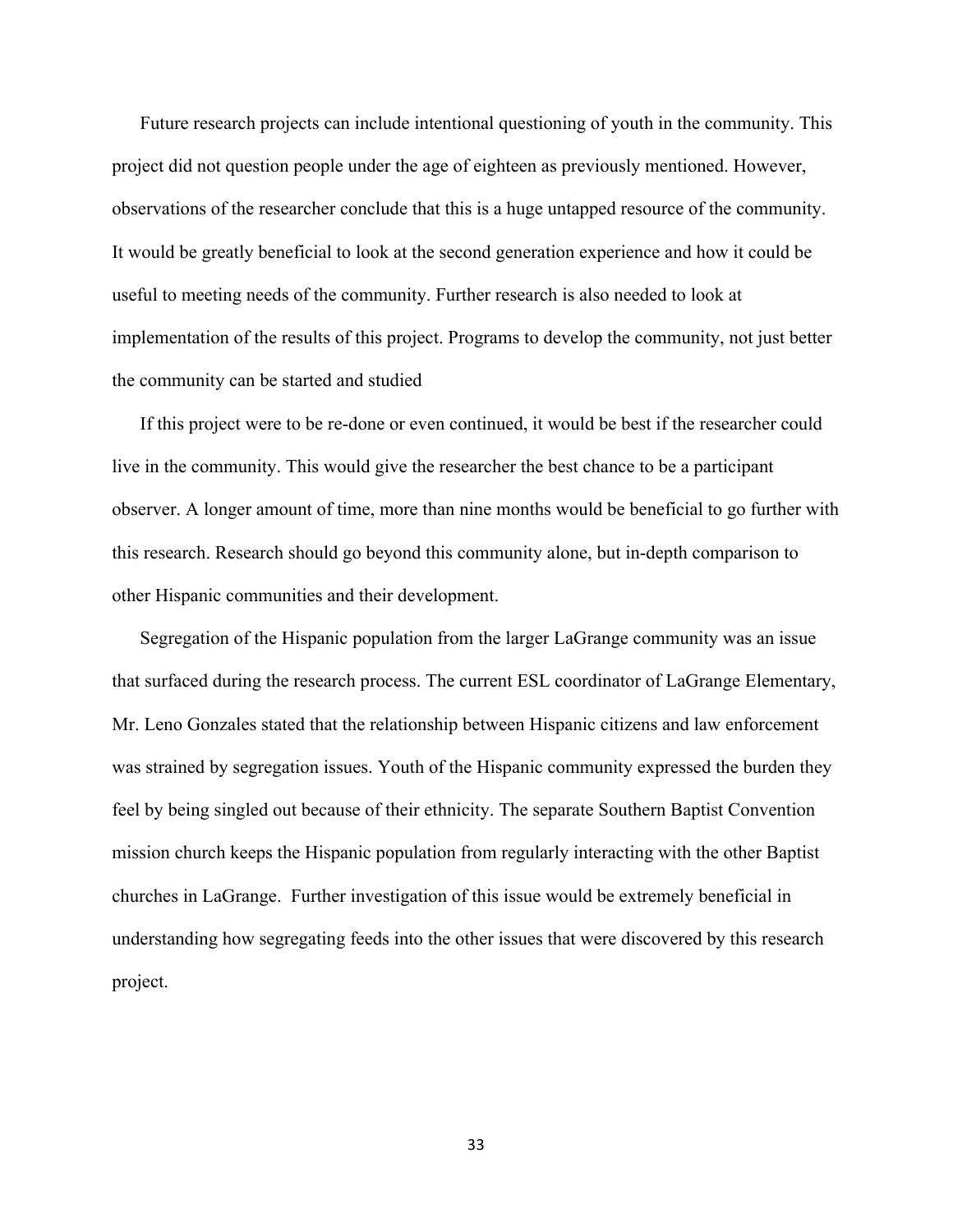## **Appendix A**

## **The Capacity Inventory**

**This copyright material may be reprinted with the following attribution: "Reprinted with permission of John P. Kretzmann and John L. McKnight, pp. 19-25, from Building Communities from the Inside Out: A Path Toward Finding and Mobilizing a Community's Assets, Evanston, IL: Institute for Policy Research (1993)."**

Hello. I'm with (local organization's name). We're talking to local people about their skills. With this information, we hope to help people contribute to improving the neighborhood, find jobs or start businesses. May I ask you some questions about your skills and abilities?

#### **Part I -- Skills Information**

Now I'm going to read to you a list of skills. It's an extensive list, so I hope you'll bear with me. I'll

read the skills and you just say "yes" whenever we get to one you have. We are interested in all your skills and abilities. They may have been learned through experience in the home or with your family. They may be skills you've learned at church or in the community. They may also be skills you have learned on the job.

## **Health**

Caring for the Elderly Caring for the Mentally Ill \_\_\_\_\_\_\_\_ Caring for the Sick \_\_\_\_\_\_\_\_ Caring for the Physically Disabled or Developmentally Disabled \_\_\_\_\_\_\_\_ Now, I would like to know about the kind of care you provided. Bathing \_\_\_\_\_\_\_\_ Feeding Preparing Special Diets \_\_\_\_\_\_\_\_\_ Exercising and Escorting \_\_\_\_\_\_\_\_\_ Grooming Dressing Making the Person Feel at Ease \_\_\_\_\_\_\_\_ **Office** Typing (words per minute) \_\_\_\_\_\_\_\_ Operating Adding Machine/Calculator \_\_\_\_\_\_\_\_ Filing Alphabetically/Numerically \_\_\_\_\_\_\_\_ Taking Phone Messages \_\_\_\_\_\_\_\_ Writing Business Letters (not typing) \_\_\_\_\_\_\_\_ Receiving Phone Orders \_\_\_\_\_\_\_\_\_ Operating Switchboard \_\_\_\_\_\_\_\_ Keeping Track of Supplies \_\_\_\_\_\_\_\_ Shorthand or Speedwriting Bookkeeping Entering Information into Computer \_\_\_\_\_\_\_\_ Word Processing **Construction and Repair** Painting \_\_\_\_\_\_\_\_ Porch Construction or Repair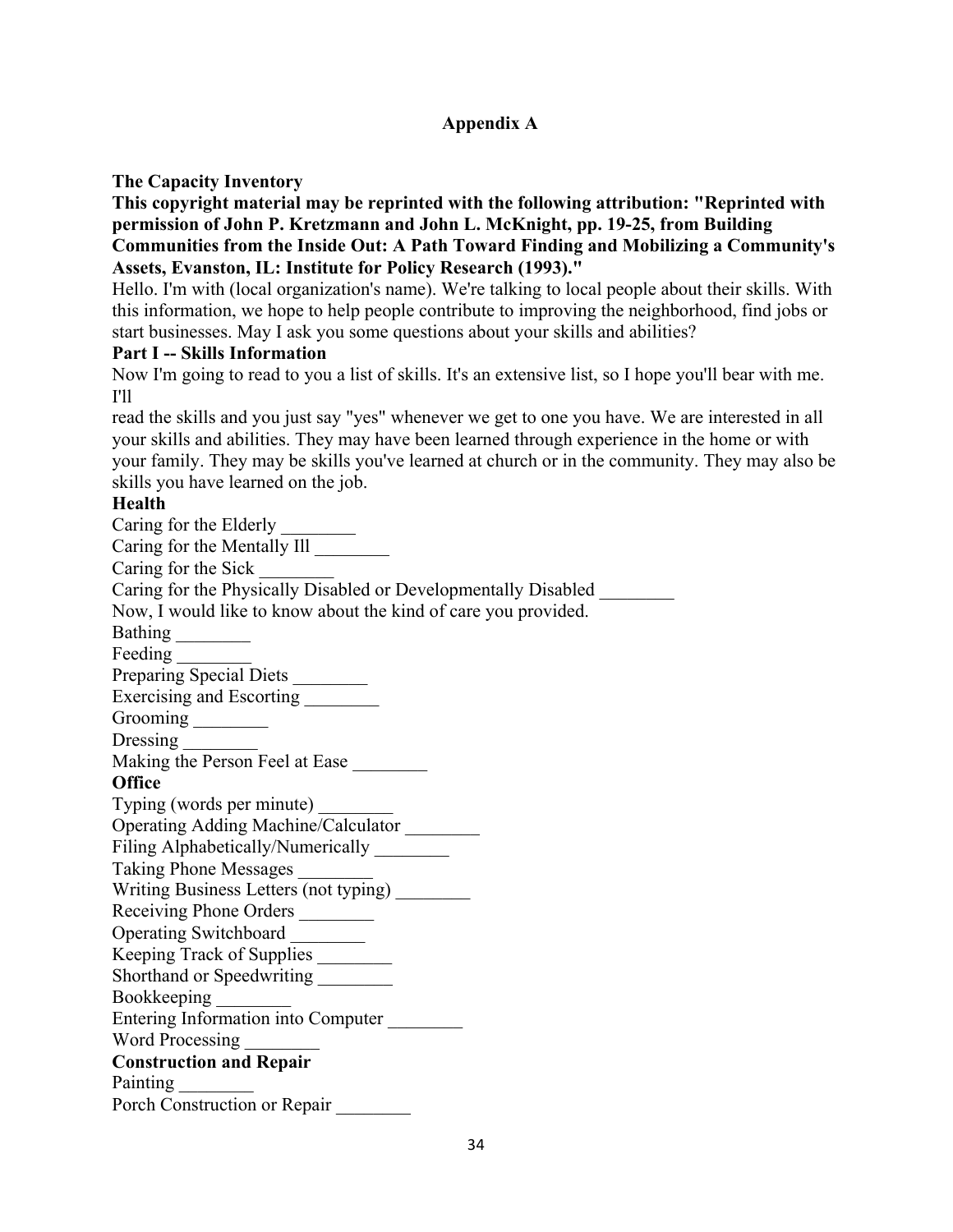Tearing Down Buildings \_\_\_\_\_\_\_\_ Knocking Out Walls \_\_\_\_\_\_\_\_ Wall Papering \_\_\_\_\_\_\_\_ Furniture Repairs \_\_\_\_\_\_\_\_ Repairing Locks \_\_\_\_\_\_\_\_ Building Garages \_\_\_\_\_\_\_\_ Bathroom Modernization \_\_\_\_\_\_\_\_ Building Room Additions \_\_\_\_\_\_\_\_ Tile Work \_\_\_\_\_\_\_\_ Installing Drywall & Taping \_\_\_\_\_\_\_\_ Plumbing Repairs \_\_\_\_\_\_\_\_ Electrical Repairs \_\_\_\_\_\_\_\_\_ Bricklaying & Masonry \_\_\_\_\_\_\_\_\_ Cabinetmaking Kitchen Modernization \_\_\_\_\_\_\_\_\_ Furniture Making \_\_\_\_\_\_\_\_\_ Installing Insulation \_\_\_\_\_\_\_\_ Plastering \_\_\_\_\_\_\_\_ Soldering & Welding Concrete Work (sidewalks) \_\_\_\_\_\_\_\_ Installing Floor Coverings \_\_\_\_\_\_\_\_ Repairing Chimneys \_\_\_\_\_\_\_\_ Heating/Cooling System Installation \_\_\_\_\_\_\_\_\_ Putting on Siding \_\_\_\_\_\_\_\_ Tuckpointing \_\_\_\_\_\_\_\_ Cleaning Chimneys (chimney sweep) \_\_\_\_\_\_\_\_ Installing Windows \_\_\_\_\_\_\_\_ Building Swimming Pools \_\_\_\_\_\_\_\_ Carpentry Skills \_\_\_\_\_\_\_\_ Roofing Repair or Installation \_\_\_\_\_\_\_\_ **Maintenance** Window Washing Floor Waxing or Mopping \_\_\_\_\_\_\_\_ Washing and Cleaning Carpets/Rugs \_\_\_\_\_\_\_\_ Routing Clogged Drains \_\_\_\_\_\_\_\_ Using a Handtruck in a Business \_\_\_\_\_\_\_\_ Caulking General Household Cleaning Fixing Leaky Faucets \_\_\_\_\_\_\_\_\_ Mowing Lawns Planting & Caring for Gardens \_\_\_\_\_\_\_\_\_\_ Pruning Trees & Shrubbery Cleaning/Maintaining Swimming Pools \_\_\_\_\_\_\_\_ Floor Sanding or Stripping \_\_\_\_\_\_\_\_ Wood Stripping/Refinishing **Food**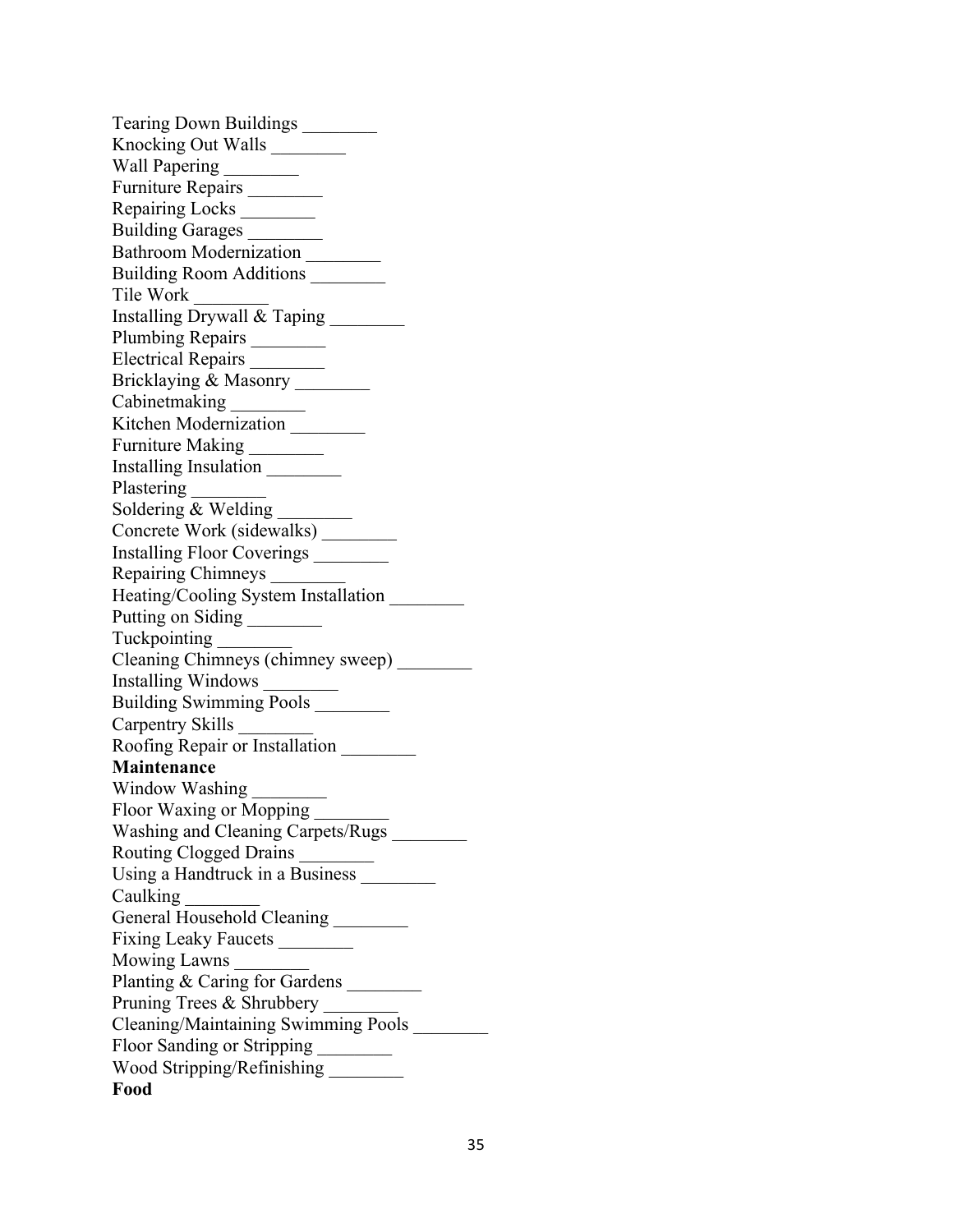Catering \_\_\_\_\_\_\_\_ Serving Food to Large Numbers of People (over 10) Preparing Meals for Large Numbers of People (over 10) Clearing/Setting Tables for Large Numbers of People (over 10) \_\_\_\_\_\_\_\_ Washing Dishes for Large Numbers of People (over 10) Operating Commercial Food Preparation Equipment \_\_\_\_\_\_\_\_ Bartending Meatcutting \_\_\_\_\_\_\_\_ Baking \_\_\_\_\_\_\_\_ **Child Care** Caring for Babies (under 1 year) \_\_\_\_\_\_\_\_ Caring for Children (1 to 6) \_\_\_\_\_\_\_\_ Caring for Children (7 to 13) Taking Children on Field Trips \_\_\_\_\_\_\_\_ **Transportation** Driving a Car Driving a Van \_\_\_\_\_\_\_\_ Driving a Bus \_\_\_\_\_\_\_\_ Driving a Taxi Driving a Tractor Trailer Driving a Commercial Truck \_\_\_\_\_\_\_\_ Driving a Vehicle/Delivering Goods \_\_\_\_\_\_\_\_ Hauling \_\_\_\_\_\_\_\_ Operating Farm Equipment \_\_\_\_\_\_\_\_ Driving an Ambulance **Operating Equipment & Repairing Machinery** Repairing Radios, TVs, VCRs, Tape Recorders \_\_\_\_\_\_\_\_ Repairing Other Small Appliances \_\_\_\_\_\_\_\_ Repairing Automobiles Repairing Trucks/Buses \_\_\_\_\_\_\_\_ Repairing Auto/Truck/Bus Bodies \_\_\_\_\_\_\_\_ Using a Forklift Repairing Large Household Equipment (e.g., refrigerator) \_\_\_\_\_\_\_\_ Repairing Heating & Air Conditioning System \_\_\_\_\_\_\_\_ Operating a Dump Truck \_\_\_\_\_\_\_\_ Fixing Washers/Dryers \_\_\_\_\_\_\_\_\_ Repairing Elevators \_\_\_\_\_\_\_\_\_ Operating a Crane Assembling Items \_\_\_\_\_\_\_\_ **Supervision** Writing Reports \_\_\_\_\_\_\_\_ Filling out Forms \_\_\_\_\_\_\_\_ Planning Work for Other People \_\_\_\_\_\_\_\_ Directing the Work of Other People Making a Budget Keeping Records of All Your Activities \_\_\_\_\_\_\_\_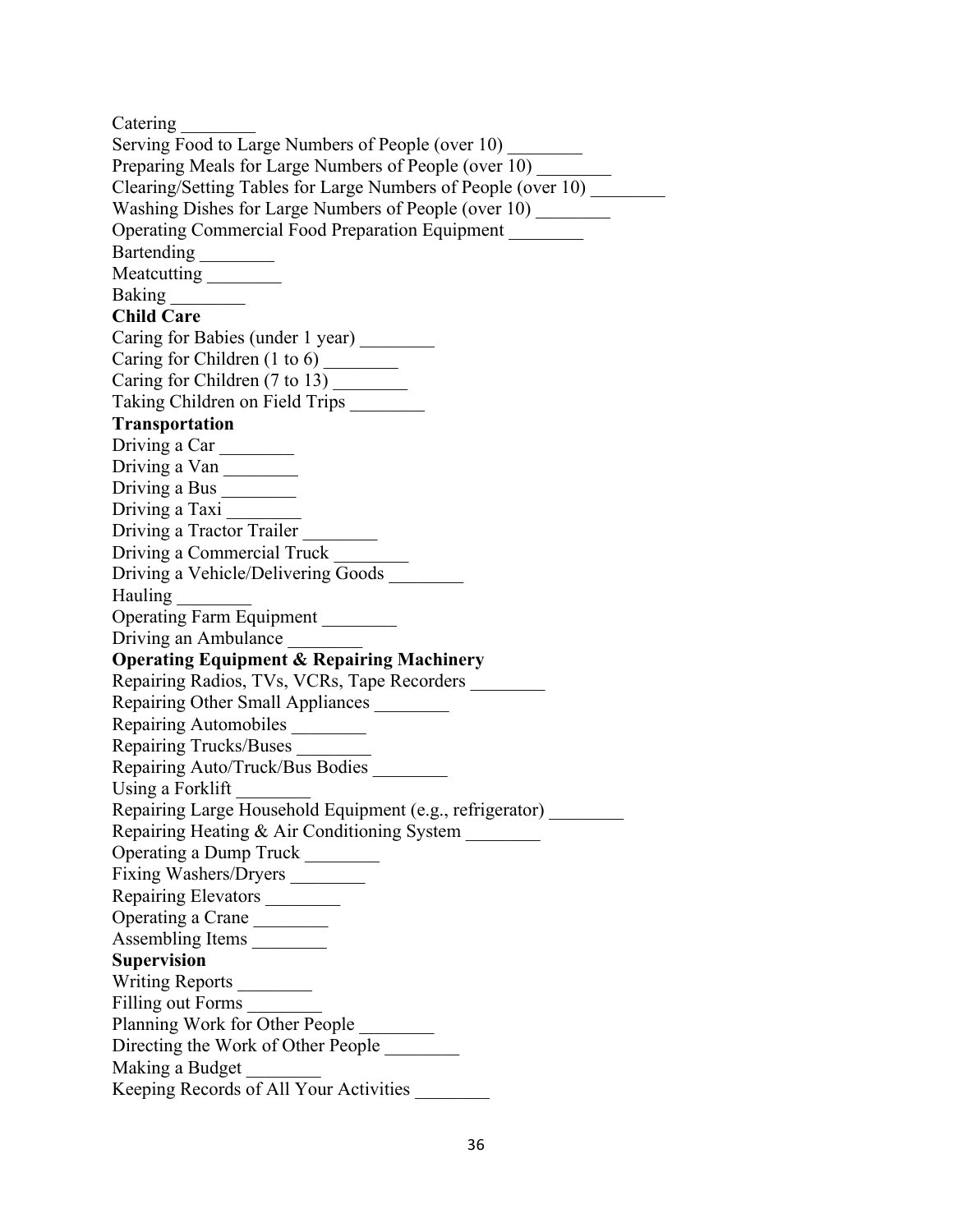Interviewing People \_\_\_\_\_\_\_\_ **Sales** Operating a Cash Register \_\_\_\_\_\_\_\_ Selling Products Wholesale or for Manufacturer (If yes, which products?) Selling Products Retail (If yes, which products?) Selling Services (If yes, which services?) How have you sold these products or services? \_\_\_\_\_\_\_\_ Door to Door Phone \_\_\_\_\_\_\_\_ Mail \_\_\_\_\_\_\_\_ Store Home **Music** Singing \_\_\_\_\_\_\_\_ Play an Instrument (Which one?) **Security** Guarding Residential Property Guarding Commercial Property \_\_\_\_\_\_\_\_\_ Guarding Industrial Property \_\_\_\_\_\_\_\_ Armed Guard Crowd Control \_\_\_\_\_\_\_\_ Ushering at Major Events \_\_\_\_\_\_\_\_ Installing Alarms or Security Systems \_\_\_\_\_\_\_\_ Repairing Alarms or Security Systems \_\_\_\_\_\_\_\_ Firefighting **Other** Upholstering \_\_\_\_\_\_\_\_ Sewing \_\_\_\_\_\_\_\_ Dressmaking \_\_\_\_\_\_\_\_\_ Crocheting \_\_\_\_\_\_\_\_\_\_ Knitting Tailoring \_\_\_\_\_\_\_\_ Moving Furniture or Equipment to Different Locations \_\_\_\_\_\_\_\_ Managing Property \_\_\_\_\_\_\_ Assisting in the Classroom \_\_\_\_\_\_\_\_ Hair Dressing \_\_\_\_\_\_\_\_ Hair Cutting \_\_\_\_\_\_\_\_ Phone Surveys Jewelry or Watch Repair \_\_\_\_\_\_\_\_

## Are there any other skills that you have which we haven't mentioned?

## **Priority Skills**

When you think about your skills, what three things do you think you do best? Which of all your skills are good enough that other people would hire you to do them? Are there any skills you would like to teach? What skills would you most like to learn?

## **Part II -- Community Skills**

Have you ever organized or participated in any of the following community activities?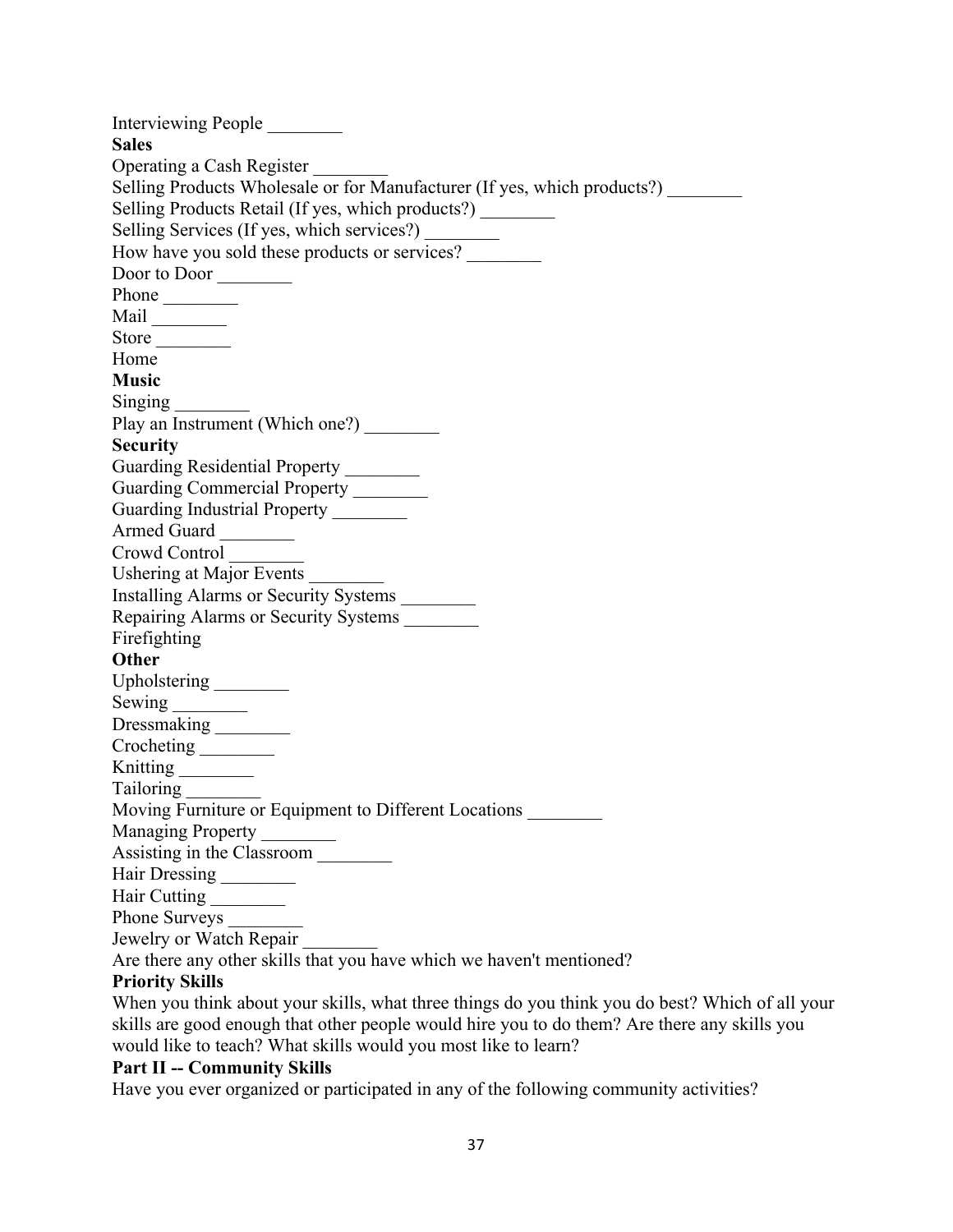| Boy Scouts/Girl Scouts                                                                        |
|-----------------------------------------------------------------------------------------------|
| Church Fundraisers _________                                                                  |
| Bingo<br>School-Parent Associations                                                           |
|                                                                                               |
|                                                                                               |
| Sports Teams<br>Camp Trips for Kids                                                           |
|                                                                                               |
| Political Campaigns                                                                           |
|                                                                                               |
| Community Groups ________                                                                     |
| Rummage Sales                                                                                 |
| Yard Sales                                                                                    |
| Church Suppers                                                                                |
| Community Gardens                                                                             |
| Neighborhood Organization                                                                     |
| Other Groups or Community Work?                                                               |
| Let me read the list again. Tell me in which areas you would be willing to participate in the |
| future.                                                                                       |
| Part III -- Enterprising Interests and Experience                                             |
| <b>Business Interest</b>                                                                      |
| Have you ever considered starting a business? Yes ______ No ______                            |
| If yes, what kind of business did you have in mind?                                           |
| Did you plan to start it alone or with other people? Alone ______ Others ______               |
|                                                                                               |
| What obstacle kept you from starting the business?                                            |
| <b>Business Activity</b>                                                                      |
| Are you currently earning money on your own through the sale of services or products?         |
| Yes No                                                                                        |
| If yes, what are the services or products you sell? Whom do you sell to? How do you get       |
| customers? What would help you improve your business?                                         |
| <b>Part IV -- Personal Information</b>                                                        |
|                                                                                               |
|                                                                                               |
| Phone                                                                                         |
| $Age \over \overline{Sex: F \_\_\_M \_\_M}$                                                   |
|                                                                                               |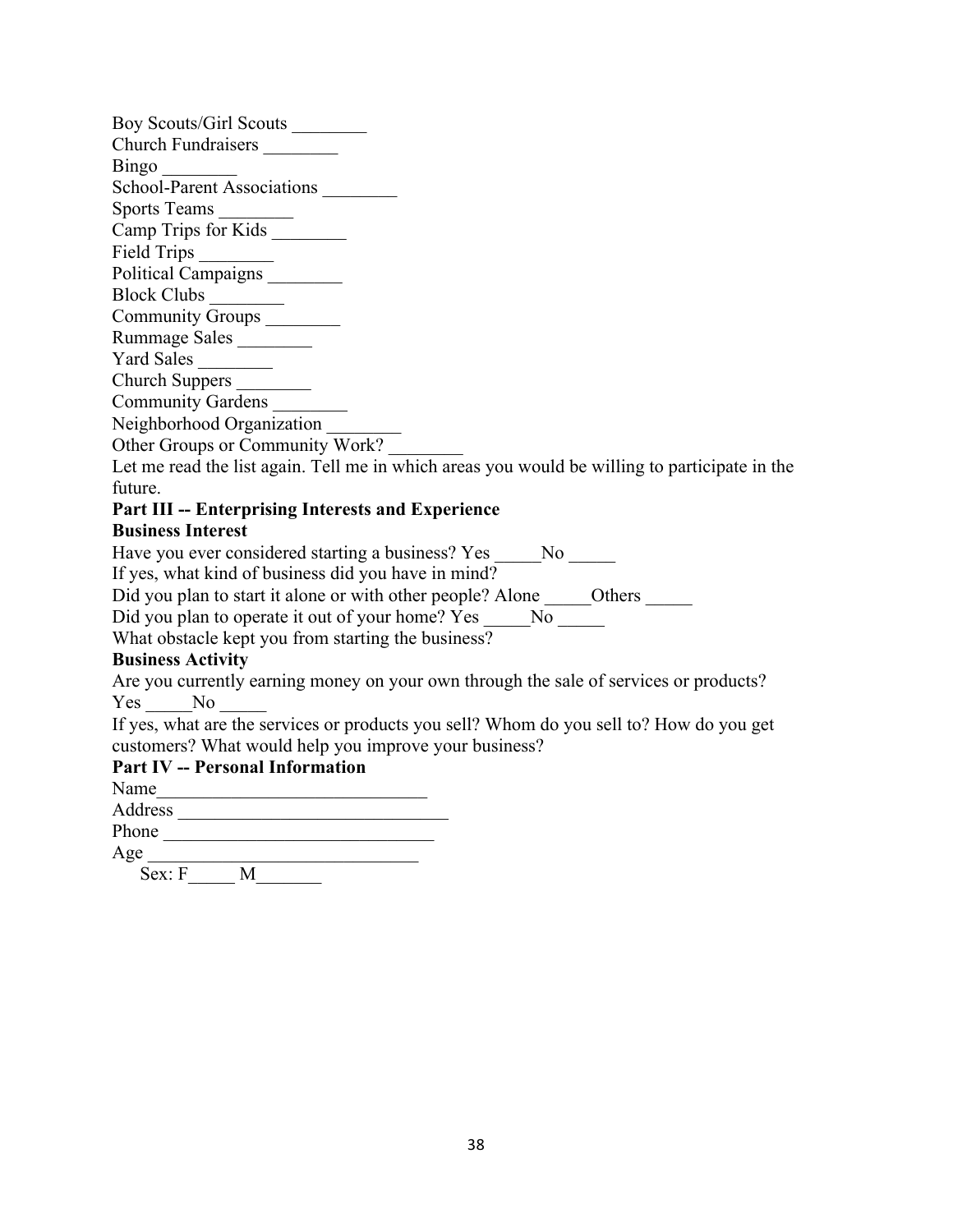## **Appendix B**

## **SURVEY CONSENT DOCUMENT**

Project Title: Community-Based Research in LaGrange KY

Investigator: Kathryn Crimm, WKU student, 502-457-3679

(include name, department and phone of contact person)

You are being asked to participate in a project conducted through Western Kentucky University (and -- if applicable -- any other cooperating institution). The University requires that you give your signed agreement to participate in this project.

The investigator will explain to you in detail the purpose of the project, the procedures to be used, and the potential benefits and possible risks of participation. You may ask him/her any questions you have to help you understand the project. A basic explanation of the project is written below. Please read this explanation and discuss with the researcher any questions you may have.

If you then decide to participate in the project, please sign on the last page of this form in the presence of the person who explained the project to you. You should be given a copy of this form to keep.

## 1. **Nature and Purpose of the Project:**

This survey is intended to understand the resources that are in your community. It will be given to local churches, non-profits, and the Oldham County Board of Education to help them provide services for the community.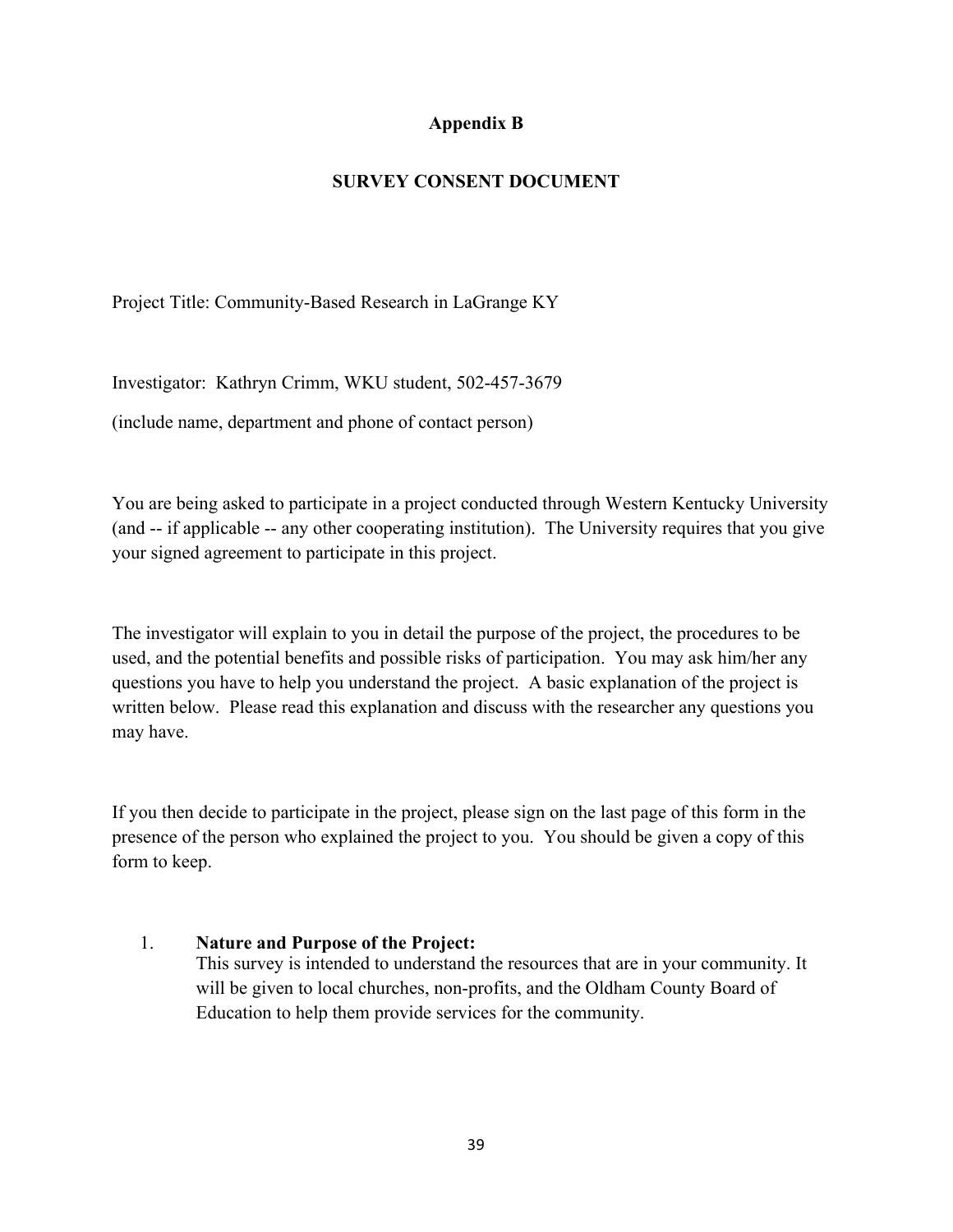#### 2. **Explanation of Procedures:**

You will anonymously answer the questions about your skills and knowledge.

#### 3. **Discomfort and Risks:**

There are no physical or psychological risks involved. No one will obtain personal information about you from this survey.

#### 4. **Benefits:**

The service providers of Oldham County will have a more complete understanding of your community's skills and resources. They can use this knowledge to continue providing services to the community.

## 5. **Confidentiality:**

No personal identification is needed. No one will be able to connect this information with you personally.

## 6. **Refusal/Withdrawal:**

Refusal to participate in this study will have no effect on any future services you may be entitled to from the University. Anyone who agrees to participate in this study is free to withdraw from the study at any time with no penalty.

*You understand also that it is not possible to identify all potential risks in an experimental procedure, and you believe that reasonable safeguards have been taken to minimize both the known and potential but unknown risks.*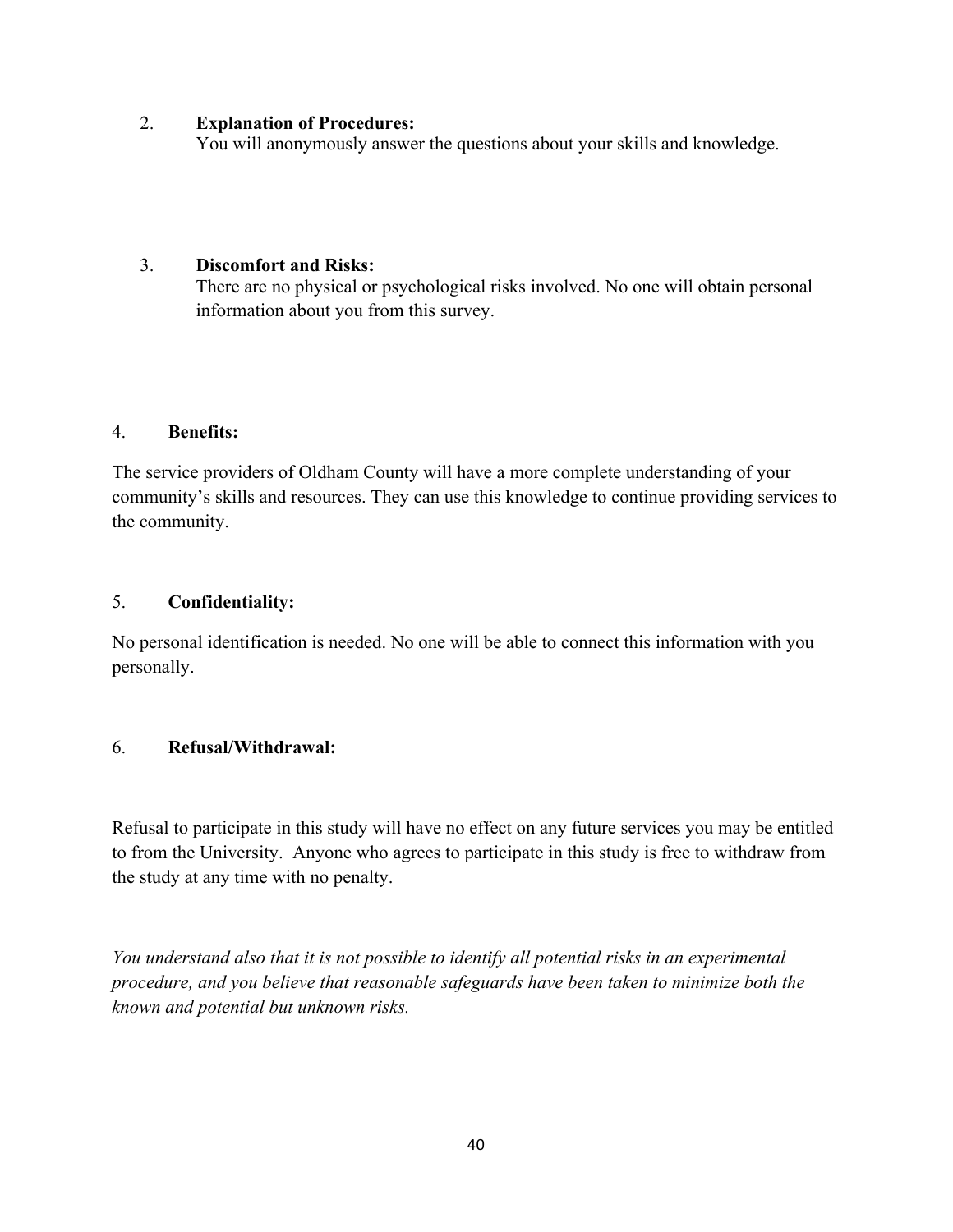# THE DATED APPROVAL ON THIS CONSENT FORM INDICATES THAT THIS PROJECT HAS BEEN REVIEWED AND APPROVED BY THE WESTERN KENTUCKY UNIVERSITY HUMAN SUBJECTS REVIEW BOARD Paul Mooney, Compliance Coordinator

TELEPHONE: (270) 745-4652

## **SURVEY**

**Hello! This survey is made to help the service providers of Oldham County to continue serving you in the best way possible.** 

## **NO PERSONAL INFORMATION IS REQURED.**

**We just want to know what skills exist in your community. Thank you for your participation!**

**Please circle what you have experience or knowledge with:**

| <b>Caring for:</b>      | Elderly | Mentally Ill      | Disabled                 | Children |
|-------------------------|---------|-------------------|--------------------------|----------|
| <b>Computer Skills:</b> |         | I have a computer | I do not have a computer |          |

I can use Microsoft Word I can teach people to use a computer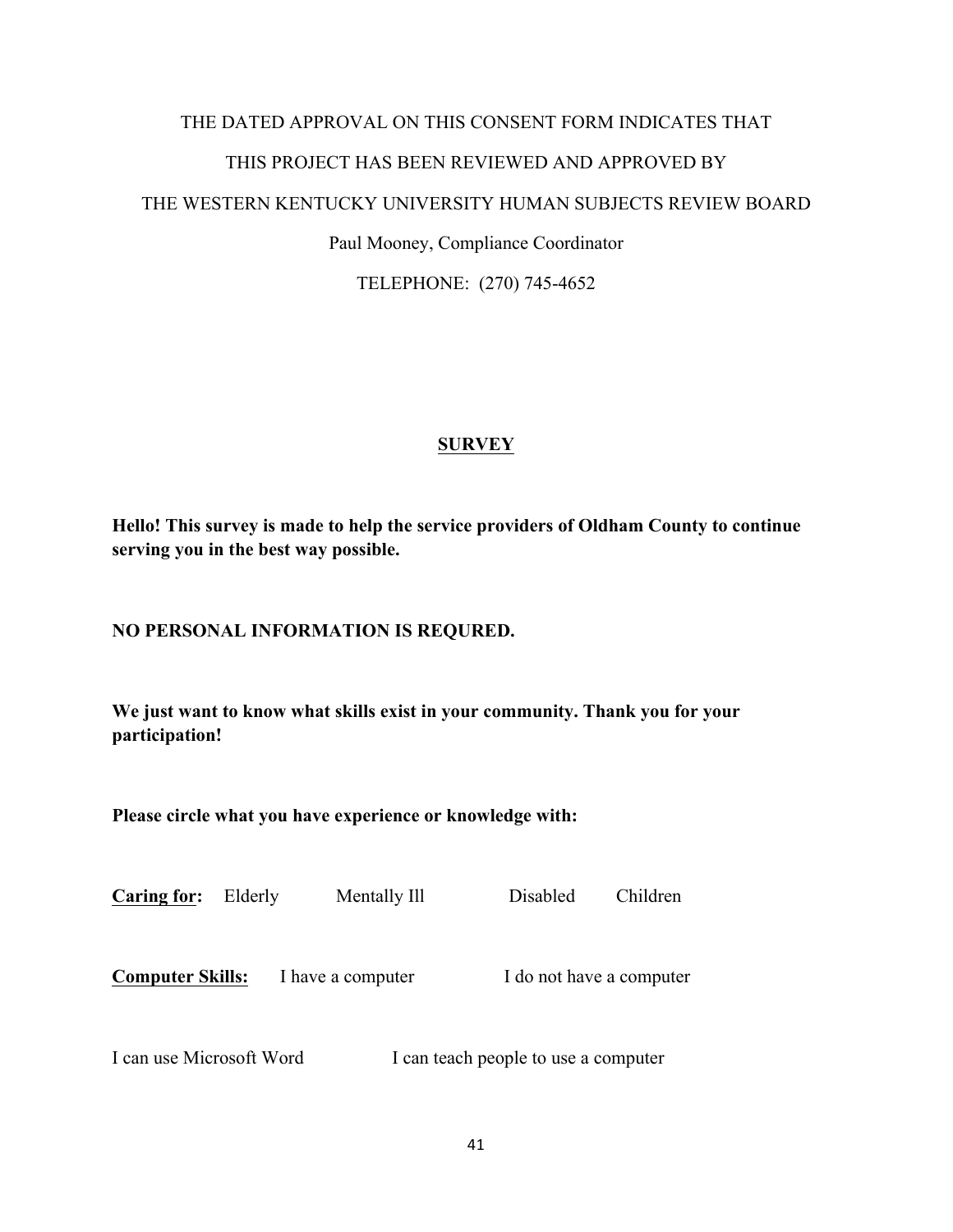| <b>Construction and Repair:</b> I can work with plumbing<br>I can work with carpentry                                       |
|-----------------------------------------------------------------------------------------------------------------------------|
| I can work with metal I can teach construction skills                                                                       |
| I can prepare meals for large groups (20 or more people)<br>Food:                                                           |
| I can prepare food for special events I can teach people to prepare food                                                    |
| <b>I have experience driving a:</b> Car Van Bus<br>Commercial<br>Taxi<br><b>Tractor Trailer</b><br>Truck                    |
| <b>Operating Equipment &amp; Repairing Machinery:</b> I can repair Radios<br>I can repair TVs                               |
| I can repair Heating and Air Conditioning systems                                                                           |
| I can repair Washers and Dryers I can teach repairing skills                                                                |
| <b>Automobiles Repair: I can repair Cars</b><br>I can repair Trucks/Buses<br>I can teach                                    |
| automotive skills                                                                                                           |
| <b>Music:</b> I can Sing I can play an Instrument (Which one?)                                                              |
| I can teach music<br><b>Business Activity:</b> I run my own business I can handle money for a business<br>I am a<br>manager |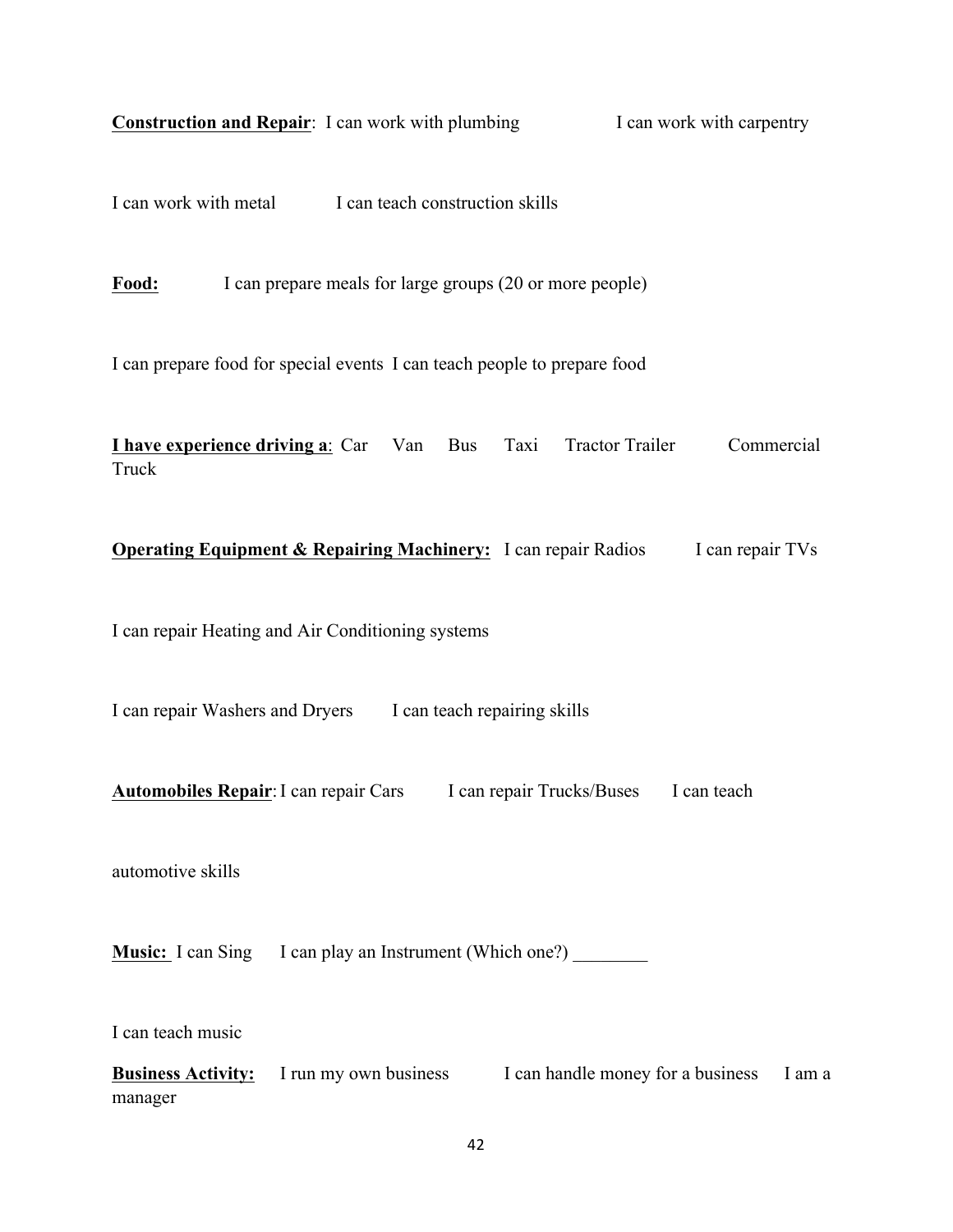## **Priority Skills**

Are there any other skills you have?

Are there any specifics about the skills listed you would like us to know?

## **Comments**

What would you like to see happen in your community?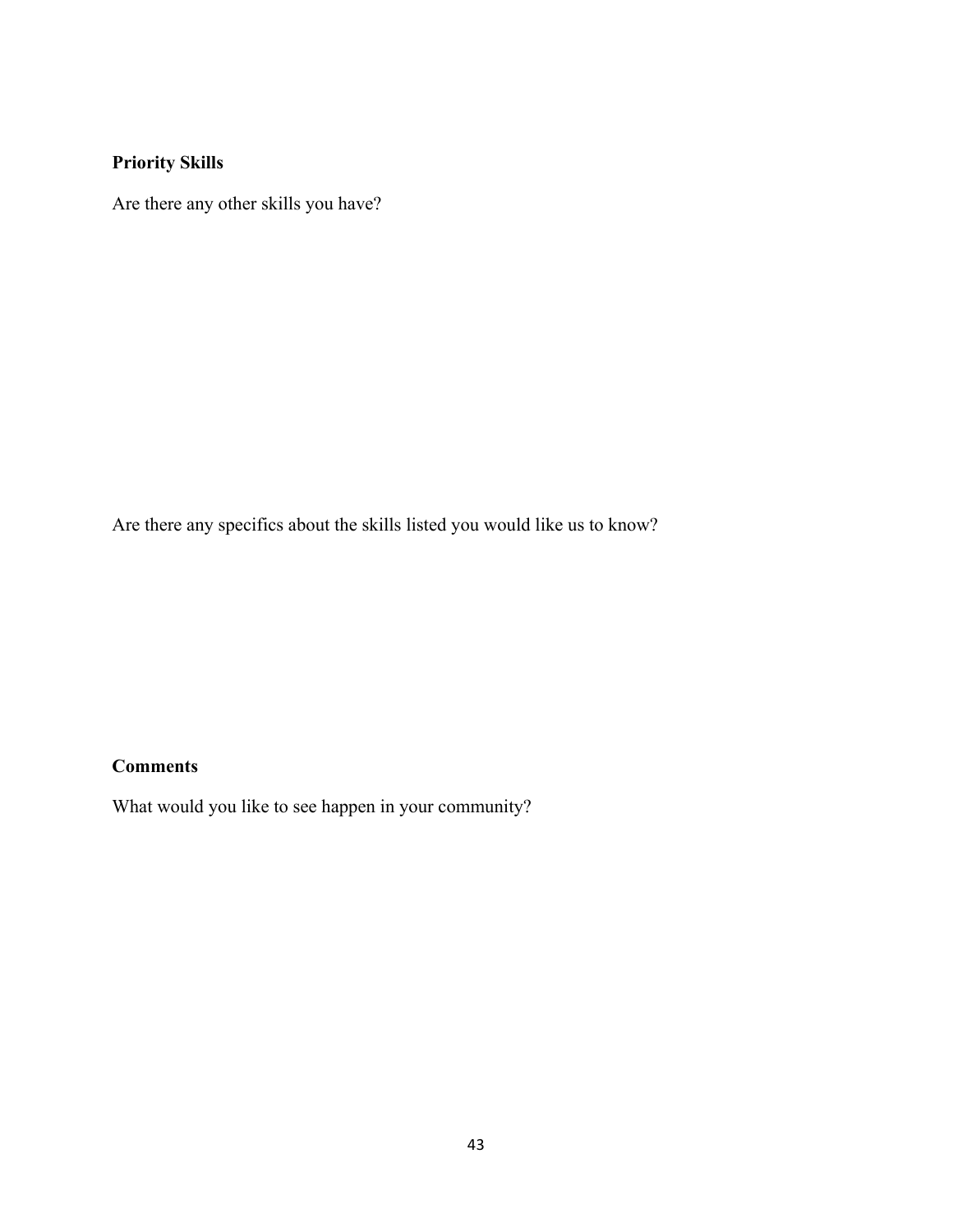## **Appendix C**

## **Documento de consentimiento de estudio.**

Titulo del proyecto: Investigación basada en la comunidad de La Grange, KY.

Investigador(a): Kathryn Crimm, estudiante de la WKU, 502-457-3679

(Incluir nombre, departamento y teléfono de contacto de la persona)

Se le solicita participar en un proyecto dirigido por la Western Kentucky University (y --si es que aplica—cualquier otra institución cooperativa). La universidad requiere que usted provea su acuerdo de participación en este proyecto firmado.

El investigador le explicara en detalle el propósito del proyecto, los procedimientos, el los beneficios potenciales y posibles riesgos de participar. Usted podrá preguntar al investigador(a) cualquier pregunta que usted puede tener para entender el proyecto de una mejor manera. Una pequeña explicación del proyecto se encuentra en las líneas siguientes. Por favor lea esta explicación y discuta con el investigador cualquier pregunta que pueda tener.

Si usted decide participar en el proyecto, por favor firme la ultima pagina de esta forma en presencia de la persona que le explico el proyecto. Usted deberá recibir una copia de esta forma.

## 1. **Naturaleza y propósito del proyecto:**

Esta investigación intenta entender los recursos que hay en su comunidad. Será entregada a las iglesias locales, instituciones sin fines de lucro, y a la Junta de Educación del condado de Oldham para ayudarlos a proveer los servicios para la comunidad.

## 2. **Explicación del procedimiento:**

Usted responderá anónimamente las preguntas acerca de sus habilidades y conocimientos.

## 3. **Riesgos:**

No hay ningún tipo de riesgo físico o psicológico en este estudio. Nadie obtendrá información personal de su forma de investigación.

## 4. **Beneficios:**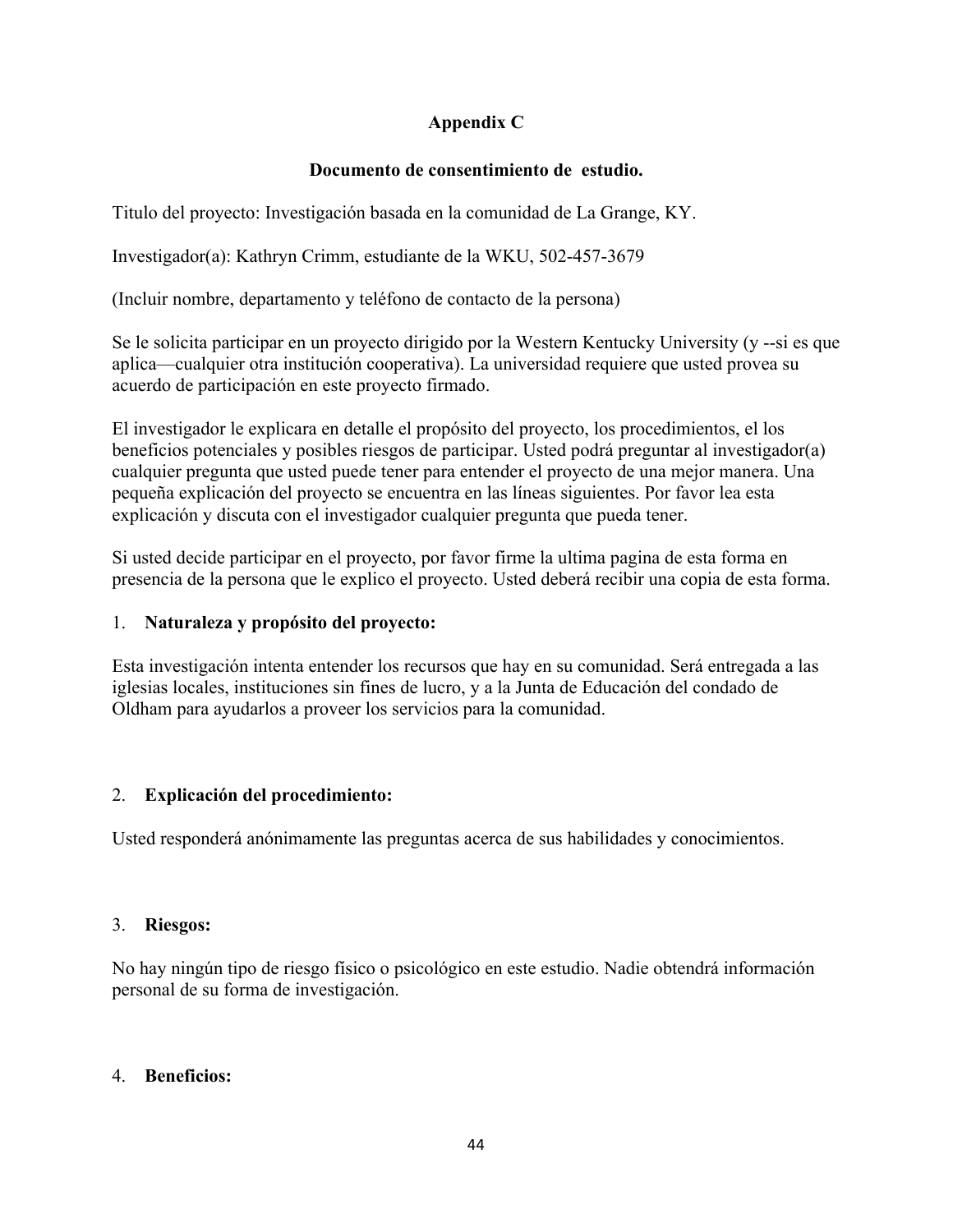Los proveedores de servicios en el condado de Oldham tendrán un entendimiento más amplio de las habilidades y recursos de la comunidad. Pueden usar este conocimiento para seguir proveyendo los servicios a la comunidad.

#### 5. **Confidencialidad:**

No es necesaria una identificación personal. Nadie podrá relacionar esta información un usted personalmente.

#### 6. **Rehusarse a participar / retirarse en el proceso:**

Rehusarse a participar en la investigación no tendrá efecto aluno en los servicios futuros a los que usted tenga derecho por parte de la Universidad. Cualquiera persona que acepte participar en la investigación puede abandonarla en el momento que decida sin ninguna represalia.

*Usted entiende que no es posible identificar todos los riesgos en un procedimiento experimental, y cree que se han tomado medidas de seguridad suficientes para minimizar tanto los riesgos conocidos como los potenciales.* 

## LA APROVACION FECHADA DEMUENTRA QUE ESTA INVESTIGACION HA SIDO REVISADA Y APROVADA POR LA JUNTA DE RECURSOS HUMANOS DE LA WESTERN KENTUCKY UNIVERSITY.

Paul Mooney, Coordinador de Conformidad.

Teléfono: 270-745-4652

## **CUSTIONARIO.**

Hola! Este cuestionario está hecho para ayudar a los proveedores de servicios del condado de Oldham a seguir sirviéndole de la mejor manera posible.

## NO SE REQUIERE INFORMACION PERSONAL.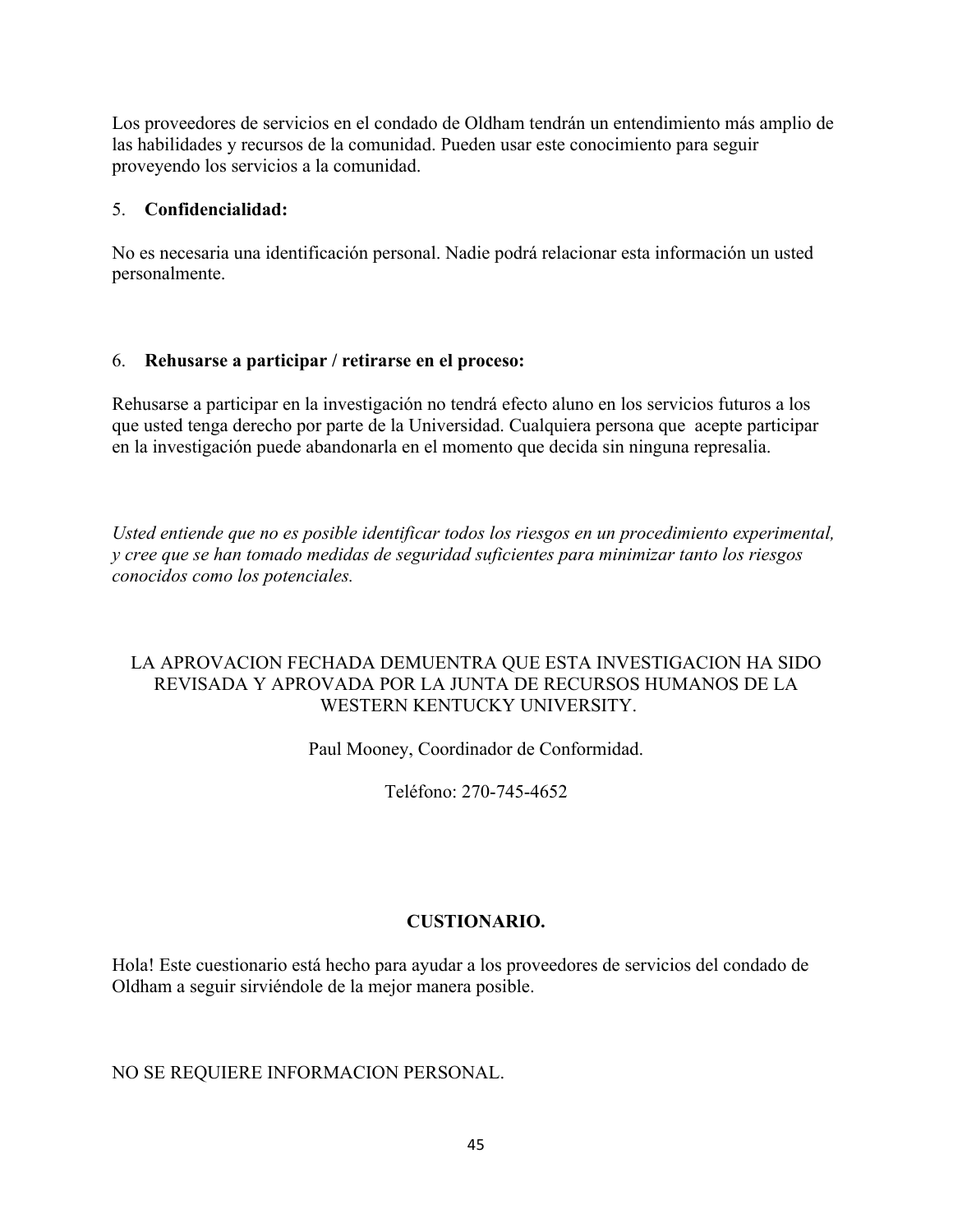Solo queremos saber las habilidades que existen en su comunidad. Gracias por su participación! Por favor encierre en un círculo la experiencia o conocimiento que usted tiene:

Cuidado de: Personas de la Personas con discapacidad Niños 3ra edad. Mental o física.

#### **Habilidades en computación:**

Tengo computadora No tengo computadora Se usar Microsoft Word

Puedo ensenar a alguien como usar una computadora

#### **Construcción y reparación:**

Se trabajar con plomería Se trabajar con carpintería Puedo trabajar el metal

Puedo ensenar a construir

#### **Comida:**

Puedo prepara comidas grandes (para 20 o más personas)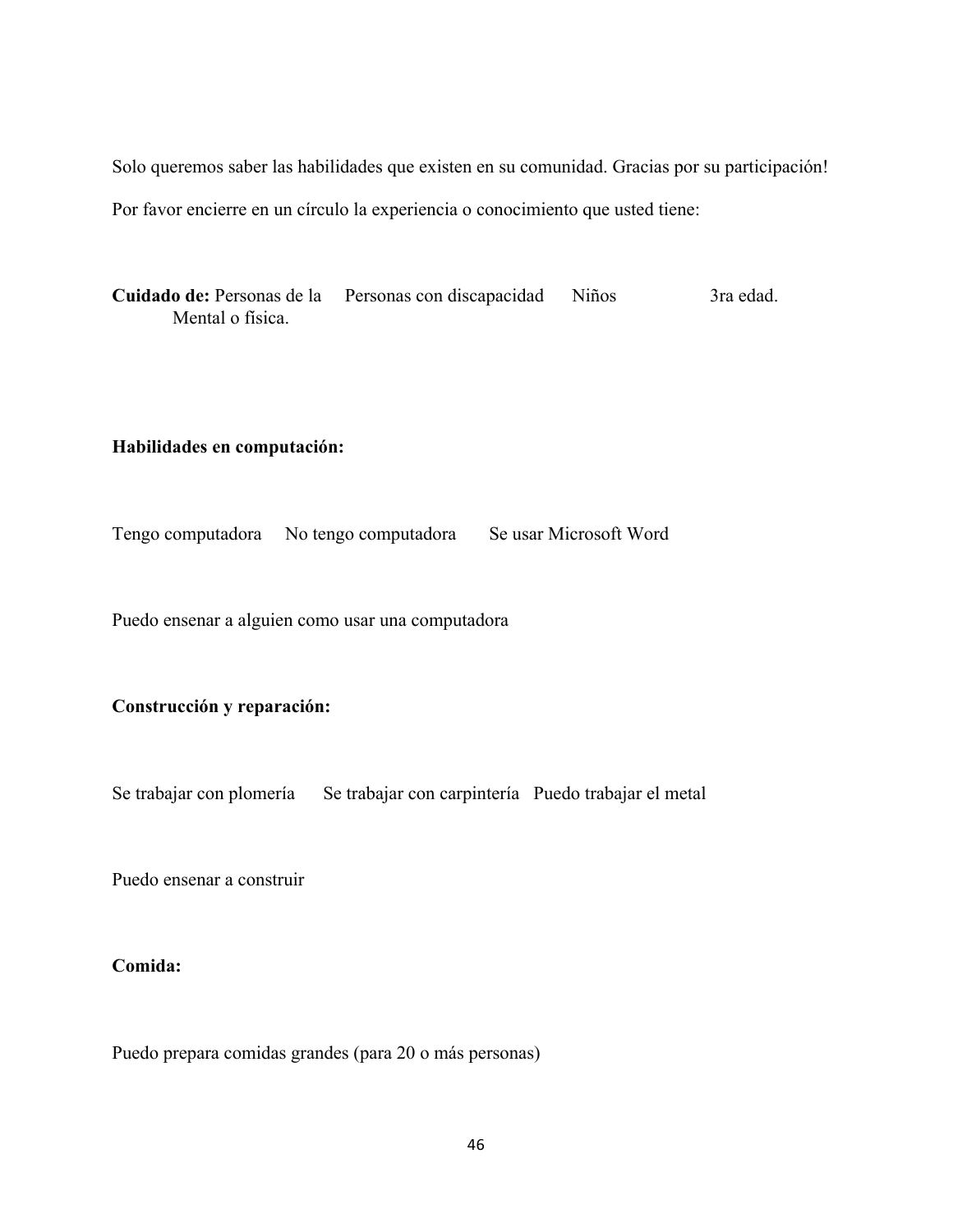Puedo preparar comidas para ocasiones especiales

Puedo ensenar como preparar comidas

**Tengo experiencia manejando**: carro camioneta autobús taxi tractor tráiler camión comercial

#### **Operación de equipo y reparación de maquinaria:**

Se reparar radios Se reparar tv's Se reparar aires acondicionados

Se reparar lavadoras y secadores puedo ensenar como repara cosas

**Reparación de autos:**

Se reparar autos se reparar camionetas/ buses

Puedo ensenar a reparar autos

#### **Misuca:**

Se cantar puedo tocar un intrumento (cual)

Puedo ensenar música

#### **Actividad comercial:**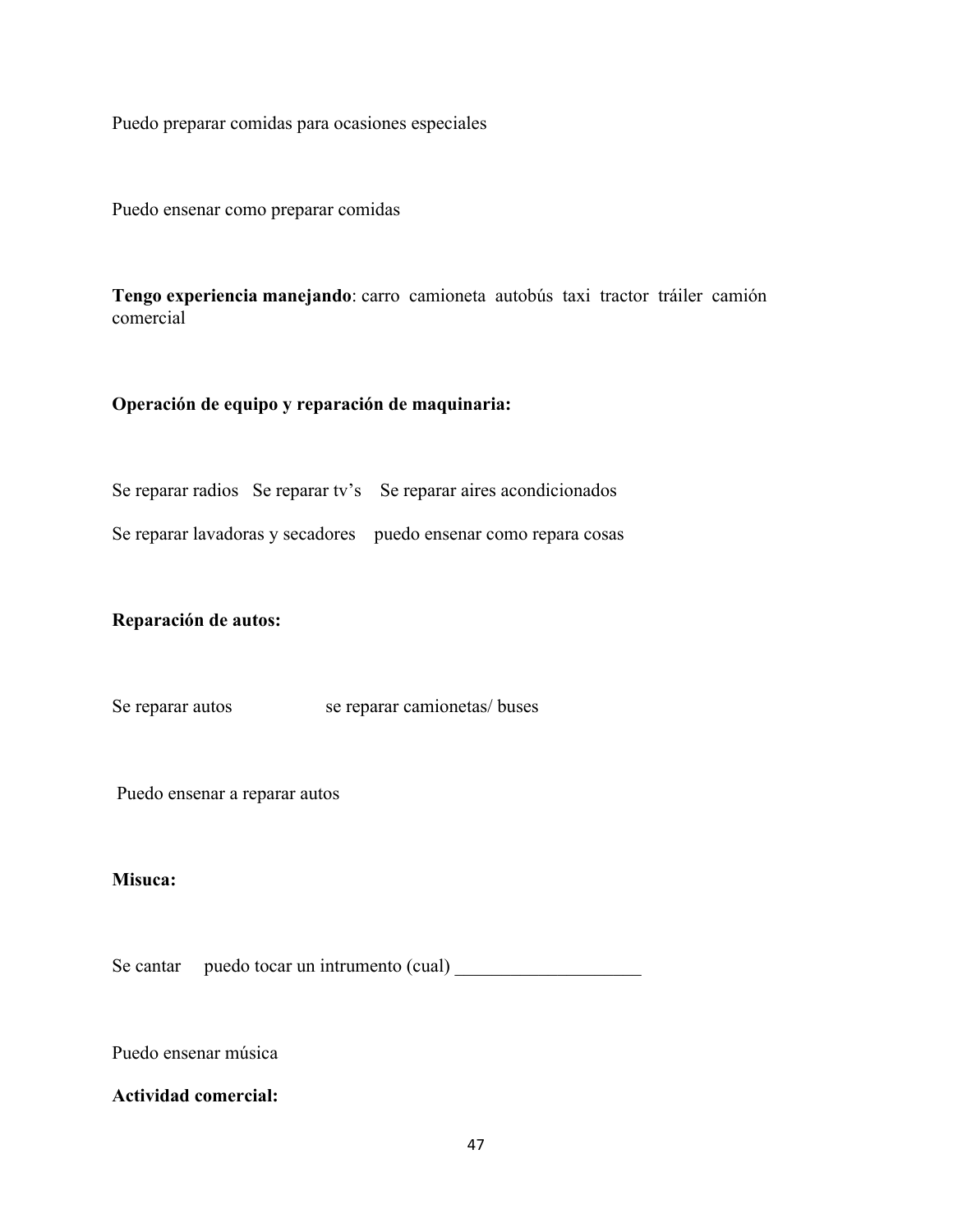Dirijo mi propio negocio puedo llevar la contabilidad de un negocio

Soy el/ la manager

#### **Otras habilidades:**

Tiene usted alguna otra habilidad?

Hay alguna especificación de las habilidades en el cuestionario que a usted le gustaría saber?

**Comentarios:**

Que le gustaría que cambiara en su comunidad?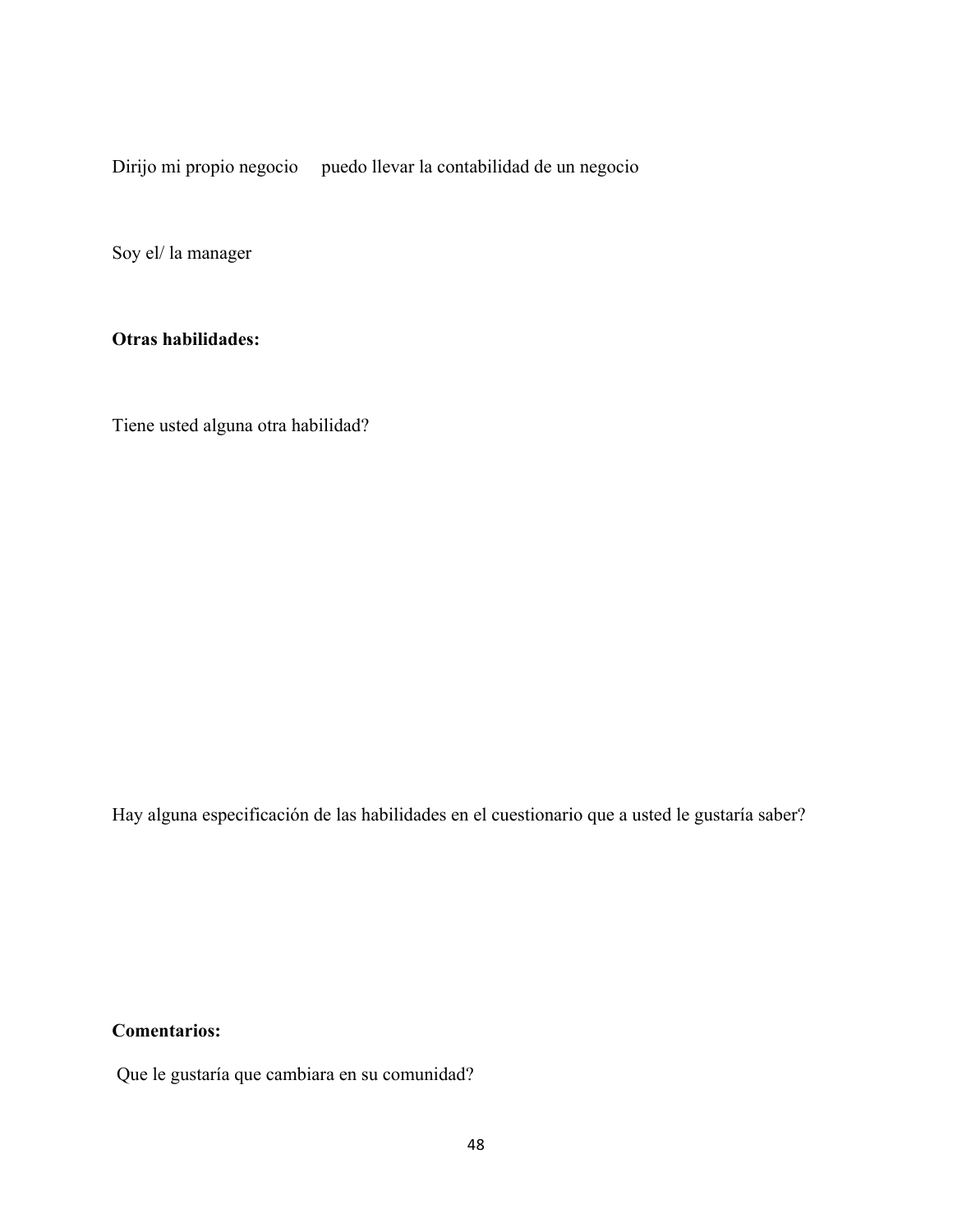#### **Key Terms**

Asset-based Survey- A questionnaire that inquires about what people know, what people can do, and what they care about. P. 22, 23

Asset-based Map- A diagram that represents assets of a community on an individual, associational, and institutional level, and how they incorporate one another. P. 33

Capacity-Building: Structuring social justice initiatives to develop the skills, knowledge bases, and confidence in people. P. 20

Civic Agency- Applying people's skills, knowledge to enacting change in communities. Building civic agency requires crossing social boundaries and developing individual's skill sets. P. 20, 21

Community Development- A process of building a community up from the inside out, with intention of achieving social justice goals in a specific community. P. 14, 21

Community-Based Research- Integrating members of a community into each step of the research process in order to achieve social justice goals. P. 2, 3, 14, 20, 22, 23

Power-Mapping- Process of discovering who holds authority and power over certain aspects like religion and education in a community P. 16.

Reciprocity- Ability of all individuals or groups involved in an initiative to equally give and receive from each other. P. 30

Sustainability- Ability of a change to continue by itself after implementation. P. 20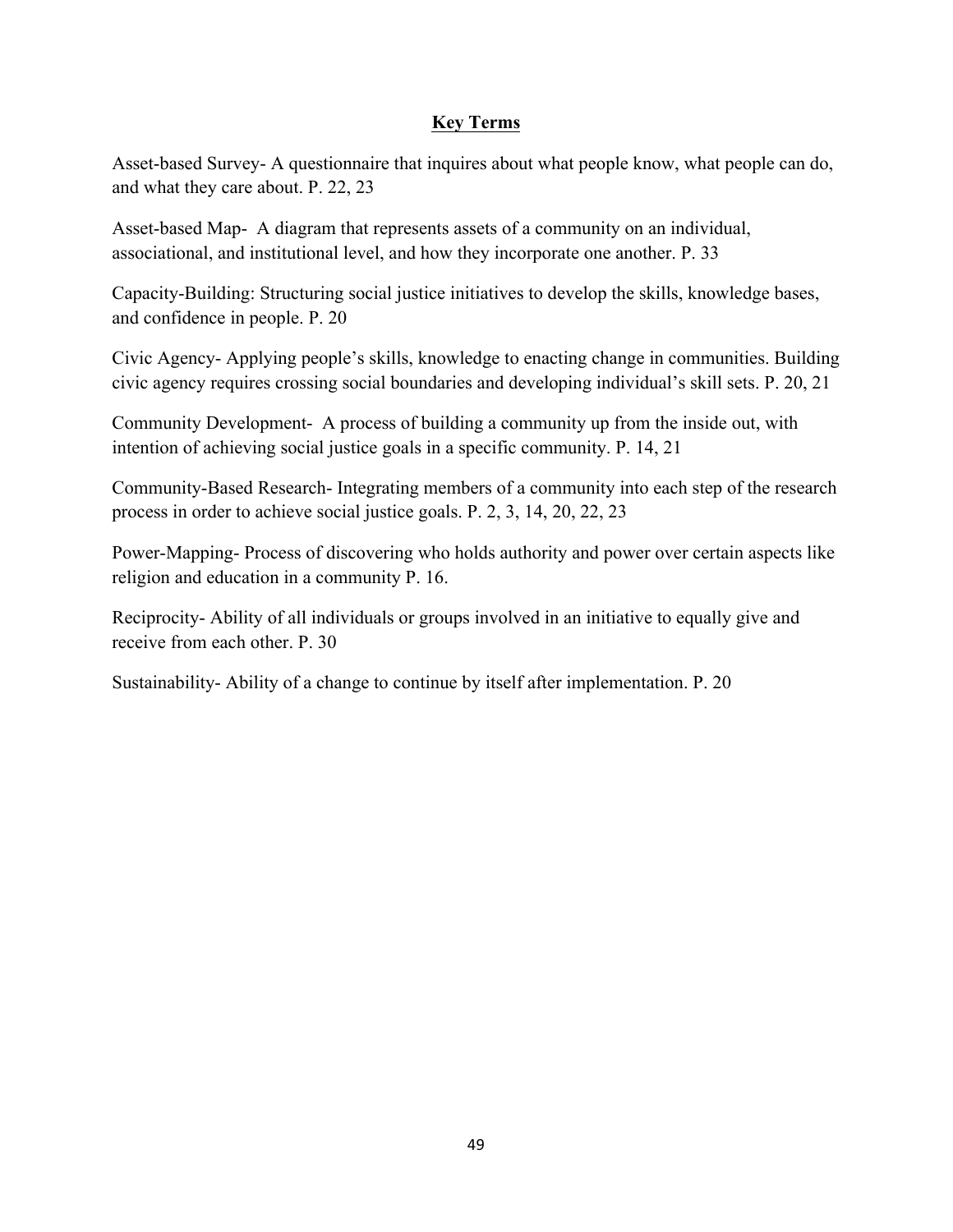#### **Bibliography**

Huntington, Samuel P. "The Hispanic Challenge." *Foreign Policy* 141, no. (Mar.-Apr 2004): 30- 45.

Zuckerman M. A Good Immigration Bill. *U.S. News & World Report* [serial online]. June 4, 2007:68, 67

Chaney, James. "The Formation of a Hispanic enclave in Nashville, Tennessee" *Southeastern Geographer*; Spring2010, Vol. 50 Issue 1, p17-38

Dolan Thomas. "Do Hispanics Fail to Assimilate?" *Education Digest* [serial online]. November 2004;70(3):44-48

Kerry J. Strand, Nicholas Cutforth, Randy Stoecker, Sam Marullo, Patrick Donohue, *Community-Based Research and Higher Education: Principles and Practices .* San Fransisco: Jossey-bass, 2003.

Doty Pamela, Kevin J. Mahoney, Mark Sciegaj. "New State Strategies to Meet Long-Term Care Needs." *Health Affairs* 29.1 (2010): 49-56.

Etienne, Nel, Tony Binns, Nicole Motteux. "Community-Based Development, Non-Governmental Organizations and Social Capital in Post-Apartheid South Africa" *Geografiska Annaler. Series B, Human Geography* 83.1 (2001)3-13.

Hassink, Jan, Marjolein Elings, Marjolein Zweekhorst, Noor van den Nieuwenhuizen, and Smit Annet. "Care farms in the Netherlands: Attractive empowerment-oriented and strengths-based practices in the community." *Health & Place* 16.3 (201) 423-430.

Jones, Susan R, Kathleen E. Hill "Understanding Patterns of Commitment: Student Motivation for Community Service Involvement" *The Journal of Higher Education*, 74.5 (2003) 516-539.

Longo, Nicholas V. *Why Community Matters: connecting education with civic life.* Albany, New York: State University of New York Press, 2007.

Mancini, Jay A. "Sustaining Community-Based Programs for Families: Conceptualization and Measurement." *Family Relations* 34.4 (2004) 672-685.

McLafferty, Sara. "Urban Structure and Geographical Access to Public Services" *Annals of the Association of American Geographers* 72.3(1982) 347-354.

Moyo, Dambisa. *Dead Aid: Why Aid is Not Working and How There is a Better Way for Africa.*  New York: Farrar, Strauss, and Giroux, 2009.